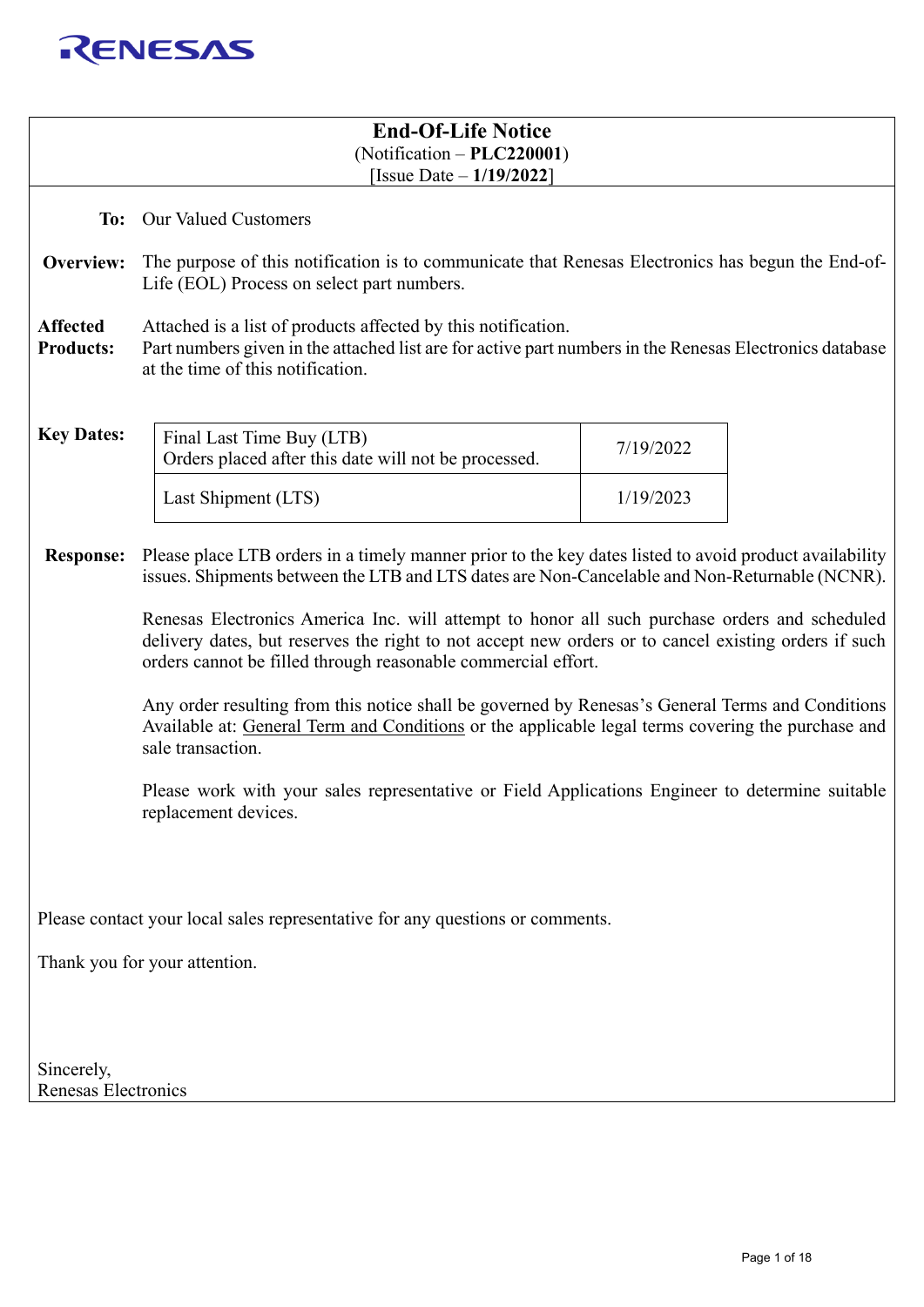| <b>Exact Renesas Part # No</b> |                          |                      |                     |                                 |
|--------------------------------|--------------------------|----------------------|---------------------|---------------------------------|
| other variation is being       | <b>Notice Issue Date</b> | LTB / Withdrawn Date | LTS / Obsolete Date | Replacement/Similar / Re-Design |
| impacted.                      |                          |                      |                     |                                 |
| 72245LB15JGI                   | 1/19/2022                | 7/19/2022            | 1/19/2023           | 72245LB10PFGI                   |
| 72245LB15JGI8                  | 1/19/2022                | 7/19/2022            | 1/19/2023           | 72245LB10PFGI8                  |
| 70V25L35PFG8                   | 1/19/2022                | 7/19/2022            | 1/19/2023           | 70V25L15PFG8                    |
| QS4A215Q1G                     | 1/19/2022                | 7/19/2022            | 1/19/2023           | None                            |
| QS4A101QG                      | 1/19/2022                | 7/19/2022            | 1/19/2023           | QS3125QG                        |
| QS32XVH245Q2G                  | 1/19/2022                | 7/19/2022            | 1/19/2023           | None                            |
| QS32XVH2245Q2G                 | 1/19/2022                | 7/19/2022            | 1/19/2023           | None                            |
|                                | 1/19/2022                |                      | 1/19/2023           |                                 |
| QS32X245Q2G                    |                          | 7/19/2022            |                     | None                            |
| QS32X2245Q2G                   | 1/19/2022                | 7/19/2022            | 1/19/2023           | None                            |
| 9UMS9633BKLF                   | 1/19/2022                | 7/19/2022            | 1/19/2023           | None                            |
| 9UMS9633BKLFT                  | 1/19/2022                | 7/19/2022            | 1/19/2023           | None                            |
| 9UMS9633BKILF                  | 1/19/2022                | 7/19/2022            | 1/19/2023           | None                            |
| 9UMS9633BKILFT                 | 1/19/2022                | 7/19/2022            | 1/19/2023           | None                            |
| 9LRS4157BKLF                   | 1/19/2022                | 7/19/2022            | 1/19/2023           | None                            |
| 9LRS4157BKLFT                  | 1/19/2022                | 7/19/2022            | 1/19/2023           | None                            |
| 9LRS4103BKLF                   | 1/19/2022                | 7/19/2022            | 1/19/2023           | RC26008A000GND#BB0              |
| 9LRS4103BKLFT                  | 1/19/2022                | 7/19/2022            | 1/19/2023           | RC26008A000GND#KB0              |
| 9LPRS926EGLF                   | 1/19/2022                | 7/19/2022            | 1/19/2023           | None                            |
| 9LPRS926EGLFT                  | 1/19/2022                | 7/19/2022            | 1/19/2023           | None                            |
| 9LPRS916JGLF                   | 1/19/2022                | 7/19/2022            | 1/19/2023           | None                            |
| 9LPRS916JGLFT                  | 1/19/2022                | 7/19/2022            | 1/19/2023           | None                            |
| 9LPRS483BGLF                   | 1/19/2022                | 7/19/2022            | 1/19/2023           | None                            |
| 9LPRS483BGLFT                  | 1/19/2022                | 7/19/2022            | 1/19/2023           | None                            |
| 9LPRS477CKLF                   | 1/19/2022                | 7/19/2022            | 1/19/2023           | 9LPRS477DKLF                    |
| 9LPRS477CKLFT                  | 1/19/2022                | 7/19/2022            | 1/19/2023           | 9LPRS477DKLFT                   |
| 9LPRS436CKLF                   | 1/19/2022                | 7/19/2022            | 1/19/2023           | None                            |
| 9LPRS436CKLFT                  | 1/19/2022                | 7/19/2022            | 1/19/2023           | None                            |
| 9LPRS436CGLF                   |                          | 7/19/2022            |                     | None                            |
|                                | 1/19/2022                |                      | 1/19/2023           |                                 |
| 9LPRS436CGLFT                  | 1/19/2022                | 7/19/2022            | 1/19/2023           | None                            |
| 9LPRS436CGILF                  | 1/19/2022                | 7/19/2022            | 1/19/2023           | None                            |
| 9LPRS436CGILFT                 | 1/19/2022                | 7/19/2022            | 1/19/2023           | None                            |
| 9FG1200AG-5LF                  | 1/19/2022                | 7/19/2022            | 1/19/2023           | RC21012A000GNA#BB0              |
| 9FG1200AG-5LFT                 | 1/19/2022                | 7/19/2022            | 1/19/2023           | RC21012A000GNA#KB0              |
| 9EPRS475BGLF                   | 1/19/2022                | 7/19/2022            | 1/19/2023           | None                            |
| 9EPRS475BGLFT                  | 1/19/2022                | 7/19/2022            | 1/19/2023           | None                            |
| 9DMV0131AKILF                  | 1/19/2022                | 7/19/2022            | 1/19/2023           | None                            |
| 9DMV0131AKILFT                 | 1/19/2022                | 7/19/2022            | 1/19/2023           | None                            |
| 9DB801CGLF                     | 1/19/2022                | 7/19/2022            | 1/19/2023           | None                            |
| 9DB801CGLFT                    | 1/19/2022                | 7/19/2022            | 1/19/2023           | None                            |
| 9DB401CGLF                     | 1/19/2022                | 7/19/2022            | 1/19/2023           | 9DB403DGLF                      |
| 9DB401CGLFT                    | 1/19/2022                | 7/19/2022            | 1/19/2023           | 9DB403DGLFT                     |
| 954206BGLF                     | 1/19/2022                | 7/19/2022            | 1/19/2023           | RC21008A000GND#BB0              |
| 954206BGLFT                    | 1/19/2022                | 7/19/2022            | 1/19/2023           | RC21008A000GND#KB0              |
| 932S421BGLF                    | 1/19/2022                | 7/19/2022            | 1/19/2023           | 932SQ420DGLF                    |
| 932S421BGLFT                   | 1/19/2022                | 7/19/2022            | 1/19/2023           | 932SQ420DGLFT                   |
| 9112BF-17LF                    | 1/19/2022                | 7/19/2022            | 1/19/2023           | 23S09-1HPGGI                    |
| 9112BF-17LFT                   | 1/19/2022                | 7/19/2022            | 1/19/2023           | 23S09-1HPGGI8                   |
| 8V41N351Y-01LF                 | 1/19/2022                | 7/19/2022            | 1/19/2023           | RC21008A000GND#BB0              |
| 8T33FS6111DXGI                 | 1/19/2022                | 7/19/2022            | 1/19/2023           | 853S111BKILF                    |
| 8T33FS6111DXGI8                | 1/19/2022                | 7/19/2022            | 1/19/2023           | 853S111BKILFT                   |
| 8N3PG10MBKI-161LF              | 1/19/2022                | 7/19/2022            | 1/19/2023           | None                            |
| 8N3PG10MBKI-161LFT             | 1/19/2022                | 7/19/2022            | 1/19/2023           | None                            |
| 874S02BMILF                    | 1/19/2022                | 7/19/2022            | 1/19/2023           | RC31008A000GND#BB0              |
|                                |                          |                      |                     |                                 |
| 874S02BMILFT                   | 1/19/2022                | 7/19/2022            | 1/19/2023           | RC31008A000GND#KB0              |
| 854S54AKI-01LF                 | 1/19/2022                | 7/19/2022            | 1/19/2023           | 8P34S1102NLGI                   |
| 854S54AKI-01LFT                | 1/19/2022                | 7/19/2022            | 1/19/2023           | 8P34S1102NLGI8                  |
| 854S057BGILF                   | 1/19/2022                | 7/19/2022            | 1/19/2023           | None                            |
| 854S057BGILFT                  | 1/19/2022                | 7/19/2022            | 1/19/2023           | None                            |
| 853S111BYILF                   | 1/19/2022                | 7/19/2022            | 1/19/2023           | 853S111BKILF                    |
| 853S111BYILFT                  | 1/19/2022                | 7/19/2022            | 1/19/2023           | 853S111BKILFT                   |
| 840S05AYILF                    | 1/19/2022                | 7/19/2022            | 1/19/2023           | 5X2503-000NDGI                  |
| 840S05AYILFT                   | 1/19/2022                | 7/19/2022            | 1/19/2023           | 5X2503-000NDGI8                 |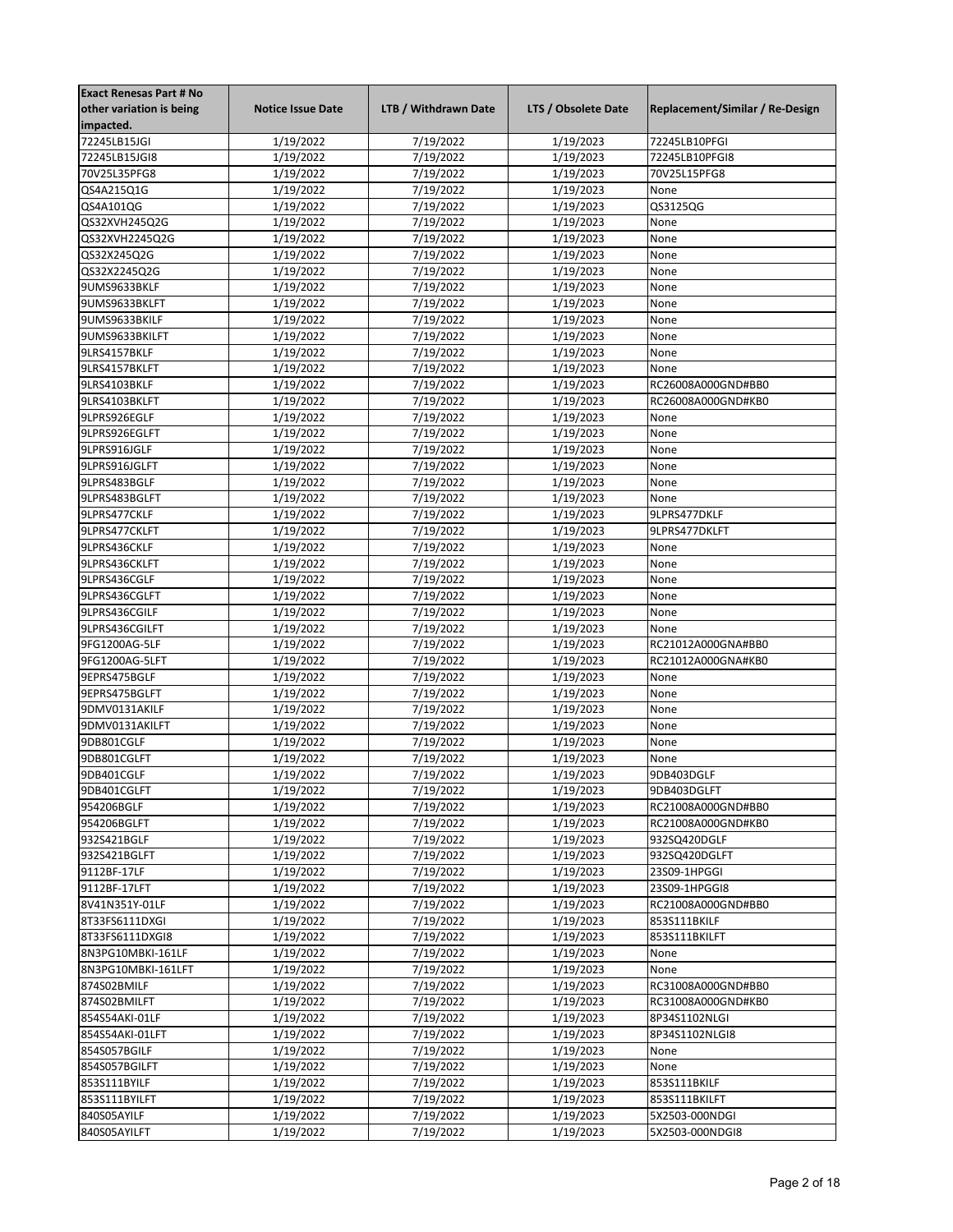| <b>Exact Renesas Part # No</b> |                          |                      |                     |                                 |
|--------------------------------|--------------------------|----------------------|---------------------|---------------------------------|
| other variation is being       | <b>Notice Issue Date</b> | LTB / Withdrawn Date | LTS / Obsolete Date | Replacement/Similar / Re-Design |
| impacted.                      |                          |                      |                     |                                 |
| 74SSTUBF32866BBFG              | 1/19/2022                | 7/19/2022            | 1/19/2023           | None                            |
| 74SSTUBF32866BBFG8             | 1/19/2022                | 7/19/2022            | 1/19/2023           | None                            |
| 74LVCH16374APVG                | 1/19/2022                | 7/19/2022            | 1/19/2023           | 74LVCH16374APAG                 |
| 74LVCH16244APAG                | 1/19/2022                | 7/19/2022            | 1/19/2023           | None                            |
| 74LVCH162373APAG               | 1/19/2022                | 7/19/2022            | 1/19/2023           | None                            |
| 74LVCH162373APAG8              | 1/19/2022                | 7/19/2022            | 1/19/2023           | None                            |
| 74LVCH162245APAG               | 1/19/2022                | 7/19/2022            | 1/19/2023           | None                            |
| 74LVCH162244APAG               | 1/19/2022                | 7/19/2022            | 1/19/2023           | 74LVCH16244APAG                 |
| 74LVCH162244APAG8              | 1/19/2022                | 7/19/2022            | 1/19/2023           | 74LVCH16244APAG8                |
| 74LVC16373APVG                 | 1/19/2022                | 7/19/2022            | 1/19/2023           | 74LVC16373APAG                  |
| 74LVC16244APVG                 | 1/19/2022                | 7/19/2022            | 1/19/2023           | 74LVC16244APAG                  |
| 74FST6800QG                    | 1/19/2022                | 7/19/2022            | 1/19/2023           | 74FST6800PGG                    |
| 74FCT574CTSOG                  | 1/19/2022                | 7/19/2022            | 1/19/2023           | None                            |
| 74FCT574CTQG                   | 1/19/2022                | 7/19/2022            | 1/19/2023           | None                            |
| 74FCT574ATSOG                  | 1/19/2022                | 7/19/2022            | 1/19/2023           | None                            |
| 74FCT574ATQG                   | 1/19/2022                | 7/19/2022            | 1/19/2023           | None                            |
| 74FCT543CTSOG                  | 1/19/2022                | 7/19/2022            | 1/19/2023           | 74FCT543CTQG                    |
| 74FCT543ATSOG                  | 1/19/2022                | 7/19/2022            | 1/19/2023           | 74FCT543ATQG                    |
| 74FCT374CTQG                   | 1/19/2022                | 7/19/2022            | 1/19/2023           | 74FCT374CTSOG                   |
| 74FCT374ATQG                   | 1/19/2022                | 7/19/2022            | 1/19/2023           | 74FCT374ATSOG                   |
|                                |                          |                      |                     |                                 |
| 74FCT3244PYG                   | 1/19/2022                | 7/19/2022            | 1/19/2023           | 74FCT3244PGG                    |
| 74FCT3244APYG                  | 1/19/2022                | 7/19/2022            | 1/19/2023           | 74FCT3244APGG                   |
| 74FCT2244CTQG                  | 1/19/2022                | 7/19/2022            | 1/19/2023           | 74FCT2244CTSOG                  |
| 74FCT2244ATQG                  | 1/19/2022                | 7/19/2022            | 1/19/2023           | 74FCT2244ATSOG                  |
| 74FCT16374ETPAG                | 1/19/2022                | 7/19/2022            | 1/19/2023           | 74FCT16374ETPVG                 |
| 74FCT16374CTPAG                | 1/19/2022                | 7/19/2022            | 1/19/2023           | 74FCT16374CTPVG                 |
| 74FCT16374ATPAG                | 1/19/2022                | 7/19/2022            | 1/19/2023           | 74FCT16374ATPVG                 |
| 74FCT16373CTPAG                | 1/19/2022                | 7/19/2022            | 1/19/2023           | 74FCT16373CTPVG                 |
| 74FCT16373ATPAG                | 1/19/2022                | 7/19/2022            | 1/19/2023           | 74FCT16373ATPVG                 |
| 74FCT163373CPAG                | 1/19/2022                | 7/19/2022            | 1/19/2023           | 74FCT163373CPVG                 |
| 74FCT163373APAG                | 1/19/2022                | 7/19/2022            | 1/19/2023           | 74FCT163373APVG                 |
| 74FCT163245CPFG                | 1/19/2022                | 7/19/2022            | 1/19/2023           | 74FCT163245CPAG                 |
| 74FCT163245APFG                | 1/19/2022                | 7/19/2022            | 1/19/2023           | 74FCT163245APAG                 |
| 74FCT162827CTPVG               | 1/19/2022                | 7/19/2022            | 1/19/2023           | None                            |
| 74FCT162827CTPAG               | 1/19/2022                | 7/19/2022            | 1/19/2023           | None                            |
| 74FCT162827ATPVG               | 1/19/2022                | 7/19/2022            | 1/19/2023           | None                            |
| 74FCT162827ATPAG               | 1/19/2022                | 7/19/2022            | 1/19/2023           | None                            |
| 74FCT162823CTPAG               | 1/19/2022                | 7/19/2022            | 1/19/2023           | 74FCT162823CTPVG                |
| 74FCT162823ATPAG               | 1/19/2022                | 7/19/2022            | 1/19/2023           | 74FCT162823CTPVG                |
| 74FCT162374ETPAG               | 1/19/2022                | 7/19/2022            | 1/19/2023           | 74FCT162374ETPVG                |
| 74FCT162374CTPVG               | 1/19/2022                | 7/19/2022            | 1/19/2023           | 74FCT162374CTPAG                |
| 74FCT162374CTPAG               | 1/19/2022                | 7/19/2022            | 1/19/2023           | 74FCT162374CTPVG                |
| 74FCT162374ATPVG               | 1/19/2022                | 7/19/2022            | 1/19/2023           | 74FCT162374ATPAG                |
| 74FCT162374ATPAG               | 1/19/2022                | 7/19/2022            | 1/19/2023           | 74FCT162374ATPVG                |
| 74FCT162244ETPAG               | 1/19/2022                | 7/19/2022            | 1/19/2023           | 74FCT162244ETPVG                |
| 74FCT162244CTPAG               | 1/19/2022                | 7/19/2022            | 1/19/2023           | 74FCT162244CTPVG                |
| 74FCT162244ATPAG               | 1/19/2022                | 7/19/2022            | 1/19/2023           | 74FCT162244ATPVG                |
| 74CBTLV6800QG                  | 1/19/2022                | 7/19/2022            | 1/19/2023           | 74CBTLV6800PGG                  |
| 74CBTLV3862QG                  | 1/19/2022                | 7/19/2022            | 1/19/2023           | 74CBTLV3862PGG                  |
| 74ALVCHR162245PAG              | 1/19/2022                | 7/19/2022            | 1/19/2023           | 74ALVC162245PAG                 |
| 74ALVCH16245PAG                | 1/19/2022                | 7/19/2022            | 1/19/2023           | None                            |
| 74ALVCH16244PAG                | 1/19/2022                | 7/19/2022            | 1/19/2023           | None                            |
| 74ALVCH162245PAG               | 1/19/2022                | 7/19/2022            | 1/19/2023           | 74ALVC162245PAG                 |
| 74ALVC162334PAG                | 1/19/2022                | 7/19/2022            | 1/19/2023           | None                            |
| 72V8981JG                      | 1/19/2022                | 7/19/2022            | 1/19/2023           | None                            |
| 72V8981JG8                     | 1/19/2022                | 7/19/2022            | 1/19/2023           | None                            |
| 72V8980JG                      | 1/19/2022                | 7/19/2022            | 1/19/2023           | None                            |
| 72V8980JG8                     | 1/19/2022                | 7/19/2022            | 1/19/2023           | None                            |
| 72V811L15PFGI                  | 1/19/2022                | 7/19/2022            | 1/19/2023           | None                            |
| 72V811L10PFG                   | 1/19/2022                | 7/19/2022            | 1/19/2023           | None                            |
| 72V71660DRG                    | 1/19/2022                | 7/19/2022            | 1/19/2023           | 72V71660BBG                     |
| 72V3690L7-5PFGI                | 1/19/2022                | 7/19/2022            | 1/19/2023           | 72V3690L7-5BBI                  |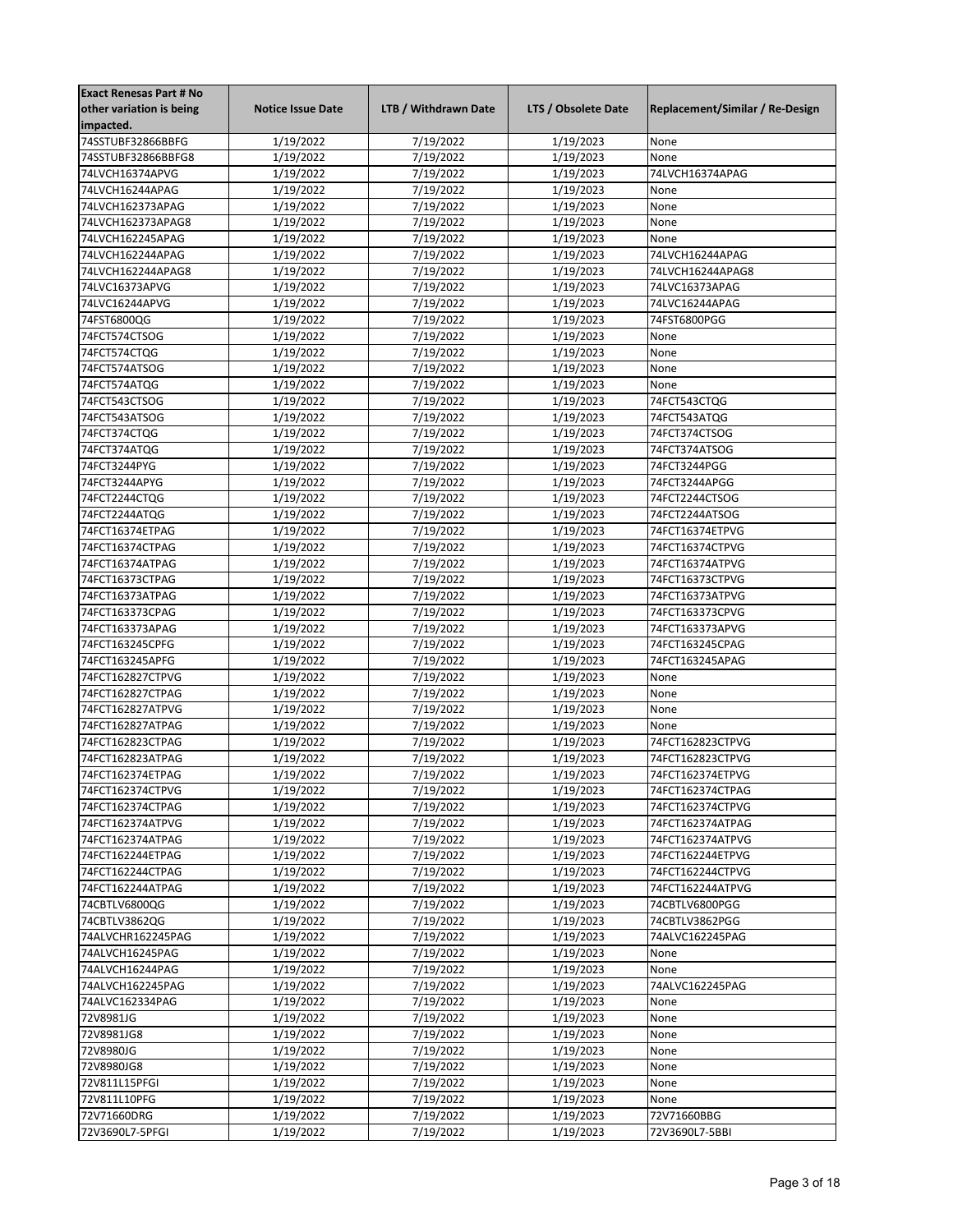| <b>Exact Renesas Part # No</b> |                          |                        |                        |                                 |
|--------------------------------|--------------------------|------------------------|------------------------|---------------------------------|
| other variation is being       | <b>Notice Issue Date</b> | LTB / Withdrawn Date   | LTS / Obsolete Date    | Replacement/Similar / Re-Design |
| impacted.                      |                          |                        |                        |                                 |
| 72V3690L7-5PFGI8               | 1/19/2022                | 7/19/2022              | 1/19/2023              | 72V3690L7-5BBI8                 |
| 72V3690L6PFG                   | 1/19/2022                | 7/19/2022              | 1/19/2023              | 72V3690L6BBG                    |
| 72V3690L6PFG8                  | 1/19/2022                | 7/19/2022              | 1/19/2023              | 72V3690L6BBG8                   |
| 72V285L15PFGI                  | 1/19/2022                | 7/19/2022              | 1/19/2023              | 72V285L10TFG                    |
| 72V285L15PFGI8                 | 1/19/2022                | 7/19/2022              | 1/19/2023              | 72V285L10TFG8                   |
| 72V285L10PFG                   | 1/19/2022                | 7/19/2022              | 1/19/2023              | 72V285L10TFG                    |
| 72V285L10PFG8                  | 1/19/2022                | 7/19/2022              | 1/19/2023              | 72V285L10TFG8                   |
| 72V275L15PFGI                  |                          | 7/19/2022              |                        | 72V275L15TFGI                   |
|                                | 1/19/2022                |                        | 1/19/2023              |                                 |
| 72V275L15PFGI8                 | 1/19/2022                | 7/19/2022              | 1/19/2023              | 72V275L15TFGI8                  |
| 72V275L10PFG                   | 1/19/2022                | 7/19/2022              | 1/19/2023              | 72V275L10TFG                    |
| 72V275L10PFG8                  | 1/19/2022                | 7/19/2022              | 1/19/2023              | 72V275L10TFG8                   |
| 728985JG                       | 1/19/2022                | 7/19/2022              | 1/19/2023              | None                            |
| 728985JG8                      | 1/19/2022                | 7/19/2022              | 1/19/2023              | None                            |
| 728981JG                       | 1/19/2022                | 7/19/2022              | 1/19/2023              | None                            |
| 728981JG8                      | 1/19/2022                | 7/19/2022              | 1/19/2023              | None                            |
| 723643L12PFG                   | 1/19/2022                | 7/19/2022              | 1/19/2023              | None                            |
| 723643L12PFG8                  | 1/19/2022                | 7/19/2022              | 1/19/2023              | None                            |
| 72251L15PFGI                   | 1/19/2022                | 7/19/2022              | 1/19/2023              | None                            |
| 72251L15PFGI8                  | 1/19/2022                | 7/19/2022              | 1/19/2023              | None                            |
| 72251L15JGI                    | 1/19/2022                | 7/19/2022              | 1/19/2023              | None                            |
| 72251L15JGI8                   | 1/19/2022                | 7/19/2022              | 1/19/2023              | None                            |
| 72251L10PFG                    | 1/19/2022                | 7/19/2022              | 1/19/2023              | None                            |
| 72251L10PFG8                   | 1/19/2022                | 7/19/2022              | 1/19/2023              | None                            |
| 72251L10JG                     | 1/19/2022                | 7/19/2022              | 1/19/2023              | None                            |
| 72251L10JG8                    | 1/19/2022                | 7/19/2022              | 1/19/2023              | None                            |
| 72245LB10JG                    | 1/19/2022                | 7/19/2022              | 1/19/2023              | 72245LB10PFG                    |
| 72245LB10JG8                   | 1/19/2022                | 7/19/2022              | 1/19/2023              | 72245LB10PFG8                   |
| 72241L10JG                     |                          |                        | 1/19/2023              | 72241L10PFG                     |
|                                | 1/19/2022                | 7/19/2022              |                        |                                 |
| 72241L10JG8                    | 1/19/2022                | 7/19/2022              | 1/19/2023              | 72241L10PFG8                    |
| 72231L10JG                     | 1/19/2022                | 7/19/2022              | 1/19/2023              | 72231L15PFGI                    |
| 72231L10JG8                    | 1/19/2022                | 7/19/2022              | 1/19/2023              | 72231L15PFGI8                   |
| 72221L15PFGI                   | 1/19/2022                | 7/19/2022              | 1/19/2023              | None                            |
| 72221L15PFGI8                  | 1/19/2022                | 7/19/2022              | 1/19/2023              | None                            |
| 72221L15JGI                    | 1/19/2022                | 7/19/2022              | 1/19/2023              | None                            |
| 72221L15JGI8                   | 1/19/2022                | 7/19/2022              | 1/19/2023              | None                            |
| 72221L10PFG                    | 1/19/2022                | 7/19/2022              | 1/19/2023              | None                            |
| 72221L10PFG8                   | 1/19/2022                | 7/19/2022              | 1/19/2023              | None                            |
| 72221L10JG                     | 1/19/2022                | 7/19/2022              | 1/19/2023              | None                            |
| 72221L10JG8                    | 1/19/2022                | 7/19/2022              | 1/19/2023              | None                            |
| 72211L12JGI                    | 1/19/2022                | 7/19/2022              | 1/19/2023              | 72211L15PFGI                    |
| 72211L12JGI8                   | 1/19/2022                | 7/19/2022              | 1/19/2023              | 72211L15PFGI8                   |
| 72211L10JG                     | 1/19/2022                | 7/19/2022              | 1/19/2023              | 72211L10PFG                     |
| 72211L10JG8                    | 1/19/2022                | 7/19/2022              | 1/19/2023              | 72211L10PFG8                    |
| 72201L15JGI                    | 1/19/2022                | 7/19/2022              | 1/19/2023              | None                            |
| 72201L15JGI8                   | 1/19/2022                | 7/19/2022              | 1/19/2023              | None                            |
| 72201L10JG                     | 1/19/2022                | 7/19/2022              | 1/19/2023              | 72201L10PFG                     |
| 72201L10JG8                    | 1/19/2022                | 7/19/2022              | 1/19/2023              | 72201L10PFG8                    |
| 71V67903S85PFG                 | 1/19/2022                | 7/19/2022              | 1/19/2023              | 71V67903S85BG                   |
| 71V67903S85PFGI                | 1/19/2022                | 7/19/2022              | 1/19/2023              | 71V67903S85BQI                  |
| 71V67903S85PFGI8               | 1/19/2022                | 7/19/2022              | 1/19/2023              | 71V67903S85BQI8                 |
| 71V67903S85PFG8                | 1/19/2022                | 7/19/2022              | 1/19/2023              | 71V67903S85BG8                  |
| 71V67903S80PFG                 | 1/19/2022                | 7/19/2022              | 1/19/2023              | 71V67903S80BG                   |
|                                |                          |                        |                        |                                 |
| 71V67903S80PFGI                | 1/19/2022                | 7/19/2022<br>7/19/2022 | 1/19/2023<br>1/19/2023 | 71V67903S80BQI                  |
| 71V67903S80PFGI8               | 1/19/2022                |                        |                        | 71V67903S80BQI8                 |
| 71V67903S80PFG8                | 1/19/2022                | 7/19/2022              | 1/19/2023              | 71V67903S80BG8                  |
| 71V67903S75PFG                 | 1/19/2022                | 7/19/2022              | 1/19/2023              | 71V67903S75BG                   |
| 71V67903S75PFGI                | 1/19/2022                | 7/19/2022              | 1/19/2023              | 71V67903S75BQI                  |
| 71V67903S75PFGI8               | 1/19/2022                | 7/19/2022              | 1/19/2023              | 71V67903S75BQI8                 |
| 71V67903S75PFG8                | 1/19/2022                | 7/19/2022              | 1/19/2023              | 71V67903S75BG8                  |
| 71V67803S166PFG                | 1/19/2022                | 7/19/2022              | 1/19/2023              | 71V67803S166BG                  |
| 71V67803S166PFG8               | 1/19/2022                | 7/19/2022              | 1/19/2023              | 71V67803S166BG8                 |
| 71V67803S150PFG                | 1/19/2022                | 7/19/2022              | 1/19/2023              | 71V67803S150BG                  |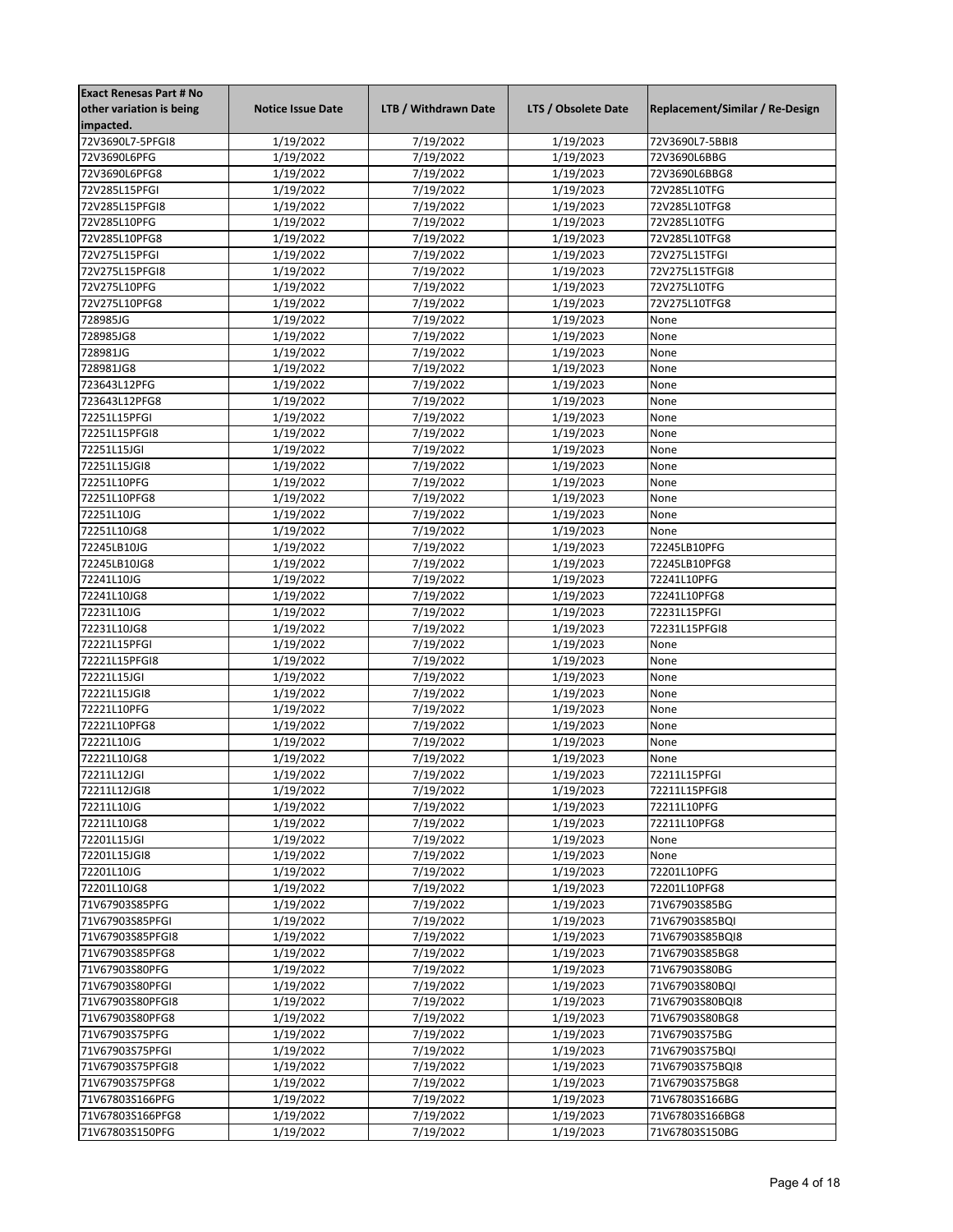| <b>Exact Renesas Part # No</b> |                          |                      |                     |                                 |
|--------------------------------|--------------------------|----------------------|---------------------|---------------------------------|
| other variation is being       | <b>Notice Issue Date</b> | LTB / Withdrawn Date | LTS / Obsolete Date | Replacement/Similar / Re-Design |
| impacted.                      |                          |                      |                     |                                 |
| 71V67803S150PFG8               | 1/19/2022                | 7/19/2022            | 1/19/2023           | 71V67803S150BG8                 |
| 71V67803S133PFG                | 1/19/2022                | 7/19/2022            | 1/19/2023           | 71V67803S133BGG                 |
| 71V67803S133PFGI               | 1/19/2022                | 7/19/2022            | 1/19/2023           | 71V67803S133BQGI                |
| 71V67803S133PFGI8              | 1/19/2022                | 7/19/2022            | 1/19/2023           | 71V67803S133BQGI8               |
| 71V67803S133PFG8               | 1/19/2022                | 7/19/2022            | 1/19/2023           | 71V67803S133BGG8                |
| 71V424S15YG                    | 1/19/2022                | 7/19/2022            | 1/19/2023           | 71V424S15PHG                    |
| 71V424S15YGI                   | 1/19/2022                | 7/19/2022            | 1/19/2023           | 71V424S15PHGI                   |
| 71V424S15YGI8                  |                          |                      | 1/19/2023           | 71V424S15PHGI8                  |
|                                | 1/19/2022                | 7/19/2022            |                     |                                 |
| 71V424S15YG8                   | 1/19/2022                | 7/19/2022            | 1/19/2023           | 71V424S15PHG8                   |
| 71V424S12YG                    | 1/19/2022                | 7/19/2022            | 1/19/2023           | 71V424S12PHG                    |
| 71V424S12YGI                   | 1/19/2022                | 7/19/2022            | 1/19/2023           | 71V424S12PHGI                   |
| 71V424S12YGI8                  | 1/19/2022                | 7/19/2022            | 1/19/2023           | 71V424S12PHGI8                  |
| 71V424S12YG8                   | 1/19/2022                | 7/19/2022            | 1/19/2023           | 71V424S12PHG8                   |
| 71V424S10YG                    | 1/19/2022                | 7/19/2022            | 1/19/2023           | 71V424S10PHG                    |
| 71V424S10YGI                   | 1/19/2022                | 7/19/2022            | 1/19/2023           | 71V424S10PHGI                   |
| 71V424S10YGI8                  | 1/19/2022                | 7/19/2022            | 1/19/2023           | 71V424S10PHGI8                  |
| 71V424S10YG8                   | 1/19/2022                | 7/19/2022            | 1/19/2023           | 71V424S10PHG8                   |
| 71V424L15YG                    | 1/19/2022                | 7/19/2022            | 1/19/2023           | 71V424L15PHG                    |
| 71V424L15YGI                   | 1/19/2022                | 7/19/2022            | 1/19/2023           | 71V424L15PHGI                   |
| 71V424L15YGI8                  | 1/19/2022                | 7/19/2022            | 1/19/2023           | 71V424L15PHGI8                  |
| 71V424L15YG8                   | 1/19/2022                | 7/19/2022            | 1/19/2023           | 71V424L15PHG8                   |
| 71V424L12YG                    | 1/19/2022                | 7/19/2022            | 1/19/2023           | 71V424L12PHG                    |
| 71V424L12YGI                   | 1/19/2022                | 7/19/2022            | 1/19/2023           | 71V424L12PHGI                   |
| 71V424L12YGI8                  | 1/19/2022                | 7/19/2022            | 1/19/2023           | 71V424L12PHGI8                  |
| 71V424L12YG8                   | 1/19/2022                | 7/19/2022            | 1/19/2023           | 71V424L12PHG8                   |
| 71V424L10YG                    | 1/19/2022                | 7/19/2022            | 1/19/2023           | 71V424L10PHG                    |
| 71V424L10YGI                   | 1/19/2022                | 7/19/2022            | 1/19/2023           | 71V424L10PHGI                   |
| 71V424L10YGI8                  | 1/19/2022                | 7/19/2022            | 1/19/2023           | 71V424L10PHGI8                  |
| 71V424L10YG8                   | 1/19/2022                | 7/19/2022            | 1/19/2023           | 71V424L10PHG8                   |
|                                |                          |                      | 1/19/2023           |                                 |
| 71V416S15YG                    | 1/19/2022                | 7/19/2022            |                     | 71V416S15PHG                    |
| 71V416S15YGI                   | 1/19/2022                | 7/19/2022            | 1/19/2023           | 71V416S15PHGI                   |
| 71V416S15YGI8                  | 1/19/2022                | 7/19/2022            | 1/19/2023           | 71V416S15PHGI8                  |
| 71V416S15YG8                   | 1/19/2022                | 7/19/2022            | 1/19/2023           | 71V416S15PHG8                   |
| 71V416S12YG                    | 1/19/2022                | 7/19/2022            | 1/19/2023           | 71V416S12PHG                    |
| 71V416S12YGI                   | 1/19/2022                | 7/19/2022            | 1/19/2023           | 71V416S12PHGI                   |
| 71V416S12YGI8                  | 1/19/2022                | 7/19/2022            | 1/19/2023           | 71V416S12PHGI8                  |
| 71V416S12YG8                   | 1/19/2022                | 7/19/2022            | 1/19/2023           | 71V416S12PHG8                   |
| 71V416S10YG                    | 1/19/2022                | 7/19/2022            | 1/19/2023           | 71V416L10PHG                    |
| 71V416S10YG8                   | 1/19/2022                | 7/19/2022            | 1/19/2023           | 71V416S10PHG8                   |
| 71V416L15YG                    | 1/19/2022                | 7/19/2022            | 1/19/2023           | 71V416L15PHG                    |
| 71V416L15YGI                   | 1/19/2022                | 7/19/2022            | 1/19/2023           | 71V416L15PHGI                   |
| 71V416L15YGI8                  | 1/19/2022                | 7/19/2022            | 1/19/2023           | 71V416L15PHGI8                  |
| 71V416L15YG8                   | 1/19/2022                | 7/19/2022            | 1/19/2023           | 71V416L15PHG8                   |
| 71V416L12YG                    | 1/19/2022                | 7/19/2022            | 1/19/2023           | 71V416L12PHG                    |
| 71V416L12YGI                   | 1/19/2022                | 7/19/2022            | 1/19/2023           | 71V416L12PHGI                   |
| 71V416L12YGI8                  | 1/19/2022                | 7/19/2022            | 1/19/2023           | 71V416L12PHGI8                  |
| 71V416L12YG8                   | 1/19/2022                | 7/19/2022            | 1/19/2023           | 71V416L12PHG8                   |
| 71V416L10YG                    | 1/19/2022                | 7/19/2022            | 1/19/2023           | 71V416L10PHG                    |
| 71V416L10YGI                   | 1/19/2022                | 7/19/2022            | 1/19/2023           | 71V416L10PHGI                   |
| 71V416L10YGI8                  | 1/19/2022                | 7/19/2022            | 1/19/2023           | 71V416L10PHGI8                  |
| 71V416L10YG8                   | 1/19/2022                | 7/19/2022            | 1/19/2023           | 71V416L10PHG8                   |
| 71V256SA15YG                   |                          |                      |                     |                                 |
|                                | 1/19/2022                | 7/19/2022            | 1/19/2023           | 71V256SA15PZG                   |
| 71V256SA15YGI                  | 1/19/2022                | 7/19/2022            | 1/19/2023           | 71V256SA15PZGI                  |
| 71V256SA15YGI8                 | 1/19/2022                | 7/19/2022            | 1/19/2023           | 71V256SA15PZGI8                 |
| 71V256SA15YG8                  | 1/19/2022                | 7/19/2022            | 1/19/2023           | 71V256SA15PZG8                  |
| 71V256SA12YG                   | 1/19/2022                | 7/19/2022            | 1/19/2023           | 71V256SA12PZG                   |
| 71V256SA12YGI                  | 1/19/2022                | 7/19/2022            | 1/19/2023           | 71V256SA12PZGI                  |
| 71V256SA12YGI8                 | 1/19/2022                | 7/19/2022            | 1/19/2023           | 71V256SA12PZGI8                 |
| 71V256SA12YG8                  | 1/19/2022                | 7/19/2022            | 1/19/2023           | 71V256SA12PZG8                  |
| 71V124SA15YG                   | 1/19/2022                | 7/19/2022            | 1/19/2023           | 71V124SA15TYG                   |
| 71V124SA15YGI                  | 1/19/2022                | 7/19/2022            | 1/19/2023           | 71V124SA15TYGI                  |
| 71V124SA15YGI8                 | 1/19/2022                | 7/19/2022            | 1/19/2023           | 71V124SA15TYGI8                 |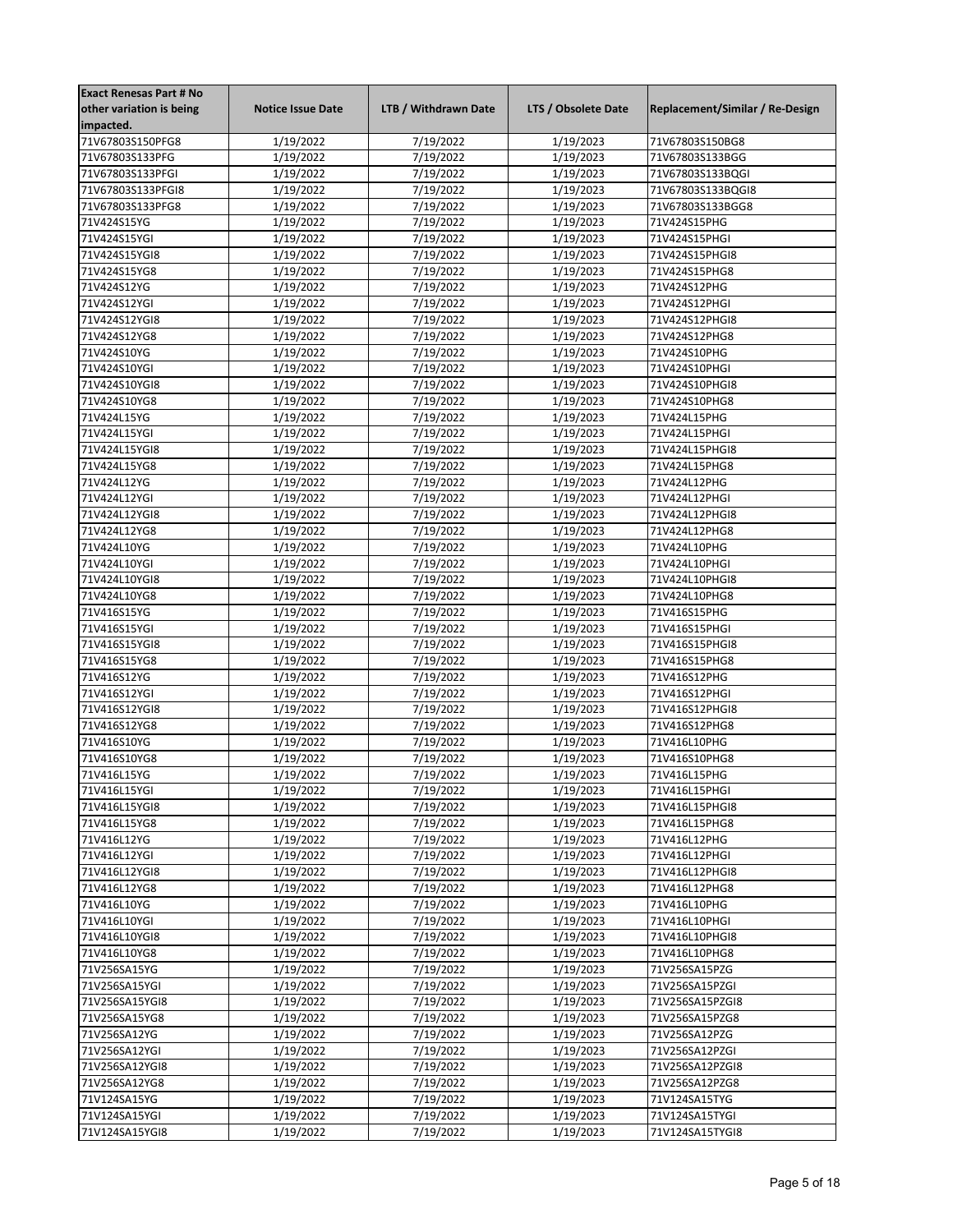| <b>Exact Renesas Part # No</b> |                          |                      |                     |                                 |
|--------------------------------|--------------------------|----------------------|---------------------|---------------------------------|
| other variation is being       | <b>Notice Issue Date</b> | LTB / Withdrawn Date | LTS / Obsolete Date | Replacement/Similar / Re-Design |
| impacted.                      |                          |                      |                     |                                 |
| 71V124SA15YG8                  | 1/19/2022                | 7/19/2022            | 1/19/2023           | 71V124SA15TYG8                  |
| 71V124SA15PHG                  | 1/19/2022                | 7/19/2022            | 1/19/2023           | 71V124SA15TYG                   |
| 71V124SA15PHGI                 | 1/19/2022                | 7/19/2022            | 1/19/2023           | 71V124SA15TYGI                  |
| 71V124SA15PHGI8                | 1/19/2022                | 7/19/2022            | 1/19/2023           | 71V124SA15TYGI8                 |
| 71V124SA15PHG8                 | 1/19/2022                | 7/19/2022            | 1/19/2023           | 71V124SA15TYG8                  |
| 71V124SA12YG                   | 1/19/2022                | 7/19/2022            | 1/19/2023           | 71V124SA12TYG                   |
| 71V124SA12YGI                  | 1/19/2022                | 7/19/2022            | 1/19/2023           | 71V124SA12TYGI                  |
| 71V124SA12YGI8                 |                          |                      | 1/19/2023           | 71V124SA12TYGI8                 |
|                                | 1/19/2022                | 7/19/2022            |                     |                                 |
| 71V124SA12YG8                  | 1/19/2022                | 7/19/2022            | 1/19/2023           | 71V124SA12TYG8                  |
| 71V124SA12PHG                  | 1/19/2022                | 7/19/2022            | 1/19/2023           | 71V124SA12TYG                   |
| 71V124SA12PHGI                 | 1/19/2022                | 7/19/2022            | 1/19/2023           | 71V124SA12TYGI                  |
| 71V124SA12PHGI8                | 1/19/2022                | 7/19/2022            | 1/19/2023           | 71V124SA12TYGI8                 |
| 71V124SA12PHG8                 | 1/19/2022                | 7/19/2022            | 1/19/2023           | 71V124SA12TYG8                  |
| 71V124SA10YG                   | 1/19/2022                | 7/19/2022            | 1/19/2023           | 71V124SA10TYG                   |
| 71V124SA10YG8                  | 1/19/2022                | 7/19/2022            | 1/19/2023           | 71V124SA10TYG8                  |
| 71V124SA10PHG                  | 1/19/2022                | 7/19/2022            | 1/19/2023           | 71V124SA10TYG                   |
| 71V124SA10PHG8                 | 1/19/2022                | 7/19/2022            | 1/19/2023           | 71V124SA10TYG8                  |
| 71V016SA20YG                   | 1/19/2022                | 7/19/2022            | 1/19/2023           | 71V016SA20PHG                   |
| 71V016SA20YGI                  | 1/19/2022                | 7/19/2022            | 1/19/2023           | 71V016SA20PHGI                  |
| 71V016SA20YGI8                 | 1/19/2022                | 7/19/2022            | 1/19/2023           | 71V016SA20PHGI8                 |
| 71V016SA20YG8                  | 1/19/2022                | 7/19/2022            | 1/19/2023           | 71V016SA20PHG8                  |
| 71V016SA15YG                   | 1/19/2022                | 7/19/2022            | 1/19/2023           | 71V016SA15PHG                   |
| 71V016SA15YGI                  | 1/19/2022                | 7/19/2022            | 1/19/2023           | 71V016SA15PHGI                  |
| 71V016SA15YGI8                 | 1/19/2022                | 7/19/2022            | 1/19/2023           | 71V016SA15PHGI8                 |
| 71V016SA15YG8                  | 1/19/2022                | 7/19/2022            | 1/19/2023           | 71V016SA15PHG8                  |
| 71V016SA12YG                   | 1/19/2022                | 7/19/2022            | 1/19/2023           | 71V016SA12PHG                   |
| 71V016SA12YGI                  | 1/19/2022                | 7/19/2022            | 1/19/2023           | 71V016SA12PHGI                  |
| 71V016SA12YGI8                 | 1/19/2022                | 7/19/2022            | 1/19/2023           | 71V016SA12PHGI8                 |
| 71V016SA12YG8                  | 1/19/2022                | 7/19/2022            | 1/19/2023           | 71V016SA12PHG8                  |
|                                |                          |                      |                     |                                 |
| 71V016SA10YG                   | 1/19/2022                | 7/19/2022            | 1/19/2023           | 71V016SA10PHG                   |
| 71V016SA10YG8                  | 1/19/2022                | 7/19/2022            | 1/19/2023           | 71V016SA10PHG8                  |
| 7164S25YG                      | 1/19/2022                | 7/19/2022            | 1/19/2023           | None                            |
| 7164S25YG8                     | 1/19/2022                | 7/19/2022            | 1/19/2023           | None                            |
| 7164S20YG                      | 1/19/2022                | 7/19/2022            | 1/19/2023           | None                            |
| 7164S20YGI                     | 1/19/2022                | 7/19/2022            | 1/19/2023           | None                            |
| 7164S20YGI8                    | 1/19/2022                | 7/19/2022            | 1/19/2023           | None                            |
| 7164S20YG8                     | 1/19/2022                | 7/19/2022            | 1/19/2023           | None                            |
| 7164L25YG                      | 1/19/2022                | 7/19/2022            | 1/19/2023           | None                            |
| 7164L25YGI                     | 1/19/2022                | 7/19/2022            | 1/19/2023           | None                            |
| 7164L25YGI8                    | 1/19/2022                | 7/19/2022            | 1/19/2023           | None                            |
| 7164L25YG8                     | 1/19/2022                | 7/19/2022            | 1/19/2023           | None                            |
| 7164L20YG                      | 1/19/2022                | 7/19/2022            | 1/19/2023           | None                            |
| 7164L20YGI                     | 1/19/2022                | 7/19/2022            | 1/19/2023           | None                            |
| 7164L20YGI8                    | 1/19/2022                | 7/19/2022            | 1/19/2023           | None                            |
| 7164L20YG8                     | 1/19/2022                | 7/19/2022            | 1/19/2023           | None                            |
| 71421LA20JG                    | 1/19/2022                | 7/19/2022            | 1/19/2023           | 71421LA20PFG                    |
| 71421LA20JG8                   | 1/19/2022                | 7/19/2022            | 1/19/2023           | 71421LA20PFG8                   |
| 71256SA25YG                    | 1/19/2022                | 7/19/2022            | 1/19/2023           | 71256SA25PZGI                   |
| 71256SA25YG8                   | 1/19/2022                | 7/19/2022            | 1/19/2023           | 71256SA25PZGI8                  |
| 71256SA20YG                    | 1/19/2022                | 7/19/2022            | 1/19/2023           | 71256SA20PZG                    |
| 71256SA20YGI                   | 1/19/2022                | 7/19/2022            | 1/19/2023           | 71256SA20PZGI                   |
| 71256SA20YGI8                  | 1/19/2022                | 7/19/2022            | 1/19/2023           | 71256SA20PZGI8                  |
|                                |                          |                      |                     |                                 |
| 71256SA20YG8                   | 1/19/2022                | 7/19/2022            | 1/19/2023           | 71256SA20PZG8                   |
| 71256SA15YG                    | 1/19/2022                | 7/19/2022            | 1/19/2023           | 71256SA15PZG                    |
| 71256SA15YGI                   | 1/19/2022                | 7/19/2022            | 1/19/2023           | 71256SA15PZGI                   |
| 71256SA15YGI8                  | 1/19/2022                | 7/19/2022            | 1/19/2023           | 71256SA15PZGI8                  |
| 71256SA15YG8                   | 1/19/2022                | 7/19/2022            | 1/19/2023           | 71256SA15PZG8                   |
| 71256SA12YG                    | 1/19/2022                | 7/19/2022            | 1/19/2023           | 71256SA12PZG                    |
| 71256SA12YG8                   | 1/19/2022                | 7/19/2022            | 1/19/2023           | 71256SA12PZG8                   |
| 71256L35YG                     | 1/19/2022                | 7/19/2022            | 1/19/2023           | None                            |
| 71256L35YGI                    | 1/19/2022                | 7/19/2022            | 1/19/2023           | None                            |
| 71256L35YGI8                   | 1/19/2022                | 7/19/2022            | 1/19/2023           | None                            |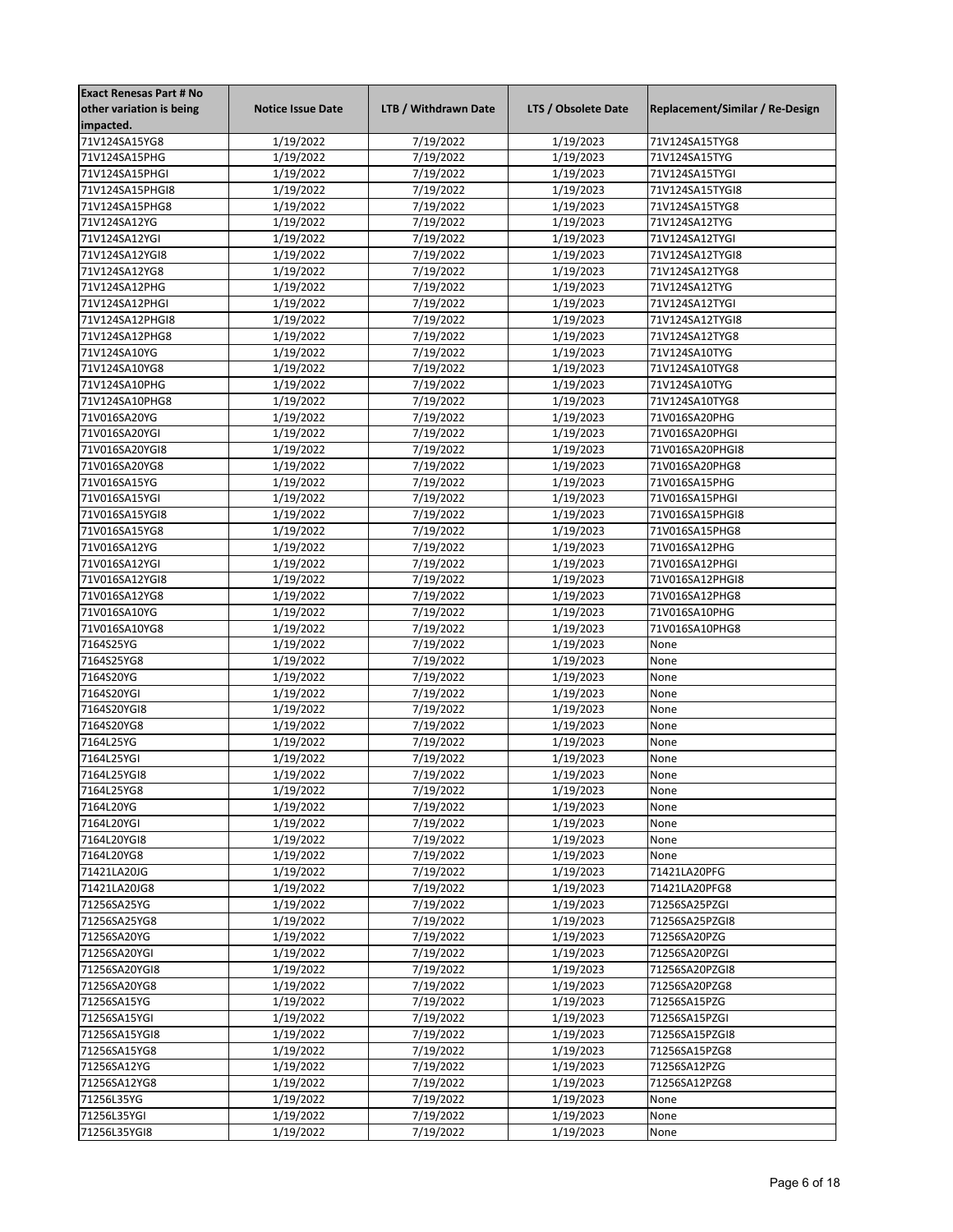| <b>Exact Renesas Part # No</b> |                          |                      |                     |                                 |
|--------------------------------|--------------------------|----------------------|---------------------|---------------------------------|
| other variation is being       | <b>Notice Issue Date</b> | LTB / Withdrawn Date | LTS / Obsolete Date | Replacement/Similar / Re-Design |
| impacted.                      |                          |                      |                     |                                 |
| 71256L35YG8                    | 1/19/2022                | 7/19/2022            | 1/19/2023           | None                            |
| 71256L25YG                     | 1/19/2022                | 7/19/2022            | 1/19/2023           | None                            |
| 71256L25YGI                    | 1/19/2022                | 7/19/2022            | 1/19/2023           | None                            |
| 71256L25YGI8                   | 1/19/2022                | 7/19/2022            | 1/19/2023           | None                            |
| 71256L25YG8                    | 1/19/2022                | 7/19/2022            | 1/19/2023           | None                            |
| 71256L20YG                     | 1/19/2022                | 7/19/2022            | 1/19/2023           | None                            |
| 71256L20YG8                    | 1/19/2022                | 7/19/2022            | 1/19/2023           | None                            |
| 71024S20YG                     | 1/19/2022                | 7/19/2022            | 1/19/2023           | 71024S20TYG                     |
| 71024S20YGI                    | 1/19/2022                | 7/19/2022            | 1/19/2023           | 71024S20TYGI                    |
| 71024S20YGI8                   | 1/19/2022                | 7/19/2022            | 1/19/2023           | 71024S20TYGI8                   |
| 71024S20YG8                    | 1/19/2022                | 7/19/2022            | 1/19/2023           | 71024S20TYG8                    |
| 71024S15YG                     | 1/19/2022                | 7/19/2022            | 1/19/2023           | 71024S15TYG                     |
| 71024S15YGI                    | 1/19/2022                | 7/19/2022            | 1/19/2023           | 71024S15TYGI                    |
| 71024S15YGI8                   | 1/19/2022                | 7/19/2022            | 1/19/2023           | 71024S15TYGI8                   |
| 71024S15YG8                    | 1/19/2022                | 7/19/2022            | 1/19/2023           | 71024S15TYG8                    |
| 71024S12YG                     |                          | 7/19/2022            | 1/19/2023           | 71024S12TYG                     |
|                                | 1/19/2022                |                      |                     |                                 |
| 71024S12YGI8                   | 1/19/2022                | 7/19/2022            | 1/19/2023           | 71024S12TYGI8                   |
| 71016S20YG                     | 1/19/2022                | 7/19/2022            | 1/19/2023           | 71016S20PHG                     |
| 71016S20YGI                    | 1/19/2022                | 7/19/2022            | 1/19/2023           | 71016S20PHGI                    |
| 71016S20YGI8                   | 1/19/2022                | 7/19/2022            | 1/19/2023           | 71016S20PHGI8                   |
| 71016S20YG8                    | 1/19/2022                | 7/19/2022            | 1/19/2023           | 71016S20PHG8                    |
| 71016S15YG                     | 1/19/2022                | 7/19/2022            | 1/19/2023           | 71016S15PHG                     |
| 71016S15YGI                    | 1/19/2022                | 7/19/2022            | 1/19/2023           | 71016S15PHGI                    |
| 71016S15YGI8                   | 1/19/2022                | 7/19/2022            | 1/19/2023           | 71016S15PHGI8                   |
| 71016S15YG8                    | 1/19/2022                | 7/19/2022            | 1/19/2023           | 71016S15PHG8                    |
| 71016S12YG                     | 1/19/2022                | 7/19/2022            | 1/19/2023           | 71016S12PHG                     |
| 71016S12YG8                    | 1/19/2022                | 7/19/2022            | 1/19/2023           | 71016S12PHG8                    |
| 70V9289L7PFG                   | 1/19/2022                | 7/19/2022            | 1/19/2023           | 70V9289L9PFGI                   |
| 70V9289L7PFG8                  | 1/19/2022                | 7/19/2022            | 1/19/2023           | 70V9289L9PFGI                   |
| 70V9279L7PRFG                  | 1/19/2022                | 7/19/2022            | 1/19/2023           | 70V9279L7PRFGI                  |
| 70V9279L7PRFG8                 | 1/19/2022                | 7/19/2022            | 1/19/2023           | 70V9279L7PRFGI8                 |
| 70V9199L7PFG                   | 1/19/2022                | 7/19/2022            | 1/19/2023           | 70V9199L9PFGI                   |
| 70V9199L7PFG8                  | 1/19/2022                | 7/19/2022            | 1/19/2023           | 70V9199L9PFGI8                  |
| 70V9169L7PFGI                  | 1/19/2022                | 7/19/2022            | 1/19/2023           | None                            |
| 70V9169L7PFGI8                 | 1/19/2022                | 7/19/2022            | 1/19/2023           | None                            |
| 70V9169L6PFG                   | 1/19/2022                | 7/19/2022            | 1/19/2023           | None                            |
| 70V9169L6PFG8                  | 1/19/2022                | 7/19/2022            | 1/19/2023           | None                            |
| 70V9099L9PFG                   | 1/19/2022                | 7/19/2022            | 1/19/2023           | None                            |
| 70V9099L9PFG8                  | 1/19/2022                | 7/19/2022            | 1/19/2023           | None                            |
| 70V38L15PFG                    | 1/19/2022                | 7/19/2022            | 1/19/2023           | 70V38L20PFGI                    |
| 70V38L15PFG8                   | 1/19/2022                | 7/19/2022            | 1/19/2023           | 70V38L20PFGI8                   |
| 70V35L20PFGI8                  | 1/19/2022                | 7/19/2022            | 1/19/2023           | 70V35L15PFG8                    |
| 70V3599S166DRG                 | 1/19/2022                | 7/19/2022            | 1/19/2023           | 70V3599S166BFG                  |
| 70V3599S133DRGI                | 1/19/2022                | 7/19/2022            | 1/19/2023           | 70V3599S133BFGI                 |
| 70V3589S133DRG                 | 1/19/2022                | 7/19/2022            | 1/19/2023           | 70V3589S133BF                   |
| 70V3589S133DRGI                | 1/19/2022                | 7/19/2022            | 1/19/2023           | 70V3589S133BFI                  |
| 70V34L15PFG                    | 1/19/2022                | 7/19/2022            | 1/19/2023           | 70V35L15PFG                     |
| 70V34L15PFG8                   | 1/19/2022                | 7/19/2022            | 1/19/2023           |                                 |
| 70V28L15PFGI/2703              | 1/19/2022                | 7/19/2022            | 1/19/2023           | 70V35L15PFG8<br>70V28L20PFGI    |
| 70V24L15JG                     |                          |                      |                     | 70V24L20JGI                     |
|                                | 1/19/2022                | 7/19/2022            | 1/19/2023           |                                 |
| 70V24L15JG8                    | 1/19/2022                | 7/19/2022            | 1/19/2023           | 70V24L20JGI8                    |
| 70V06L20JGI                    | 1/19/2022                | 7/19/2022            | 1/19/2023           | 70V06L20PFGI                    |
| 70V06L20JGI8                   | 1/19/2022                | 7/19/2022            | 1/19/2023           | 70V06L20PFGI8                   |
| 70V06L15JG                     | 1/19/2022                | 7/19/2022            | 1/19/2023           | 70V06L15PFG                     |
| 70V06L15JG8                    | 1/19/2022                | 7/19/2022            | 1/19/2023           | 70V06L15PFG8                    |
| 70914S12PFG                    | 1/19/2022                | 7/19/2022            | 1/19/2023           | None                            |
| 70914S12PFG8                   | 1/19/2022                | 7/19/2022            | 1/19/2023           | None                            |
| 7052L25G                       | 1/19/2022                | 7/19/2022            | 1/19/2023           | 7052S20G                        |
| 7016L12JG                      | 1/19/2022                | 7/19/2022            | 1/19/2023           | None                            |
| 7016L12JG8                     | 1/19/2022                | 7/19/2022            | 1/19/2023           | None                            |
| 7015L12JG                      | 1/19/2022                | 7/19/2022            | 1/19/2023           | None                            |
| 7015L12JG8                     | 1/19/2022                | 7/19/2022            | 1/19/2023           | None                            |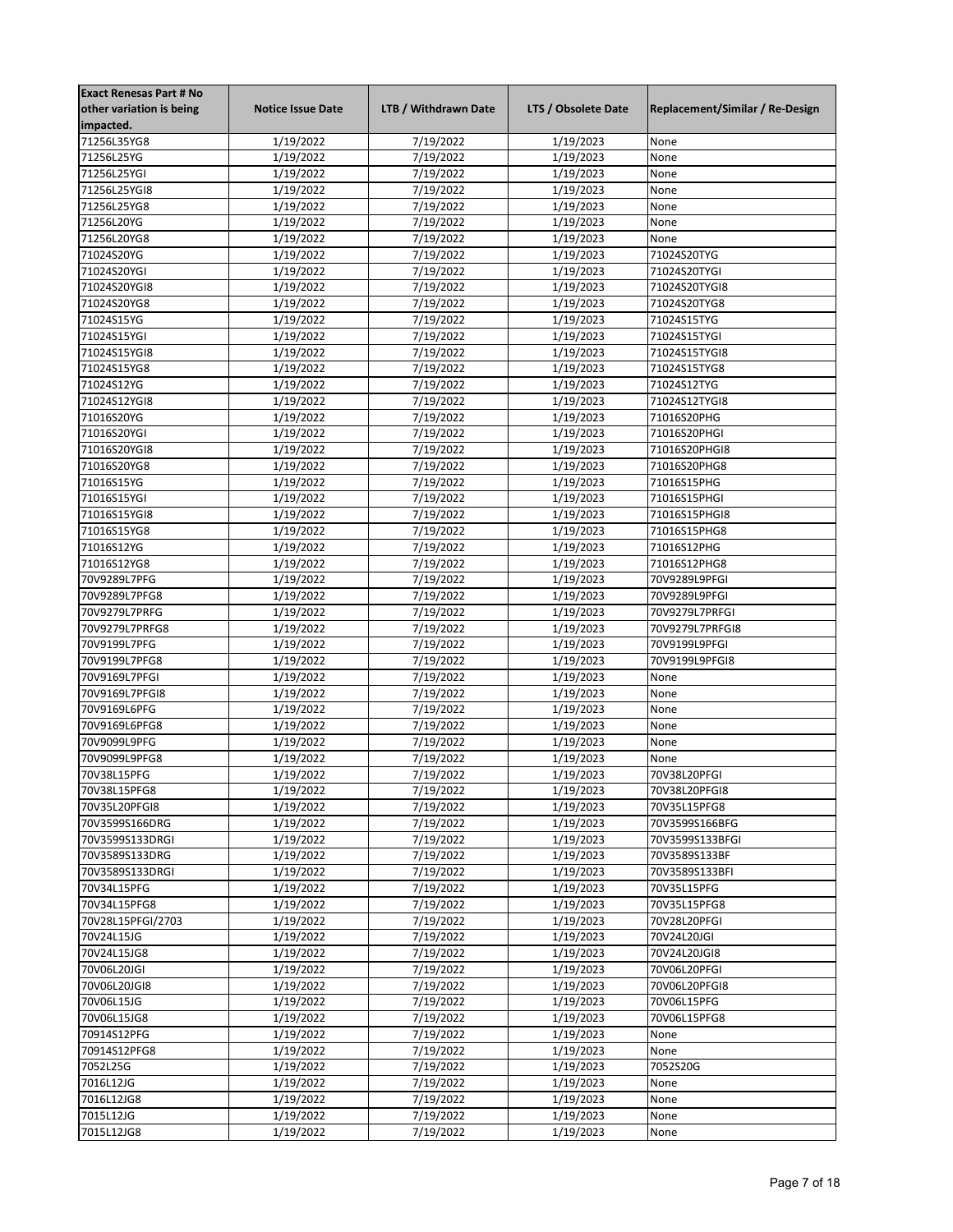| <b>Exact Renesas Part # No</b> |                          |                      |                        |                                 |
|--------------------------------|--------------------------|----------------------|------------------------|---------------------------------|
| other variation is being       | <b>Notice Issue Date</b> | LTB / Withdrawn Date | LTS / Obsolete Date    | Replacement/Similar / Re-Design |
| impacted.                      |                          |                      |                        |                                 |
| 7008L20JGI                     | 1/19/2022                | 7/19/2022            | 1/19/2023              | 7008L20PFGI                     |
| 7008L15JG                      | 1/19/2022                | 7/19/2022            | 1/19/2023              | 7008L15PFG                      |
| 7008L15JG8                     | 1/19/2022                | 7/19/2022            | 1/19/2023              | 7008L15PFG8                     |
| 672M-02ILF                     | 1/19/2022                | 7/19/2022            | 1/19/2023              | 5P35021B-000NDGI                |
| 672M-02ILFT                    | 1/19/2022                | 7/19/2022            | 1/19/2023              | 5P35023B-000NLGI8               |
| 670MI-02LF                     | 1/19/2022                | 7/19/2022            | 1/19/2023              | 5P35021B-000NDGI                |
| 670MI-02LFT                    | 1/19/2022                | 7/19/2022            | 1/19/2023              | 5P35023B-000NLGI8               |
| 670M-04ILF                     |                          |                      |                        | 5P35023B-000NLGI                |
|                                | 1/19/2022                | 7/19/2022            | 1/19/2023              |                                 |
| 670M-04ILFT                    | 1/19/2022                | 7/19/2022            | 1/19/2023              | 5P35023B-000NLGI8               |
| 670M-03ILF                     | 1/19/2022                | 7/19/2022            | 1/19/2023              | 5P35023B-000NLGI                |
| 670M-03ILFT                    | 1/19/2022                | 7/19/2022            | 1/19/2023              | 5P35023B-000NLGI8               |
| 670M-01LF                      | 1/19/2022                | 7/19/2022            | 1/19/2023              | 5P35023B-000NLGI                |
| 670M-01LFT                     | 1/19/2022                | 7/19/2022            | 1/19/2023              | 5P35023B-000NLGI8               |
| 670M-01ILF                     | 1/19/2022                | 7/19/2022            | 1/19/2023              | 5P35023B-000NLGI                |
| 670M-01ILFT                    | 1/19/2022                | 7/19/2022            | 1/19/2023              | 5P35023B-000NLGI8               |
| 662M-03LF                      | 1/19/2022                | 7/19/2022            | 1/19/2023              | 5P35021B-000NDGI                |
| 662M-03LFT                     | 1/19/2022                | 7/19/2022            | 1/19/2023              | 5P35021B-000NDGI8               |
| 650R-21LF                      | 1/19/2022                | 7/19/2022            | 1/19/2023              | 5P35023B-000NLGI                |
| 650R-21LFT                     | 1/19/2022                | 7/19/2022            | 1/19/2023              | 5P35023B-000NLGI8               |
| 601M-02ILF                     | 1/19/2022                | 7/19/2022            | 1/19/2023              | 5P35023B-000NLGI                |
| 601M-02ILFT                    | 1/19/2022                | 7/19/2022            | 1/19/2023              | 5P35023B-000NLGI8               |
| 601M-01LF                      | 1/19/2022                | 7/19/2022            | 1/19/2023              | 5P35023B-000NLGI                |
| 601M-01LFT                     | 1/19/2022                | 7/19/2022            | 1/19/2023              | 5P35023B-000NLGI8               |
| 601G-01LF                      | 1/19/2022                | 7/19/2022            | 1/19/2023              | 5P35021B-000NDGI                |
| 601G-01LFT                     | 1/19/2022                | 7/19/2022            | 1/19/2023              | 5P35021B-000NDGI8               |
| 601G-01ILF                     | 1/19/2022                | 7/19/2022            | 1/19/2023              | 5P35023B-000NLGI                |
| 601G-01ILFT                    | 1/19/2022                | 7/19/2022            | 1/19/2023              | 5P35023B-000NLGI8               |
| 5V9885TPFGI                    | 1/19/2022                | 7/19/2022            | 1/19/2023              | 5P35023B-000NLGI                |
| 5V9885TPFGI8                   | 1/19/2022                | 7/19/2022            | 1/19/2023              | 5P35023B-000NLGI8               |
| 5V9885T-021NLGI                | 1/19/2022                | 7/19/2022            | $\frac{1}{1}$ /19/2023 | None                            |
| 5V9885T-021NLGI8               | 1/19/2022                | 7/19/2022            | 1/19/2023              | None                            |
|                                |                          |                      |                        |                                 |
| 5T9304PGG                      | 1/19/2022                | 7/19/2022            | 1/19/2023              | 8SLVD1204NLGI                   |
| 5T9304PGG8                     | 1/19/2022                | 7/19/2022            | 1/19/2023              | 8SLVD1204NLGI8                  |
| 570AILF                        | 1/19/2022                | 7/19/2022            | 1/19/2023              | None                            |
| 570AILFT                       | 1/19/2022                | 7/19/2022            | 1/19/2023              | None                            |
| 552R-01ILF                     | 1/19/2022                | 7/19/2022            | 1/19/2023              | None                            |
| 552R-01ILFT                    | 1/19/2022                | 7/19/2022            | 1/19/2023              | None                            |
| 525-01RILF                     | 1/19/2022                | 7/19/2022            | 1/19/2023              | 5P35021B-000NDGI                |
| 525-01RILFT                    | 1/19/2022                | 7/19/2022            | 1/19/2023              | 5P35021B-000NDGI8               |
| 502MLF                         | 1/19/2022                | 7/19/2022            | 1/19/2023              | 5P35021B-000NDGI                |
| 502MLFT                        | 1/19/2022                | 7/19/2022            | 1/19/2023              | 5P35021B-000NDGI8               |
| 502MILF                        | 1/19/2022                | 7/19/2022            | 1/19/2023              | 5P35021B-000NDGI                |
| 502MILFT                       | 1/19/2022                | 7/19/2022            | 1/19/2023              | 5P35021B-000NDGI8               |
| 49FCT3805ASOG                  | 1/19/2022                | 7/19/2022            | 1/19/2023              | 49FCT3805AQGI                   |
| 49FCT3805ASOGI                 | 1/19/2022                | 7/19/2022            | 1/19/2023              | 49FCT3805AQGI                   |
| 49FCT3805ASOGI8                | 1/19/2022                | 7/19/2022            | 1/19/2023              | 49FCT3805AQGI8                  |
| 49FCT3805ASOG8                 | 1/19/2022                | 7/19/2022            | 1/19/2023              | 49FCT3805AQGI8                  |
| 23S09E-1HPGG                   | 1/19/2022                | 7/19/2022            | 1/19/2023              | 23S09-1HPGGI                    |
| 23S09E-1HPGGI                  | 1/19/2022                | 7/19/2022            | 1/19/2023              | 23S09-1HPGGI                    |
| 23S09E-1HPGGI8                 | 1/19/2022                | 7/19/2022            | 1/19/2023              | 23S09-1HPGGI8                   |
| 23S09E-1HPGG8                  | 1/19/2022                | 7/19/2022            | 1/19/2023              | 23S09-1HPGGI8                   |
| 23S09E-1HDCGI                  | 1/19/2022                | 7/19/2022            | 1/19/2023              | 23S09-1HPGGI                    |
|                                |                          | 7/19/2022            |                        |                                 |
| 23S09E-1HDCGI8                 | 1/19/2022                |                      | 1/19/2023              | 23S09-1HPGGI8                   |
| 23S08-1HDCGI                   | 1/19/2022                | 7/19/2022            | 1/19/2023              | 23S09-1HPGGI                    |
| 23S08-1HDCGI8                  | 1/19/2022                | 7/19/2022            | 1/19/2023              | 23S09-1HPGGI8                   |
| 23S08-1DCG                     | 1/19/2022                | 7/19/2022            | 1/19/2023              | 2308B-1HPGGI                    |
| 23S08-1DCGI                    | 1/19/2022                | 7/19/2022            | 1/19/2023              | None                            |
| 23S08-1DCGI8                   | 1/19/2022                | 7/19/2022            | 1/19/2023              | None                            |
| 23S08-1DCG8                    | 1/19/2022                | 7/19/2022            | 1/19/2023              | 2308B-1HPGGI8                   |
| 23S05T-1DCG                    | 1/19/2022                | 7/19/2022            | 1/19/2023              | 23S05E-1DCG                     |
| 23S05T-1DCGI                   | 1/19/2022                | 7/19/2022            | 1/19/2023              | 23S05E-1DCG                     |
| 23S05T-1DCGI8                  | 1/19/2022                | 7/19/2022            | 1/19/2023              | 23S05E-1DCG8                    |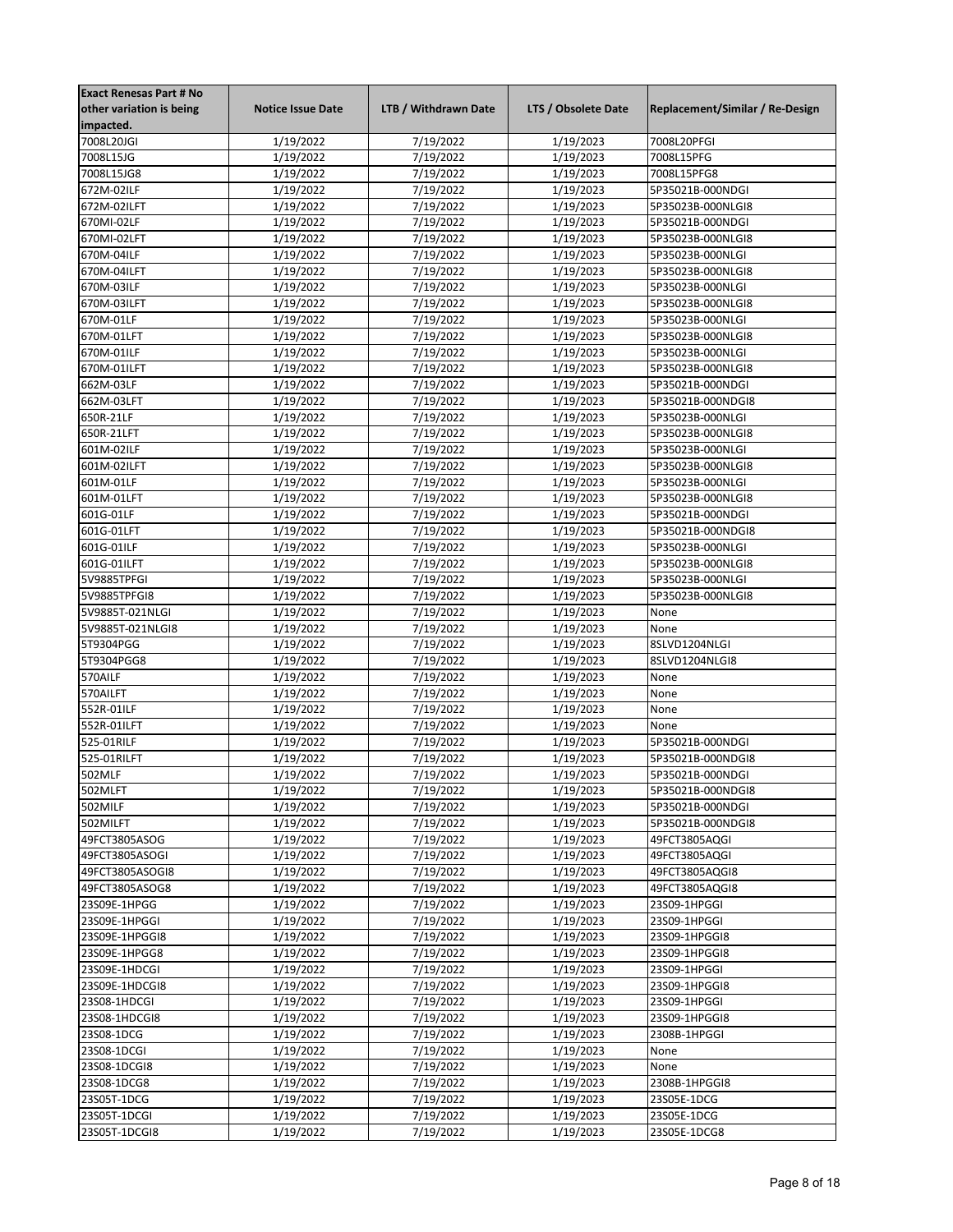| <b>Exact Renesas Part # No</b> |                          |                      |                        |                                 |
|--------------------------------|--------------------------|----------------------|------------------------|---------------------------------|
| other variation is being       | <b>Notice Issue Date</b> | LTB / Withdrawn Date | LTS / Obsolete Date    | Replacement/Similar / Re-Design |
| impacted.                      |                          |                      |                        |                                 |
| 23S05T-1DCG8                   | 1/19/2022                | 7/19/2022            | 1/19/2023              | 23S05E-1DCG8                    |
| 2308B-2DCGI                    | 1/19/2022                | 7/19/2022            | 1/19/2023              | 2308B-1HPGGI                    |
| 2308B-2DCGI8                   | 1/19/2022                | 7/19/2022            | 1/19/2023              | 2308B-1HPGGI8                   |
| 2308B-1DCG                     | 1/19/2022                | 7/19/2022            | 1/19/2023              | 2308B-1HPGGI                    |
| 2308B-1DCGI                    | 1/19/2022                | 7/19/2022            | 1/19/2023              | 2308B-1HPGGI                    |
| 2308B-1DCGI8                   | 1/19/2022                | 7/19/2022            | 1/19/2023              | 2308B-1HPGGI8                   |
| 2308B-1DCG8                    | 1/19/2022                | 7/19/2022            | 1/19/2023              | 2308B-1HPGGI8                   |
| 2308A-4DCGI                    | 1/19/2022                | 7/19/2022            | 1/19/2023              | 2308B-1HPGGI                    |
|                                |                          |                      |                        |                                 |
| 2308A-4DCGI8                   | 1/19/2022                | 7/19/2022            | 1/19/2023              | 2308B-1HPGGI8                   |
| 2308A-1HPGG                    | 1/19/2022                | 7/19/2022            | 1/19/2023              | 2308B-1HPGGI                    |
| 2308A-1HPGGI                   | 1/19/2022                | 7/19/2022            | 1/19/2023              | 2308B-1HPGGI                    |
| 2308A-1HPGGI8                  | 1/19/2022                | 7/19/2022            | 1/19/2023              | 2308B-1HPGGI8                   |
| 2308A-1HPGG8                   | 1/19/2022                | 7/19/2022            | 1/19/2023              | 2308B-1HPGGI8                   |
| 2308A-1DCG                     | 1/19/2022                | 7/19/2022            | 1/19/2023              | 2308B-1HPGGI                    |
| 2308A-1DCGI                    | 1/19/2022                | 7/19/2022            | 1/19/2023              | 2308B-1HPGGI                    |
| 2308A-1DCGI8                   | 1/19/2022                | 7/19/2022            | 1/19/2023              | 2308B-1HPGGI8                   |
| 2308A-1DCG8                    | 1/19/2022                | 7/19/2022            | 1/19/2023              | 2308B-1HPGGI8                   |
| 2308-1DCG                      | 1/19/2022                | 7/19/2022            | 1/19/2023              | 2308B-1HPGGI                    |
| 2308-1DCGI                     | 1/19/2022                | 7/19/2022            | 1/19/2023              | 2308B-1HPGGI                    |
| 2308-1DCGI8                    | 1/19/2022                | 7/19/2022            | 1/19/2023              | 2308B-1HPGGI8                   |
| 2308-1DCG8                     | 1/19/2022                | 7/19/2022            | 1/19/2023              | 2308B-1HPGGI8                   |
| 2305M-1LF                      | 1/19/2022                | 7/19/2022            | 1/19/2023              | 2305-1DCG                       |
| 2305M-1LFT                     | 1/19/2022                | 7/19/2022            | 1/19/2023              | 2305-1DCG8                      |
| 2305M-1HLF                     | 1/19/2022                | 7/19/2022            | 1/19/2023              | None                            |
| 2305M-1HLFT                    | 1/19/2022                | 7/19/2022            | 1/19/2023              | None                            |
| 1339AC-2SRGI                   | 1/19/2022                | 7/19/2022            | $\frac{1}{1}$ /19/2023 | 1339-31DVGI                     |
| 1339AC-2SRGI8                  | 1/19/2022                | 7/19/2022            | 1/19/2023              | 1339-31DVGI8                    |
| ZSSC3026CI4WH                  | 1/19/2022                | 7/19/2022            | 1/19/2023              | None                            |
| SDAWIR03-CUBE-01               | 1/19/2022                | 7/19/2022            | 1/19/2023              | None                            |
|                                |                          |                      |                        |                                 |
| SDAWIR03-AMZ01-NA              | 1/19/2022                | 7/19/2022            | 1/19/2023              | None                            |
| SDAWIR03-AMZ01-GB              | 1/19/2022                | 7/19/2022            | 1/19/2023              | None                            |
| SDAWIR-4532-01                 | 1/19/2022                | 7/19/2022            | 1/19/2023              | None                            |
| QS4A215Q1G8                    | 1/19/2022                | 7/19/2022            | 1/19/2023              | None                            |
| QS4A101QG8                     | 1/19/2022                | 7/19/2022            | 1/19/2023              | QS3125QG8                       |
| QS32XVH245Q2G8                 | 1/19/2022                | 7/19/2022            | 1/19/2023              | None                            |
| QS32XVH2245Q2G8                | 1/19/2022                | 7/19/2022            | 1/19/2023              | None                            |
| QS32X245Q2G8                   | 1/19/2022                | 7/19/2022            | 1/19/2023              | None                            |
| QS32X2245Q2G8                  | 1/19/2022                | 7/19/2022            | 1/19/2023              | None                            |
| MK5814CMLF                     | 1/19/2022                | 7/19/2022            | 1/19/2023              | 5P35021B-000NDGI                |
| MK5814CMLFT                    | 1/19/2022                | 7/19/2022            | 1/19/2023              | 5P35021B-000NDGI8               |
| MK5811CMILF                    | 1/19/2022                | 7/19/2022            | 1/19/2023              | 5X2503-000NDGI                  |
| MK5811CMILFT                   | 1/19/2022                | 7/19/2022            | 1/19/2023              | 5X2503-000NDGI8                 |
| MK1493-03BGILF                 | 1/19/2022                | 7/19/2022            | 1/19/2023              | RC21008A000GND#BB0              |
| MK1493-03BGILFTR               | 1/19/2022                | 7/19/2022            | 1/19/2023              | RC21008A000GND#KB0              |
| 9ZX21902AKLF                   | 1/19/2022                | 7/19/2022            | 1/19/2023              | 9ZX21901DKLF                    |
| 9ZX21902AKLFT                  | 1/19/2022                | 7/19/2022            | 1/19/2023              | 9ZX21901DKLFT                   |
| 9ZX21502AKLF                   | 1/19/2022                | 7/19/2022            | 1/19/2023              | 9ZXL1530DKILF                   |
| 9ZX21502AKLFT                  | 1/19/2022                | 7/19/2022            | 1/19/2023              | 9ZXL1530DKILFT                  |
| 9UMS9001AKLF                   | 1/19/2022                | 7/19/2022            | 1/19/2023              | None                            |
| 9UMS9001AKLFT                  | 1/19/2022                | 7/19/2022            | 1/19/2023              | None                            |
| 9UM700CGLF                     | 1/19/2022                | 7/19/2022            | 1/19/2023              | None                            |
| 9UM700CGLFT                    | 1/19/2022                | 7/19/2022            | 1/19/2023              | None                            |
|                                |                          |                      |                        |                                 |
| 9LRS4903BKLF                   | 1/19/2022                | 7/19/2022            | 1/19/2023              | None                            |
| 9LRS4903BKLFT                  | 1/19/2022                | 7/19/2022            | 1/19/2023              | None                            |
| 9LRS3125BKILF                  | 1/19/2022                | 7/19/2022            | 1/19/2023              | None                            |
| 9LRS3125BKILFT                 | 1/19/2022                | 7/19/2022            | 1/19/2023              | None                            |
| 9LPRS436CKILF                  | 1/19/2022                | 7/19/2022            | 1/19/2023              | None                            |
| 9LPRS436CKILFT                 | 1/19/2022                | 7/19/2022            | 1/19/2023              | None                            |
| 9LPRS436CGLFT-INT              | 1/19/2022                | 7/19/2022            | 1/19/2023              | None                            |
| 9LPRS436CGLF-INT               | 1/19/2022                | 7/19/2022            | 1/19/2023              | None                            |
| 9FGL0641AKILF                  | 1/19/2022                | 7/19/2022            | 1/19/2023              | 9FGL0651CKILF                   |
| 9FGL0641AKILFT                 | 1/19/2022                | 7/19/2022            | 1/19/2023              | 9FGL0651CKILFT                  |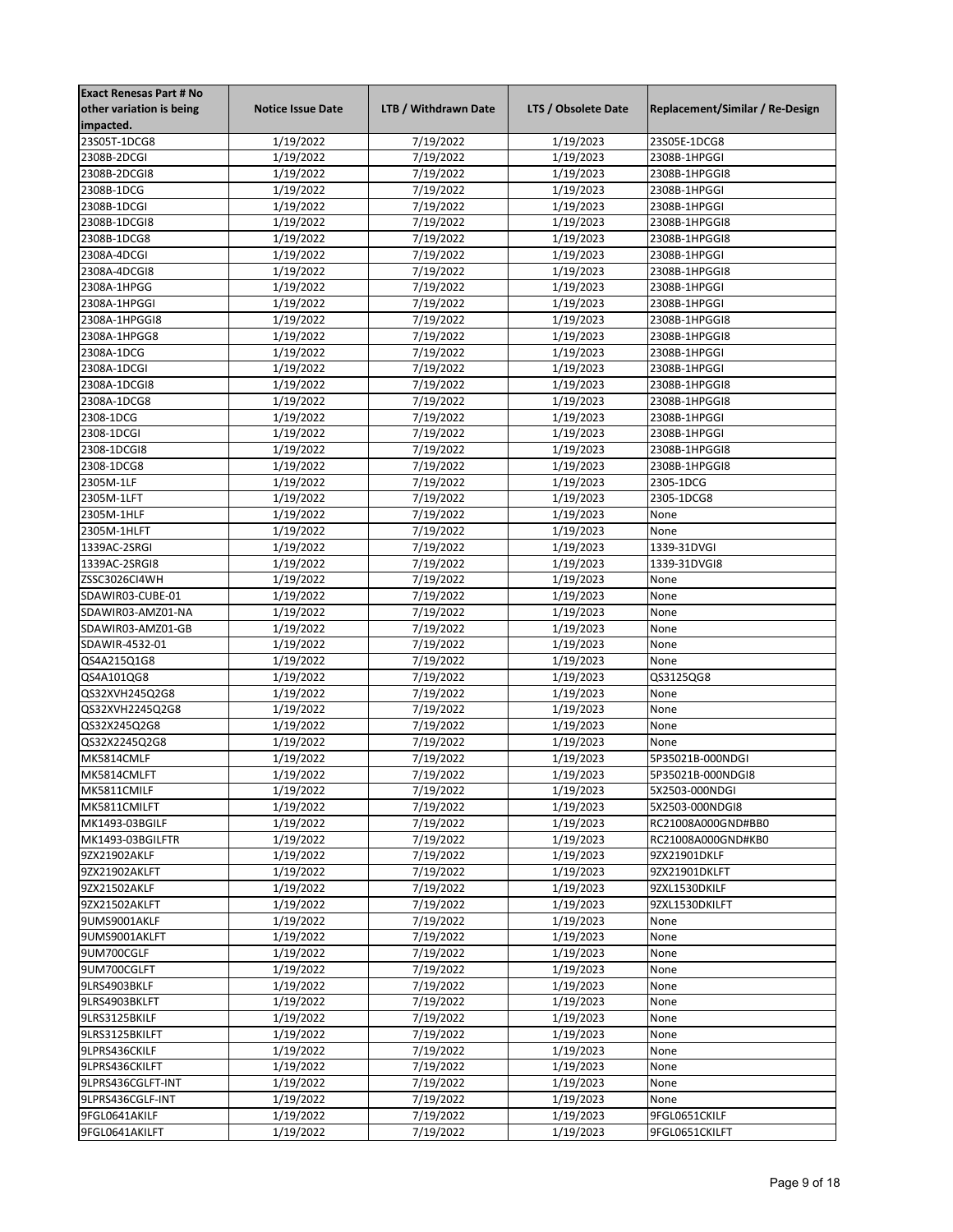| <b>Exact Renesas Part # No</b> |                          |                      |                     |                                 |
|--------------------------------|--------------------------|----------------------|---------------------|---------------------------------|
| other variation is being       | <b>Notice Issue Date</b> | LTB / Withdrawn Date | LTS / Obsolete Date | Replacement/Similar / Re-Design |
| impacted.                      |                          |                      |                     |                                 |
| 9ERS3125BKILF                  | 1/19/2022                | 7/19/2022            | 1/19/2023           | 5P49V6967A000NDGI               |
| 9ERS3125BKILFT                 | 1/19/2022                | 7/19/2022            | 1/19/2023           | 5P49V6967A000NDGI8              |
| 9DBL411AKLF                    | 1/19/2022                | 7/19/2022            | 1/19/2023           | 9DBL411BKLF                     |
| 9DBL411AKLFT                   | 1/19/2022                | 7/19/2022            | 1/19/2023           | 9DBL411BKLFT                    |
| 9DBL411AKLFT-INT               | 1/19/2022                | 7/19/2022            | 1/19/2023           | 9DBL411BKLFT                    |
| 9DBL411AKLF-INT                | 1/19/2022                | 7/19/2022            | 1/19/2023           | 9DBL411BKLF                     |
| 9DBL411AGLF                    | 1/19/2022                | 7/19/2022            | 1/19/2023           | 9DBL411BGILF                    |
| 9DBL411AGLFT                   |                          |                      | 1/19/2023           | 9DBL411BGILFT                   |
|                                | 1/19/2022                | 7/19/2022            |                     |                                 |
| 9DB801CGLFT-INT                | 1/19/2022                | 7/19/2022            | 1/19/2023           | None                            |
| 9DB801CGLFT-IN0                | 1/19/2022                | 7/19/2022            | 1/19/2023           | None                            |
| 9DB801CGLF-INT                 | 1/19/2022                | 7/19/2022            | 1/19/2023           | None                            |
| 9DB633AFLF                     | 1/19/2022                | 7/19/2022            | 1/19/2023           | 9ZXL0631EKILF                   |
| 9DB633AFLFT                    | 1/19/2022                | 7/19/2022            | 1/19/2023           | 9ZXL0631EKILFT                  |
| 9DB633AFILF                    | 1/19/2022                | 7/19/2022            | 1/19/2023           | 9ZXL0631EKILF                   |
| 9DB633AFILFT                   | 1/19/2022                | 7/19/2022            | 1/19/2023           | 9ZXL0631EKILFT                  |
| 9DB401CGLFT-IN0                | 1/19/2022                | 7/19/2022            | 1/19/2023           | 9DB403DGLFT                     |
| 9DB1933AKLF                    | 1/19/2022                | 7/19/2022            | 1/19/2023           | 9ZX21901DKLF                    |
| 9DB1933AKLFT                   | 1/19/2022                | 7/19/2022            | 1/19/2023           | 9ZX21901DKLFT                   |
| 9DB1904BKLF                    | 1/19/2022                | 7/19/2022            | 1/19/2023           | 9ZX21901DKLF                    |
| 9DB1904BKLFT                   | 1/19/2022                | 7/19/2022            | 1/19/2023           | 9ZX21901DKLFT                   |
| 9DB104BFLF                     | 1/19/2022                | 7/19/2022            | 1/19/2023           | 9ZXL0451EKILF                   |
| 9DB104BFLFT                    | 1/19/2022                | 7/19/2022            | 1/19/2023           | 9ZXL0451EKILFT                  |
| 932SQL420BKLF                  | 1/19/2022                | 7/19/2022            | 1/19/2023           | 932SQL450BKLF                   |
| 932SQL420BKLFT                 | 1/19/2022                | 7/19/2022            | 1/19/2023           | 932SQL450BKLFT                  |
| 932SQL420BGILF                 | 1/19/2022                | 7/19/2022            | 1/19/2023           | None                            |
| 932SQL420BGILFT                | 1/19/2022                | 7/19/2022            | 1/19/2023           | None                            |
| 932S421BGLFT-SUN               | 1/19/2022                | 7/19/2022            | 1/19/2023           | 932SQ420DGLFT                   |
| 932S421BGLFT-INT               | 1/19/2022                | 7/19/2022            | 1/19/2023           | 932SQ420DGLFT                   |
| 932S421BGLF-SUN                | 1/19/2022                | 7/19/2022            | 1/19/2023           | 932SQ420DGLF                    |
|                                |                          |                      |                     |                                 |
| 932S421BGLF-INT                | 1/19/2022                | 7/19/2022            | 1/19/2023           | 932SQ420DGLF                    |
| 9214DGLF                       | 1/19/2022                | 7/19/2022            | 1/19/2023           | None                            |
| 9214DGLFT                      | 1/19/2022                | 7/19/2022            | 1/19/2023           | None                            |
| 91309AMLF                      | 1/19/2022                | 7/19/2022            | 1/19/2023           | 2308B-1HPGG                     |
| 91309AMLFT                     | 1/19/2022                | 7/19/2022            | 1/19/2023           | 2308B-1HPGG8                    |
| 8V44S269NLGI                   | 1/19/2022                | 7/19/2022            | 1/19/2023           | RC31012A000GNA#BB0              |
| 8V44S269NLGI8                  | 1/19/2022                | 7/19/2022            | 1/19/2023           | RC31012A000GNA#KB0              |
| 8V41N351Y-01LF8                | 1/19/2022                | 7/19/2022            | 1/19/2023           | RC31008A000GND#KB0              |
| 8V41N010NLGI                   | 1/19/2022                | 7/19/2022            | 1/19/2023           | RC31008A000GND#BB0              |
| 8V41N010NLGI8                  | 1/19/2022                | 7/19/2022            | 1/19/2023           | RC31008A000GND#KB0              |
| 8V40817QG                      | 1/19/2022                | 7/19/2022            | 1/19/2023           | 5P35023B-000NLGI                |
| 8V40817QG8                     | 1/19/2022                | 7/19/2022            | 1/19/2023           | 5P35023B-000NLGI8               |
| 8T49N445-000ASGI               | 1/19/2022                | 7/19/2022            | 1/19/2023           | RC31008A000GND#BB0              |
| 8T49N445-000ASGI8              | 1/19/2022                | 7/19/2022            | 1/19/2023           | RC31008A000GND#KB0              |
| 8T49N287-999NLGI               | 1/19/2022                | 7/19/2022            | 1/19/2023           | 8T49N287A-998NLGI               |
| 8T49N287-999NLGI8              | 1/19/2022                | 7/19/2022            | 1/19/2023           | 8T49N287A-998NLGI8              |
| 8T49N287-999NLGI#              | 1/19/2022                | 7/19/2022            | 1/19/2023           | 8T49N287A-998NLGI#              |
| 8T49N287-998NLGI               | 1/19/2022                | 7/19/2022            | 1/19/2023           | 8T49N287A-998NLGI               |
| 8T49N287-998NLGI8              | 1/19/2022                | 7/19/2022            | 1/19/2023           | 8T49N287A-998NLGI8              |
| 8T49N287-998NLGI#              | 1/19/2022                | 7/19/2022            | 1/19/2023           | 8T49N287A-998NLGI#              |
| 8T49N287-005NLGI               | 1/19/2022                | 7/19/2022            | 1/19/2023           | 8T49N287A-998NLGI               |
| 8T49N287-005NLGI8              | 1/19/2022                | 7/19/2022            | 1/19/2023           | 8T49N287A-998NLGI8              |
| 8T49N287-004NLGI               | 1/19/2022                | 7/19/2022            | 1/19/2023           |                                 |
|                                |                          |                      |                     | 8T49N287A-998NLGI               |
| 8T49N287-004NLGI8              | 1/19/2022                | 7/19/2022            | 1/19/2023           | 8T49N287A-998NLGI8              |
| 8T49N287-003NLGI               | 1/19/2022                | 7/19/2022            | 1/19/2023           | 8T49N287A-998NLGI               |
| 8T49N287-003NLGI8              | 1/19/2022                | 7/19/2022            | 1/19/2023           | 8T49N287A-998NLGI8              |
| 8T49N287-003NLGI#              | 1/19/2022                | 7/19/2022            | 1/19/2023           | 8T49N287A-998NLGI#              |
| 8T49N287-002NLGI               | 1/19/2022                | 7/19/2022            | 1/19/2023           | 8T49N287A-998NLGI               |
| 8T49N287-002NLGI8              | 1/19/2022                | 7/19/2022            | 1/19/2023           | 8T49N287A-998NLGI8              |
| 8T49N287-001NLGI               | 1/19/2022                | 7/19/2022            | 1/19/2023           | 8T49N287A-998NLGI               |
| 8T49N287-001NLGI8              | 1/19/2022                | 7/19/2022            | 1/19/2023           | 8T49N287A-998NLGI8              |
| 8T49N286NLGI                   | 1/19/2022                | 7/19/2022            | 1/19/2023           | 8T49N286A-998NLGI               |
| 8T49N286NLGI8                  | 1/19/2022                | 7/19/2022            | 1/19/2023           | 8T49N286A-998NLGI8              |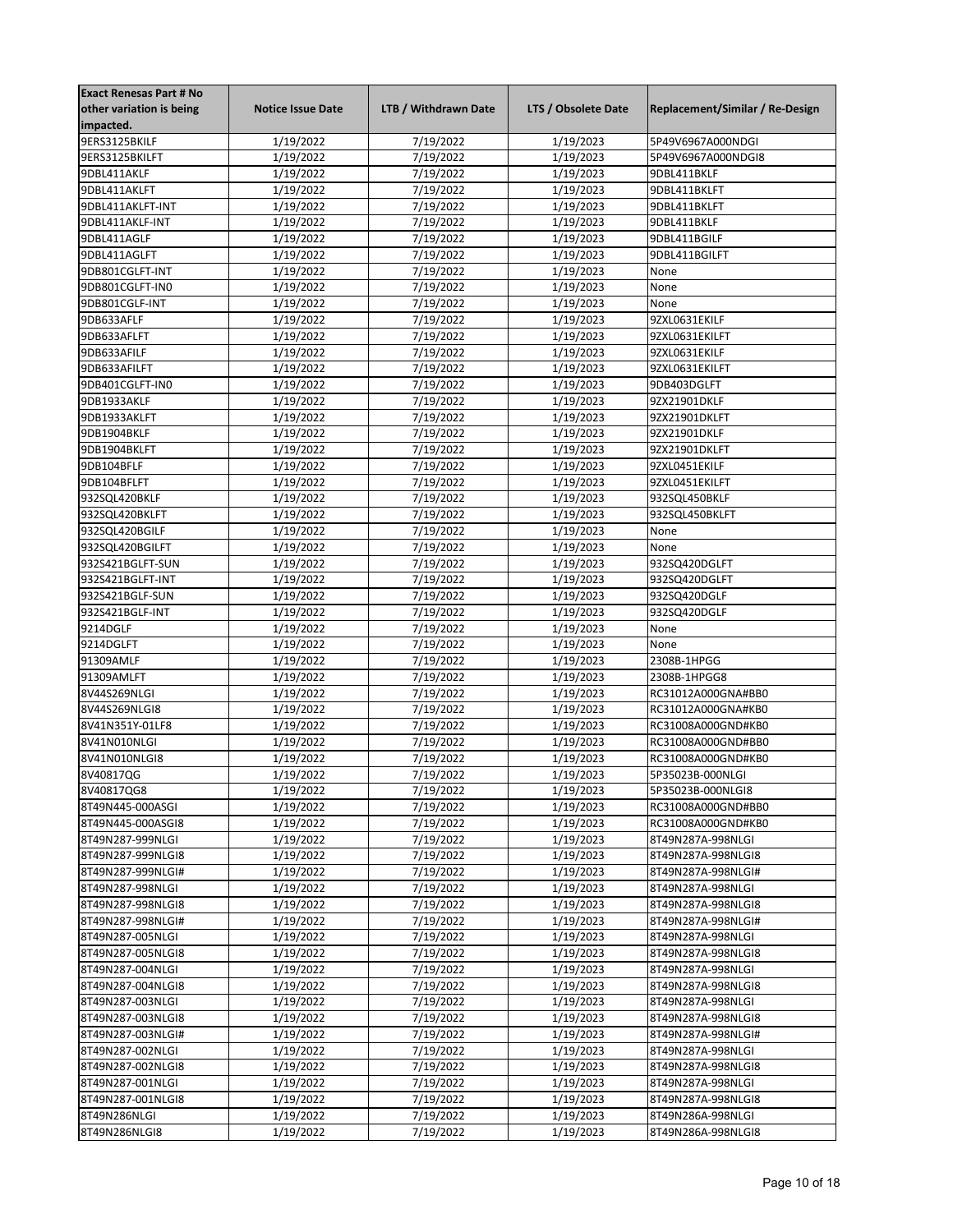| <b>Exact Renesas Part # No</b>        |                          |                      |                        |                                 |
|---------------------------------------|--------------------------|----------------------|------------------------|---------------------------------|
| other variation is being              | <b>Notice Issue Date</b> | LTB / Withdrawn Date | LTS / Obsolete Date    | Replacement/Similar / Re-Design |
| impacted.                             |                          |                      |                        |                                 |
| 8T49N286-999NLGI                      | 1/19/2022                | 7/19/2022            | 1/19/2023              | 8T49N286A-998NLGI               |
| 8T49N286-999NLGI8                     | 1/19/2022                | 7/19/2022            | 1/19/2023              | 8T49N286A-998NLGI8              |
| 8T49N286-998NLGI                      | 1/19/2022                | 7/19/2022            | 1/19/2023              | 8T49N286A-998NLGI               |
| 8T49N286-998NLGI8                     | 1/19/2022                | 7/19/2022            | 1/19/2023              | 8T49N286A-998NLGI8              |
| 8T49N286-998NLGI#                     | 1/19/2022                | 7/19/2022            | 1/19/2023              | 8T49N286A-998NLGI#              |
| 8T49N286-997NLGI                      | 1/19/2022                | 7/19/2022            | 1/19/2023              | 8T49N286A-998NLGI               |
| 8T49N286-997NLGI8                     | 1/19/2022                | 7/19/2022            | 1/19/2023              | 8T49N286A-998NLGI8              |
| 8T49N286-002NLGI                      | 1/19/2022                | 7/19/2022            | 1/19/2023              | 8T49N286A-998NLGI               |
| 8T49N286-002NLGI8                     | 1/19/2022                | 7/19/2022            | 1/19/2023              | 8T49N286A-998NLGI8              |
| 8T49N286-001NLGI                      | 1/19/2022                | 7/19/2022            | 1/19/2023              | 8T49N286A-998NLGI               |
| 8T49N286-001NLGI8                     | 1/19/2022                | 7/19/2022            | 1/19/2023              | 8T49N286A-998NLGI8              |
| 8T49N285NLGI                          | 1/19/2022                | 7/19/2022            | 1/19/2023              | 8T49N285A-998NLGI               |
| 8T49N285NLGI8                         | 1/19/2022                | 7/19/2022            | 1/19/2023              | 8T49N285A-998NLGI               |
| 8T49N285-999NLGI                      | 1/19/2022                | 7/19/2022            | 1/19/2023              | 8T49N285A-999NLGI               |
| 8T49N285-999NLGI8                     | 1/19/2022                | 7/19/2022            | 1/19/2023              | 8T49N285A-999NLGI8              |
| 8T49N285-998NLGI                      | 1/19/2022                | 7/19/2022            | 1/19/2023              | 8T49N285A-998NLGI               |
| 8T49N285-998NLGI8                     | 1/19/2022                | 7/19/2022            | 1/19/2023              | 8T49N285A-998NLGI8              |
| 8T49N285-996NLGI                      | 1/19/2022                | 7/19/2022            | 1/19/2023              | 8T49N285A-998NLGI               |
| 8T49N285-996NLGI8                     | 1/19/2022                | 7/19/2022            | $\frac{1}{1}$ /19/2023 | 8T49N285A-998NLGI8              |
| 8T49N285-002NLGI                      | 1/19/2022                | 7/19/2022            | 1/19/2023              | 8T49N285A-998NLGI               |
| 8T49N285-002NLGI8                     |                          | 7/19/2022            | 1/19/2023              | 8T49N285A-998NLGI8              |
|                                       | 1/19/2022                |                      |                        | 8T49N285A-998NLGI               |
| 8T49N285-001NLGI<br>8T49N285-001NLGI8 | 1/19/2022                | 7/19/2022            | 1/19/2023              |                                 |
|                                       | 1/19/2022                | 7/19/2022            | 1/19/2023              | 8T49N285A-998NLGI8              |
| 8T49N244A-999ASGI                     | 1/19/2022                | 7/19/2022            | 1/19/2023              | RC31008A000GND#BB0              |
| 8T49N244A-999ASGI8                    | 1/19/2022                | 7/19/2022            | 1/19/2023              | RC31008A000GND#KB0              |
| 8T49N244A-001ASGI                     | 1/19/2022                | 7/19/2022            | 1/19/2023              | RC31008A000GND#BB0              |
| 8T49N244A-001ASGI8                    | 1/19/2022                | 7/19/2022            | 1/19/2023              | RC31008A000GND#KB0              |
| 8T49N222B-101NLGI                     | 1/19/2022                | 7/19/2022            | 1/19/2023              | 8T49N222B-000NLGI               |
| 8T49N222B-101NLGI8                    | 1/19/2022                | 7/19/2022            | 1/19/2023              | 8T49N222B-000NLGI8              |
| 8T49N222B-100NLGI                     | 1/19/2022                | 7/19/2022            | 1/19/2023              | 8T49N222B-000NLGI               |
| 8T49N222B-100NLGI8                    | 1/19/2022                | 7/19/2022            | 1/19/2023              | 8T49N222B-000NLGI8              |
| 8T49N2083NLGI                         | 1/19/2022                | 7/19/2022            | 1/19/2023              | 8T49N2183-01NLGI                |
| 8T49N2083NLGI8                        | 1/19/2022                | 7/19/2022            | 1/19/2023              | 8T49N2183-01NLGI8               |
| 8T49N2083NLGI#                        | 1/19/2022                | 7/19/2022            | 1/19/2023              | 8T49N2183-01NLGI8               |
| 8T49N205ANLGI                         | 1/19/2022                | 7/19/2022            | 1/19/2023              | 8T49N241-998NLGI                |
| 8T49N205ANLGI8                        | 1/19/2022                | 7/19/2022            | 1/19/2023              | 8T49N241-998NLGI8               |
| 8T49N205A-003NLGI                     | 1/19/2022                | 7/19/2022            | 1/19/2023              | RC31008A000GND#BB0              |
| 8T49N205A-003NLGI8                    | 1/19/2022                | 7/19/2022            | 1/19/2023              | RC31008A000GND#KB0              |
| 8T49N205A-000NLGI                     | 1/19/2022                | 7/19/2022            | 1/19/2023              | RC31008A000GND#BB0              |
| 8T49N205A-000NLGI8                    | 1/19/2022                | 7/19/2022            | 1/19/2023              | RC31008A000GND#KB0              |
| 8N3PG10MBKI-062LF                     | 1/19/2022                | 7/19/2022            | 1/19/2023              | None                            |
| 8N3PG10MBKI-062LFT                    | 1/19/2022                | 7/19/2022            | 1/19/2023              | None                            |
| 8N0QV01KH-0098CDI                     | 1/19/2022                | 7/19/2022            | 1/19/2023              | None                            |
| 8N0QV01KH-0098CDI8                    | 1/19/2022                | 7/19/2022            | 1/19/2023              | None                            |
| 8N0Q001KH-0208CDI                     | 1/19/2022                | 7/19/2022            | 1/19/2023              | None                            |
| 8N0Q001KH-0208CDI8                    | 1/19/2022                | 7/19/2022            | 1/19/2023              | None                            |
| 8N0Q001KH-0127CDI                     | 1/19/2022                | 7/19/2022            | 1/19/2023              | None                            |
| 8N0Q001KH-0127CDI8                    | 1/19/2022                | 7/19/2022            | 1/19/2023              | None                            |
| 8C54916NLGI                           | 1/19/2022                | 7/19/2022            | 1/19/2023              | None                            |
| 894D115AGI-04LF                       | 1/19/2022                | 7/19/2022            | 1/19/2023              | None                            |
| 894D115AGI-04LFT                      | 1/19/2022                | 7/19/2022            | 1/19/2023              | None                            |
| 874S02BMILFT-NEC                      | 1/19/2022                | 7/19/2022            | 1/19/2023              | RC31008A000GND#KB0              |
| 874S02BMILF-NEC                       | 1/19/2022                | 7/19/2022            | 1/19/2023              | RC31008A000GND#BB0              |
| 871S1022EKLF                          | 1/19/2022                | 7/19/2022            | 1/19/2023              | 9FGV1001C000NBGI                |
| 871S1022EKLFT                         | 1/19/2022                | 7/19/2022            | 1/19/2023              | 9FGV1001C000NBGI8               |
| 871S1022EKLF5                         | 1/19/2022                | 7/19/2022            | 1/19/2023              | 9FGV1001C000NBGI8               |
| 859S0424BGILF                         | 1/19/2022                | 7/19/2022            | 1/19/2023              | 8T39204NLGI                     |
| 859S0424BGILFT                        | 1/19/2022                | 7/19/2022            | 1/19/2023              | 8T39204NLGI8                    |
| 859S0424BGILFT-HT                     | 1/19/2022                | 7/19/2022            | 1/19/2023              | 8T39204NLGI8                    |
| 859S0424BGILF-HT                      | 1/19/2022                | 7/19/2022            | 1/19/2023              | 8T39204NLGI                     |
| 859S0212BGILF                         | 1/19/2022                | 7/19/2022            | 1/19/2023              | 8T39204NLGI                     |
| 859S0212BGILFT                        | 1/19/2022                | 7/19/2022            | 1/19/2023              | 8T39204NLGI8                    |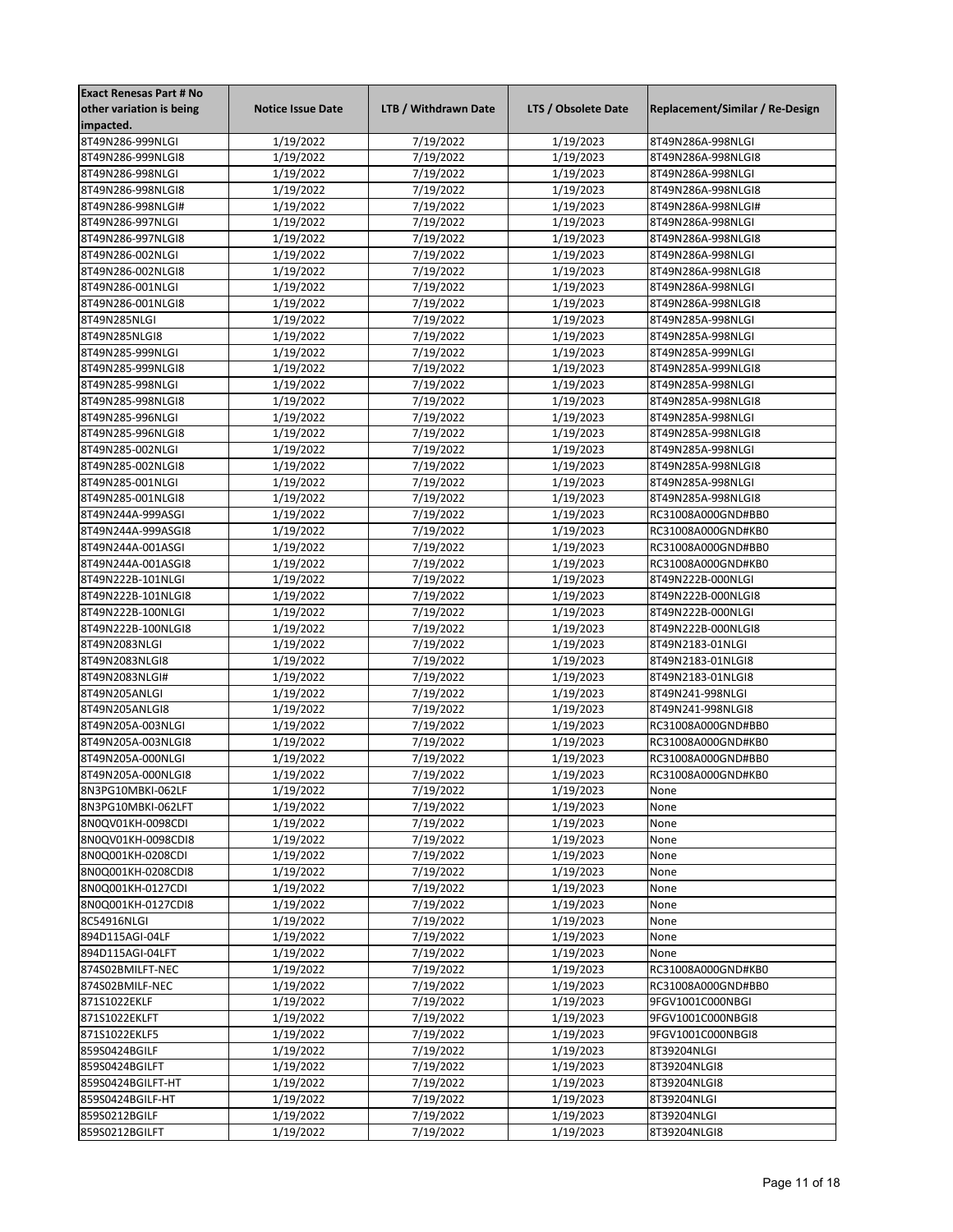| <b>Exact Renesas Part # No</b> |                          |                      |                     |                                 |
|--------------------------------|--------------------------|----------------------|---------------------|---------------------------------|
| other variation is being       | <b>Notice Issue Date</b> | LTB / Withdrawn Date | LTS / Obsolete Date | Replacement/Similar / Re-Design |
| impacted.                      |                          |                      |                     |                                 |
| 854S015CKI-01LF                | 1/19/2022                | 7/19/2022            | 1/19/2023           | 8T39S06ANBGI                    |
| 854S015CKI-01LFT               | 1/19/2022                | 7/19/2022            | 1/19/2023           | 8T39S06ANBGI8                   |
| 853S54AKI-01LF                 | 1/19/2022                | 7/19/2022            | 1/19/2023           | 8SLVP1204ANLGI                  |
| 853S54AKI-01LFT                | 1/19/2022                | 7/19/2022            | 1/19/2023           | 8SLVP1204ANLGI8                 |
| 85352AYILF                     | 1/19/2022                | 7/19/2022            | 1/19/2023           | None                            |
| 85352AYILFT                    | 1/19/2022                | 7/19/2022            | 1/19/2023           | None                            |
| 844S42BKILF                    | 1/19/2022                | 7/19/2022            | 1/19/2023           | 8V97052NLGI                     |
| 844S42BKILFT                   | 1/19/2022                |                      |                     | 8V97052NLGI8                    |
|                                |                          | 7/19/2022            | 1/19/2023           |                                 |
| 844N234AKILF                   | 1/19/2022                | 7/19/2022            | 1/19/2023           | 9FGV1001C000NBGI                |
| 844N234AKILFT                  | 1/19/2022                | 7/19/2022            | 1/19/2023           | 9FGV1001C000NBGI8               |
| 843S06FYLF                     | 1/19/2022                | 7/19/2022            | 1/19/2023           | 8V97052NLGI                     |
| 843S06FYLFT                    | 1/19/2022                | 7/19/2022            | 1/19/2023           | 8V97052NLGI8                    |
| 843N252GG-45LF                 | 1/19/2022                | 7/19/2022            | 1/19/2023           | 9FGV1005C000LTGI                |
| 843N252GG-45LFT                | 1/19/2022                | 7/19/2022            | 1/19/2023           | 9FGV1005C000LTGI8               |
| 842S02DKLF                     | 1/19/2022                | 7/19/2022            | 1/19/2023           | RC21008A000GND#BB0              |
| 842S02DKLFT                    | 1/19/2022                | 7/19/2022            | 1/19/2023           | RC21008A000GND#KB0              |
| 841664ALMI                     | 1/19/2022                | 7/19/2022            | 1/19/2023           | 9FGV1004C001NBGI                |
| 841664ALMIT                    | 1/19/2022                | 7/19/2022            | 1/19/2023           | 9FGV1004C001NBGI8               |
| 841654ALMILF                   | 1/19/2022                | 7/19/2022            | 1/19/2023           | 9FGV1004C001NBGI                |
| 841654ALMILFT                  | 1/19/2022                | 7/19/2022            | 1/19/2023           | 9FGV1004C001NBGI8               |
| 841604ALMILF                   | 1/19/2022                | 7/19/2022            | 1/19/2023           | 9FGV1004C001NBGI                |
| 841604ALMILFT                  | 1/19/2022                | 7/19/2022            | 1/19/2023           | 9FGV1004C001NBGI8               |
| 840S07BYILF                    | 1/19/2022                | 7/19/2022            | 1/19/2023           | RC31008A000GND#BB0              |
| 840S07BYILFT                   | 1/19/2022                | 7/19/2022            | 1/19/2023           | RC31008A000GND#KB0              |
| 840NT4-01NLGI                  | 1/19/2022                | 7/19/2022            | 1/19/2023           | RC31008A000GND#BB0              |
| 840NT4-01NLGI8                 | 1/19/2022                | 7/19/2022            | 1/19/2023           | RC31008A000GND#KB0              |
| 82V3390BEQG                    | 1/19/2022                | 7/19/2022            | 1/19/2023           | 8A34002E-000NLG                 |
| 82V3390BEQG8                   | 1/19/2022                | 7/19/2022            | 1/19/2023           | 8A34002E-000NLG8                |
| 82V3202NLG                     | 1/19/2022                | 7/19/2022            | 1/19/2023           | 8A34002E-000NLG                 |
|                                |                          |                      |                     |                                 |
| 82V3202NLG8                    | 1/19/2022                | 7/19/2022            | 1/19/2023           | 8A34002E-000NLG8                |
| 82V32021NLG                    | 1/19/2022                | 7/19/2022            | 1/19/2023           | 8A34002E-000NLG                 |
| 82V32021NLG8                   | 1/19/2022                | 7/19/2022            | 1/19/2023           | 8A34002E-000NLG8                |
| 82V32021NLG/C                  | 1/19/2022                | 7/19/2022            | 1/19/2023           | 8A34002E-000NLG                 |
| 82V2048DAG                     | 1/19/2022                | 7/19/2022            | 1/19/2023           | 82V2048BBG                      |
| 74LVCH16374APVG8               | 1/19/2022                | 7/19/2022            | 1/19/2023           | 74LVCH16374APAG8                |
| 74LVCH16244APAG8               | 1/19/2022                | 7/19/2022            | 1/19/2023           | None                            |
| 74LVCH162245APAG8              | 1/19/2022                | 7/19/2022            | 1/19/2023           | None                            |
| 74LVC16373APVG8                | 1/19/2022                | 7/19/2022            | 1/19/2023           | 74LVC16373APAG8                 |
| 74LVC16244APVG8                | 1/19/2022                | 7/19/2022            | 1/19/2023           | 74LVC16244APAG8                 |
| 74FST6800QG8                   | 1/19/2022                | 7/19/2022            | 1/19/2023           | 74FST6800PGG8                   |
| 74FCT574CTSOG8                 | 1/19/2022                | 7/19/2022            | 1/19/2023           | None                            |
| 74FCT574CTQG8                  | 1/19/2022                | 7/19/2022            | 1/19/2023           | None                            |
| 74FCT574ATSOG8                 | 1/19/2022                | 7/19/2022            | 1/19/2023           | None                            |
| 74FCT574ATQG8                  | 1/19/2022                | 7/19/2022            | 1/19/2023           | None                            |
| 74FCT543CTSOG8                 | 1/19/2022                | 7/19/2022            | 1/19/2023           | 74FCT543CTQG8                   |
| 74FCT543ATSOG8                 | 1/19/2022                | 7/19/2022            | 1/19/2023           | 74FCT543ATQG8                   |
| 74FCT374CTQG8                  | 1/19/2022                | 7/19/2022            | 1/19/2023           | 74FCT374CTSOG8                  |
| 74FCT374ATQG8                  | 1/19/2022                | 7/19/2022            | 1/19/2023           | 74FCT374ATSOG8                  |
| 74FCT3244PYG8                  | 1/19/2022                | 7/19/2022            | 1/19/2023           | 74FCT3244PGG8                   |
| 74FCT3244APYG8                 | 1/19/2022                | 7/19/2022            | 1/19/2023           | 74FCT3244APGG8                  |
| 74FCT2244CTQG8                 | 1/19/2022                | 7/19/2022            | 1/19/2023           | 74FCT2244CTSOG8                 |
| 74FCT2244ATQG8                 | 1/19/2022                | 7/19/2022            | 1/19/2023           | 74FCT2244ATSOG8                 |
|                                |                          |                      |                     |                                 |
| 74FCT16374ETPAG8               | 1/19/2022                | 7/19/2022            | 1/19/2023           | 74FCT16374ETPVG8                |
| 74FCT16374CTPAG8               | 1/19/2022                | 7/19/2022            | 1/19/2023           | 74FCT16374CTPVG8                |
| 74FCT16374ATPAG8               | 1/19/2022                | 7/19/2022            | 1/19/2023           | 74FCT16374ATPVG8                |
| 74FCT16373CTPAG8               | 1/19/2022                | 7/19/2022            | 1/19/2023           | 74FCT16373CTPVG8                |
| 74FCT16373ATPAG8               | 1/19/2022                | 7/19/2022            | 1/19/2023           | 74FCT16373ATPVG8                |
| 74FCT163373CPAG8               | 1/19/2022                | 7/19/2022            | 1/19/2023           | 74FCT163373CPVG8                |
| 74FCT163373APAG8               | 1/19/2022                | 7/19/2022            | 1/19/2023           | 74FCT163373APVG8                |
| 74FCT163245CPFG8               | 1/19/2022                | 7/19/2022            | 1/19/2023           | 74FCT163245CPAG8                |
| 74FCT163245APFG8               | 1/19/2022                | 7/19/2022            | 1/19/2023           | 74FCT163245APAG8                |
| 74FCT163244APFG8               | 1/19/2022                | 7/19/2022            | 1/19/2023           | 74FCT163244APAG8                |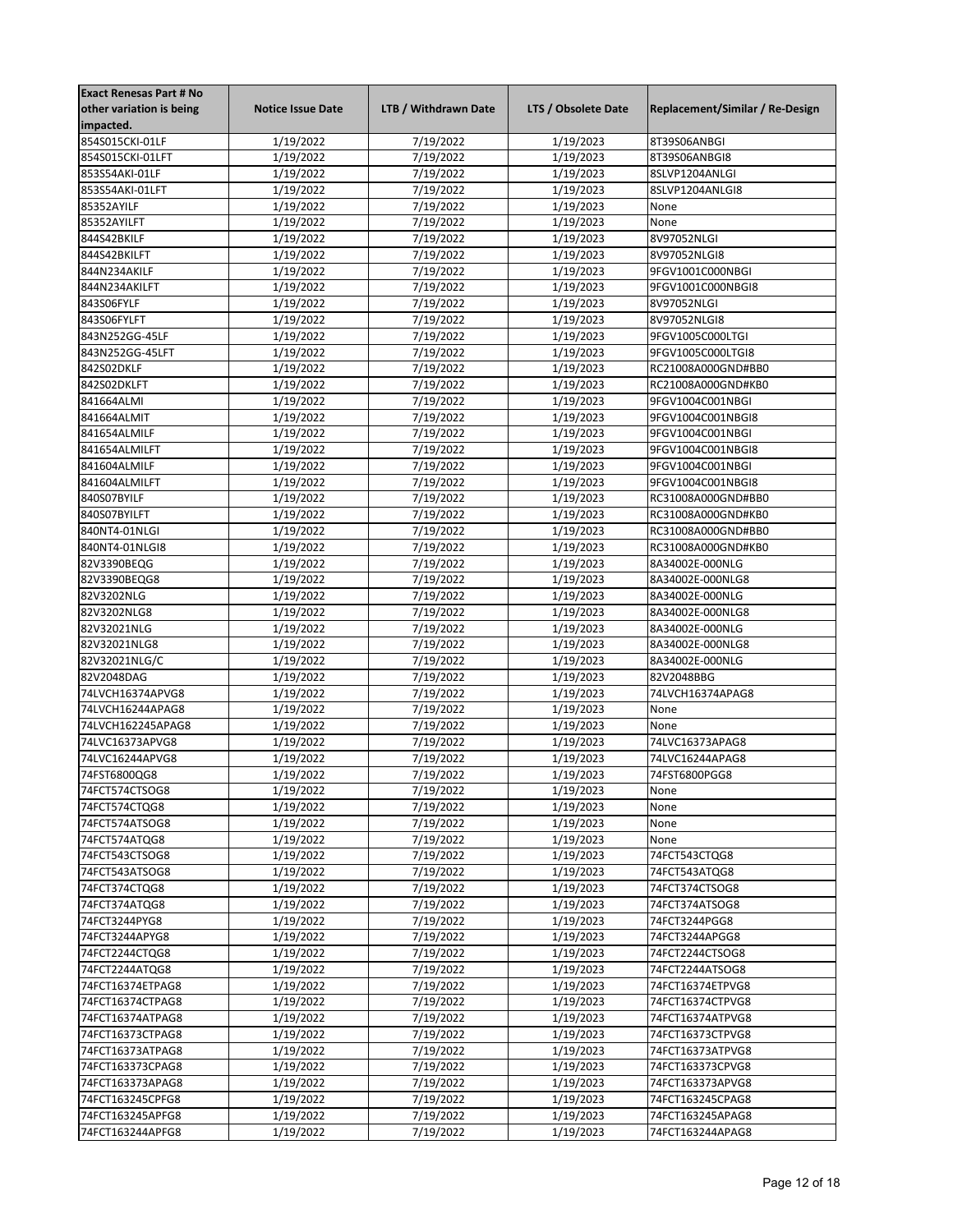| <b>Exact Renesas Part # No</b> |                          |                      |                     |                                 |
|--------------------------------|--------------------------|----------------------|---------------------|---------------------------------|
| other variation is being       | <b>Notice Issue Date</b> | LTB / Withdrawn Date | LTS / Obsolete Date | Replacement/Similar / Re-Design |
| impacted.                      |                          |                      |                     |                                 |
| 74FCT162827CTPVG8              | 1/19/2022                | 7/19/2022            | 1/19/2023           | None                            |
| 74FCT162827CTPAG8              | 1/19/2022                | 7/19/2022            | 1/19/2023           | None                            |
| 74FCT162827ATPVG8              | 1/19/2022                | 7/19/2022            | 1/19/2023           | None                            |
| 74FCT162827ATPAG8              | 1/19/2022                | 7/19/2022            | 1/19/2023           | None                            |
| 74FCT162823CTPAG8              | 1/19/2022                | 7/19/2022            | 1/19/2023           | 74FCT162823CTPVG8               |
| 74FCT162823ATPAG8              | 1/19/2022                | 7/19/2022            | 1/19/2023           | 74FCT162823CTPVG8               |
| 74FCT162374ETPAG8              | 1/19/2022                | 7/19/2022            | 1/19/2023           | 74FCT162374ETPVG8               |
| 74FCT162374CTPVG8              |                          | 7/19/2022            | 1/19/2023           | 74FCT162374CTPAG8               |
|                                | 1/19/2022                |                      |                     |                                 |
| 74FCT162374CTPAG8              | 1/19/2022                | 7/19/2022            | 1/19/2023           | 74FCT162374CTPVG8               |
| 74FCT162374ATPVG8              | 1/19/2022                | 7/19/2022            | 1/19/2023           | 74FCT162374ATPAG8               |
| 74FCT162374ATPAG8              | 1/19/2022                | 7/19/2022            | 1/19/2023           | 74FCT162374ATPVG8               |
| 74FCT162260CTPVG               | 1/19/2022                | 7/19/2022            | 1/19/2023           | None                            |
| 74FCT162244ETPAG8              | 1/19/2022                | 7/19/2022            | 1/19/2023           | 74FCT162244ETPVG8               |
| 74FCT162244CTPAG8              | 1/19/2022                | 7/19/2022            | 1/19/2023           | 74FCT162244CTPVG8               |
| 74FCT162244ATPAG8              | 1/19/2022                | 7/19/2022            | 1/19/2023           | 74FCT162244ATPVG8               |
| 74CBTLV6800QG8                 | 1/19/2022                | 7/19/2022            | 1/19/2023           | 74CBTLV6800PGG8                 |
| 74CBTLV3862QG8                 | 1/19/2022                | 7/19/2022            | 1/19/2023           | 74CBTLV3862PGG8                 |
| 74ALVCHR162245PAG8             | 1/19/2022                | 7/19/2022            | 1/19/2023           | 74ALVC162245PAG8                |
| 74ALVCH32244BF                 | 1/19/2022                | 7/19/2022            | 1/19/2023           | None                            |
| 74ALVCH32244BF8                | 1/19/2022                | 7/19/2022            | 1/19/2023           | None                            |
| 74ALVCH16245PAG8               | 1/19/2022                | 7/19/2022            | 1/19/2023           | None                            |
| 74ALVCH16244PAG8               | 1/19/2022                | 7/19/2022            | 1/19/2023           | None                            |
| 74ALVCH162245PAG8              | 1/19/2022                | 7/19/2022            | 1/19/2023           | 74ALVC162245PAG8                |
|                                |                          |                      |                     |                                 |
| 74ALVC16244APAG                | 1/19/2022                | 7/19/2022            | 1/19/2023           | None                            |
| 74ALVC16244APAG8               | 1/19/2022                | 7/19/2022            | 1/19/2023           | None                            |
| 74ALVC162334PAG8               | 1/19/2022                | 7/19/2022            | 1/19/2023           | None                            |
| 72V8985JG                      | 1/19/2022                | 7/19/2022            | 1/19/2023           | None                            |
| 72V8985JG8                     | 1/19/2022                | 7/19/2022            | 1/19/2023           | None                            |
| 72V811L15PFG                   | 1/19/2022                | 7/19/2022            | 1/19/2023           | None                            |
| 72V811L15PFG8                  | 1/19/2022                | 7/19/2022            | 1/19/2023           | None                            |
| 72V3690L7-5PFG                 | 1/19/2022                | 7/19/2022            | 1/19/2023           | 72V3690L7-5BB                   |
| 72V3690L7-5PFG8                | 1/19/2022                | 7/19/2022            | 1/19/2023           | 72V3690L7-5BB8                  |
| 72V3690L6BB                    | 1/19/2022                | 7/19/2022            | 1/19/2023           | 72V3690L6BCY                    |
| 72V3690L6BBG                   | 1/19/2022                | 7/19/2022            | 1/19/2023           | 72V3690L6BCY                    |
| 72V3690L6BBG8                  | 1/19/2022                | 7/19/2022            | 1/19/2023           | 72V3690L6BCY8                   |
| 72V3690L6BB8                   | 1/19/2022                | 7/19/2022            | 1/19/2023           | 72V3690L6BCY8                   |
| 72V3690L10PFG                  | 1/19/2022                | 7/19/2022            | 1/19/2023           | 72V3690L6BBG                    |
| 72V3690L10PFG8                 | 1/19/2022                | 7/19/2022            | 1/19/2023           | 72V3690L6BBG8                   |
| 72V3680L7-5BBI                 | 1/19/2022                | 7/19/2022            | 1/19/2023           | 72V3680L7-5BCYI                 |
| 72V3680L7-5BBI8                |                          |                      | 1/19/2023           |                                 |
|                                | 1/19/2022                | 7/19/2022            |                     | 72V3680L7-5BCYI8                |
| 72V3680L7-5BBGI                | 1/19/2022                | 7/19/2022            | 1/19/2023           | 72V3680L7-5BCYI                 |
| 72V3680L7-5BBGI8               | 1/19/2022                | 7/19/2022            | 1/19/2023           | 72V3680L7-5BCYI8                |
| 72V3680L6BB                    | 1/19/2022                | 7/19/2022            | 1/19/2023           | 72V3680L6BCY                    |
| 72V3680L6BBG                   | 1/19/2022                | 7/19/2022            | 1/19/2023           | 72V3680L6BCY                    |
| 72V3680L6BBG8                  | 1/19/2022                | 7/19/2022            | 1/19/2023           | 72V3680L6BCY8                   |
| 72V3680L6BB8                   | 1/19/2022                | 7/19/2022            | 1/19/2023           | 72V3680L6BCY8                   |
| 72V3670L6BB                    | 1/19/2022                | 7/19/2022            | 1/19/2023           | 72V3670L6BCY                    |
| 72V3670L6BBG                   | 1/19/2022                | 7/19/2022            | 1/19/2023           | 72V3670L6BCY                    |
| 72V3670L6BBG8                  | 1/19/2022                | 7/19/2022            | 1/19/2023           | 72V3670L6BCY8                   |
| 72V3670L6BB8                   | 1/19/2022                | 7/19/2022            | 1/19/2023           | 72V3670L6BCY8                   |
| 72V3640L6BB                    | 1/19/2022                | 7/19/2022            | 1/19/2023           | 72V3640L6BCY                    |
| 72V3640L6BBG                   | 1/19/2022                | 7/19/2022            | 1/19/2023           | 72V3640L6BCY                    |
| 72V3640L6BBG8                  | 1/19/2022                | 7/19/2022            | 1/19/2023           | 72V3640L6BCY8                   |
| 72V3640L6BB8                   | 1/19/2022                | 7/19/2022            | 1/19/2023           | 72V3640L6BCY8                   |
| 72V36110L7-5BB                 | 1/19/2022                | 7/19/2022            | 1/19/2023           | 72V36110L7-5BCY                 |
| 72V36110L7-5BBI                | 1/19/2022                | 7/19/2022            | 1/19/2023           | 72V36110L7-5BCYI                |
|                                |                          |                      |                     |                                 |
| 72V36110L7-5BBI8               | 1/19/2022                | 7/19/2022            | 1/19/2023           | 72V36110L7-5BCYI8               |
| 72V36110L7-5BBG                | 1/19/2022                | 7/19/2022            | 1/19/2023           | 72V36110L7-5BCY                 |
| 72V36110L7-5BBGI               | 1/19/2022                | 7/19/2022            | 1/19/2023           | 72V36110L7-5BCYI                |
| 72V36110L7-5BBGI8              | 1/19/2022                | 7/19/2022            | 1/19/2023           | 72V36110L7-5BCYI8               |
| 72V36110L7-5BBG8               | 1/19/2022                | 7/19/2022            | 1/19/2023           | 72V36110L7-5BCY8                |
| 72V36110L7-5BB8                | 1/19/2022                | 7/19/2022            | 1/19/2023           | 72V36110L7-5BCY8                |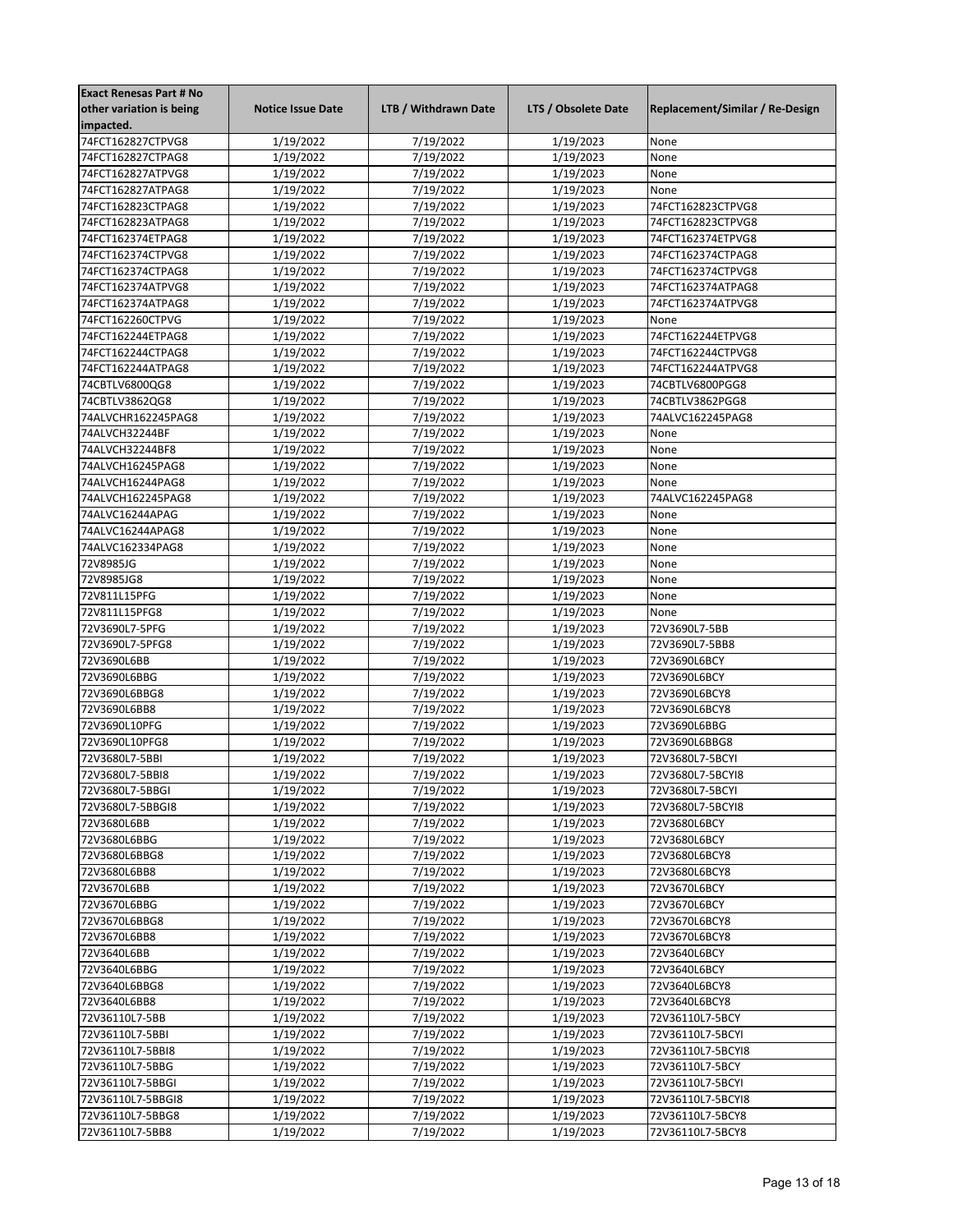| <b>Exact Renesas Part # No</b> |                          |                      |                     |                                 |
|--------------------------------|--------------------------|----------------------|---------------------|---------------------------------|
| other variation is being       | <b>Notice Issue Date</b> | LTB / Withdrawn Date | LTS / Obsolete Date | Replacement/Similar / Re-Design |
| impacted.                      |                          |                      |                     |                                 |
| 72V36110L6BB                   | 1/19/2022                | 7/19/2022            | 1/19/2023           | 72V36110L6BCY                   |
| 72V36110L6BBG                  | 1/19/2022                | 7/19/2022            | 1/19/2023           | 72V36110L6BCY                   |
| 72V36110L6BBG8                 | 1/19/2022                | 7/19/2022            | 1/19/2023           | 72V36110L6BCY8                  |
| 72V36110L6BB8                  | 1/19/2022                | 7/19/2022            | 1/19/2023           | 72V36110L6BCY8                  |
| 72V36100L6BB                   | 1/19/2022                | 7/19/2022            | 1/19/2023           | 72V36100L6BCY                   |
| 72V36100L6BBG                  | 1/19/2022                | 7/19/2022            | 1/19/2023           | 72V36100L6BCY                   |
| 72V36100L6BBG8                 | 1/19/2022                | 7/19/2022            | 1/19/2023           | 72V36100L6BCY8                  |
| 72V36100L6BB8                  | $\frac{1}{1}$ /19/2022   | 7/19/2022            | 1/19/2023           | 72V36100L6BCY8                  |
|                                |                          |                      |                     |                                 |
| 72V275L15PFG                   | 1/19/2022                | 7/19/2022            | 1/19/2023           | 72V275L10TFG                    |
| 72V275L15PFG8                  | 1/19/2022                | 7/19/2022            | 1/19/2023           | 72V275L10TFG8                   |
| 72241L15JG                     | 1/19/2022                | 7/19/2022            | 1/19/2023           | 72241L10PFG                     |
| 72241L15JG8                    | 1/19/2022                | 7/19/2022            | 1/19/2023           | 72241L10PFG8                    |
| 72221L25JG                     | 1/19/2022                | 7/19/2022            | 1/19/2023           | None                            |
| 72221L25JG8                    | 1/19/2022                | 7/19/2022            | 1/19/2023           | None                            |
| 72211L15JGI                    | 1/19/2022                | 7/19/2022            | 1/19/2023           | 72211L15PFGI                    |
| 72211L15JGI8                   | 1/19/2022                | 7/19/2022            | 1/19/2023           | 72211L15PFGI8                   |
| 72201L25JG                     | 1/19/2022                | 7/19/2022            | 1/19/2023           | 72201L10PFG                     |
| 72201L25JG8                    | 1/19/2022                | 7/19/2022            | 1/19/2023           | 72201L10PFG8                    |
| 72201L15JG                     | 1/19/2022                | 7/19/2022            | 1/19/2023           | 72201L10PFG                     |
| 71V67803S166PFGI               | 1/19/2022                | 7/19/2022            | 1/19/2023           | 71V67803S150BQI                 |
| 71V67803S166PFGI8              | 1/19/2022                | 7/19/2022            | 1/19/2023           | 71V67803S150BQI8                |
| 71V67803S150PFGI               | 1/19/2022                | 7/19/2022            | 1/19/2023           | 71V67803S150BQI                 |
| 71V67803S150PFGI8              | 1/19/2022                | 7/19/2022            | 1/19/2023           | 71V67803S150BQI8                |
|                                |                          |                      |                     |                                 |
| 71V416S10YGI                   | 1/19/2022                | 7/19/2022            | 1/19/2023           | 71V416S10PHGI                   |
| 71V416S10YGI8                  | 1/19/2022                | 7/19/2022            | 1/19/2023           | 71V416S10PHGI8                  |
| 71V256S12YG                    | 1/19/2022                | 7/19/2022            | 1/19/2023           | 71V256SA12PZG                   |
| 71V256S12YG8                   | 1/19/2022                | 7/19/2022            | 1/19/2023           | 71V256SA12PZG8                  |
| 71V256S10YG                    | 1/19/2022                | 7/19/2022            | 1/19/2023           | None                            |
| 71V256S10YG8                   | 1/19/2022                | 7/19/2022            | 1/19/2023           | None                            |
| 71V124SA10PHGI                 | 1/19/2022                | 7/19/2022            | 1/19/2023           | 71V124SA12TYGI                  |
| 71V124SA10PHGI8                | 1/19/2022                | 7/19/2022            | 1/19/2023           | 71V124SA12TYGI8                 |
| 7164S25YGI                     | 1/19/2022                | 7/19/2022            | 1/19/2023           | None                            |
| 7164S25YGI8                    | 1/19/2022                | 7/19/2022            | 1/19/2023           | None                            |
| 7142SA55C                      | 1/19/2022                | 7/19/2022            | 1/19/2023           | 7142SA55L48B                    |
| 7142SA55CB                     | 1/19/2022                | 7/19/2022            | 1/19/2023           | 7142SA55L48B                    |
| 7142SA35C                      | 1/19/2022                | 7/19/2022            | 1/19/2023           | 7142SA35L48B                    |
| 7142SA35CB                     | 1/19/2022                | 7/19/2022            | 1/19/2023           | 7142SA35L48B                    |
| 7142SA100C                     | 1/19/2022                | 7/19/2022            | 1/19/2023           | 7142SA100L48B                   |
| 7142SA100CB                    | 1/19/2022                | 7/19/2022            | 1/19/2023           | 7142SA100L48B                   |
| 7142LA55C                      | 1/19/2022                | 7/19/2022            | 1/19/2023           | 7142LA55L48B                    |
|                                |                          |                      |                     |                                 |
| 7142LA55CB                     | 1/19/2022                | 7/19/2022            | 1/19/2023           | 7142LA55L48B                    |
| 7142LA45CM                     | 1/19/2022                | 7/19/2022            | 1/19/2023           | 7142LA35L48B                    |
| 7142LA35C                      | 1/19/2022                | 7/19/2022            | 1/19/2023           | 7142LA35L48B                    |
| 7142LA35CB                     | 1/19/2022                | 7/19/2022            | 1/19/2023           | 7142LA35L48B                    |
| 7142LA100C                     | 1/19/2022                | 7/19/2022            | 1/19/2023           | 7142LA100L48B                   |
| 7142LA100CB                    | 1/19/2022                | 7/19/2022            | 1/19/2023           | 7142LA100L48B                   |
| 7140SA70CB                     | 1/19/2022                | 7/19/2022            | 1/19/2023           | 7140SA55L48B                    |
| 7140SA55CB                     | 1/19/2022                | 7/19/2022            | 1/19/2023           | 7140SA55L48B                    |
| 7140SA35CB                     | 1/19/2022                | 7/19/2022            | 1/19/2023           | 7140SA35L48B                    |
| 7140SA100CB                    | 1/19/2022                | 7/19/2022            | 1/19/2023           | 7140SA55L48B                    |
| 7140LA55CB                     | 1/19/2022                | 7/19/2022            | 1/19/2023           | 7140LA55L48B                    |
| 7140LA35CB                     | 1/19/2022                | 7/19/2022            | 1/19/2023           | 7140LA35L48B                    |
| 7140LA100CB                    | 1/19/2022                | 7/19/2022            | 1/19/2023           | 7140LA100L48B                   |
| 71256L20YGI                    | 1/19/2022                | 7/19/2022            | 1/19/2023           | None                            |
| 71256L20YGI8                   | 1/19/2022                | 7/19/2022            | 1/19/2023           | None                            |
| 71024S12YGI                    | 1/19/2022                | 7/19/2022            | 1/19/2023           | 71024S12TYGI                    |
|                                |                          |                      |                     |                                 |
| 71024S12YG8                    | 1/19/2022                | 7/19/2022            | 1/19/2023           | 71024S12TYG8                    |
| 70V9359L6PFG                   | 1/19/2022                | 7/19/2022            | 1/19/2023           | None                            |
| 70V9289L9PFG                   | 1/19/2022                | 7/19/2022            | 1/19/2023           | 70V9289L9PFGI                   |
| 70V9289L9PFG8                  | 1/19/2022                | 7/19/2022            | 1/19/2023           | 70V9289L9PFGI                   |
| 70V9289L7PRFGI                 | 1/19/2022                | 7/19/2022            | 1/19/2023           | 70V9289L9PRFGI                  |
| 70V9289L7PRFGI8                | 1/19/2022                | 7/19/2022            | 1/19/2023           | 70V9289L9PRFGI8                 |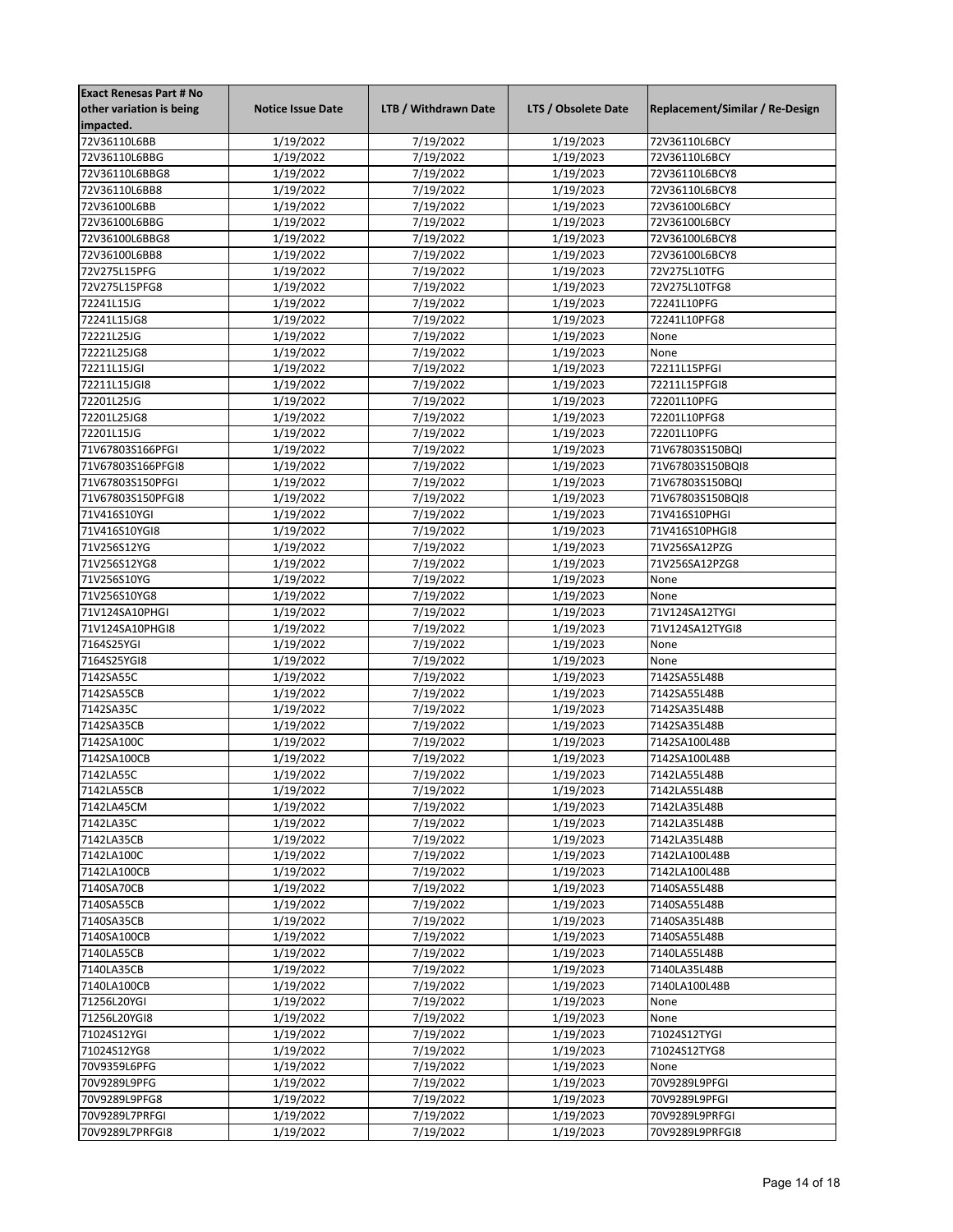| Replacement/Similar / Re-Design<br><b>Notice Issue Date</b><br>LTB / Withdrawn Date<br>LTS / Obsolete Date<br>70V9289L7PFGI<br>1/19/2022<br>7/19/2022<br>1/19/2023<br>70V9289L9PFGI<br>1/19/2022<br>7/19/2022<br>70V9289L7PFGI8<br>1/19/2023<br>70V9289L9PFGI<br>70V9279L6PRFG<br>1/19/2022<br>7/19/2022<br>1/19/2023<br>70V9279L7PRFGI<br>7/19/2022<br>1/19/2023<br>70V9279L6PRFG8<br>1/19/2022<br>70V9279L7PRFGI8<br>1/19/2022<br>7/19/2022<br>1/19/2023<br>70V9269S12PRFGI<br>70V9269L12PRFGI<br>70V9269S12PRFGI8<br>1/19/2022<br>7/19/2022<br>1/19/2023<br>70V9269L12PRFGI8<br>7/19/2022<br>1/19/2023<br>70V9269L7PRFG<br>1/19/2022<br>70V9269L12PRFGI<br>1/19/2023<br>70V9099L7PFG<br>1/19/2022<br>7/19/2022<br>70V9099L9PFG<br>70V9099L6PFG<br>1/19/2022<br>7/19/2022<br>1/19/2023<br>None<br>70V9099L6PFG8<br>1/19/2022<br>7/19/2022<br>1/19/2023<br>None<br>7/19/2022<br>70V3589S166DRG<br>1/19/2022<br>1/19/2023<br>70V3589S166BFG<br>1/19/2022<br>7/19/2022<br>1/19/2023<br>70V3589S166BFG8<br>70V3589S166DRG8<br>7/19/2022<br>1/19/2023<br>70V3589S133DRGI8<br>1/19/2022<br>70V3589S133BFI8<br>70V3589S133DRG8<br>1/19/2022<br>7/19/2022<br>1/19/2023<br>70V3589S133BF8<br>70V28L15PFGI<br>1/19/2022<br>7/19/2022<br>1/19/2023<br>70V28L20PFGI<br>7/19/2022<br>70V28L15PFGI8<br>1/19/2022<br>1/19/2023<br>70V28L20PFGI8<br>1/19/2022<br>7/19/2022<br>1/19/2023<br>70V27S55PFG<br>70V27L20PFG<br>1/19/2022<br>7/19/2022<br>70V27L20PFG8<br>70V27S55PFG8<br>1/19/2023<br>70V27S35PFG<br>1/19/2022<br>7/19/2022<br>1/19/2023<br>70V27L20PFG<br>70V27S25PFG<br>1/19/2022<br>7/19/2022<br>1/19/2023<br>70V27L20PFG<br>1/19/2022<br>7/19/2022<br>1/19/2023<br>70V27L25PFG<br>70V27L20PFG<br>70V27L25PFG8<br>1/19/2022<br>7/19/2022<br>1/19/2023<br>70V27L20PFG8<br>70V26S55G<br>1/19/2022<br>7/19/2022<br>1/19/2023<br>70V26L35G<br>70V26S35G<br>1/19/2022<br>7/19/2022<br>1/19/2023<br>70V26L35G<br>70V26L55G<br>1/19/2022<br>7/19/2022<br>1/19/2023<br>70V26L35G<br>70V26L25G<br>1/19/2022<br>7/19/2022<br>1/19/2023<br>70V26L35G<br>7/19/2022<br>1/19/2023<br>70V261S25PFG<br>1/19/2022<br>70V261L25PFG<br>7/19/2022<br>1/19/2023<br>70V25L35PFG<br>1/19/2022<br>70V25L25PFG<br>70V25L35PFGI<br>1/19/2022<br>7/19/2022<br>1/19/2023<br>70V25L25PFGI<br>7/19/2022<br>70V25L35PFGI8<br>1/19/2022<br>1/19/2023<br>70V25L25PFGI8<br>70V24S55PFGI<br>1/19/2022<br>7/19/2022<br>1/19/2023<br>70V24L20PFGI<br>70V24L20PFG<br>1/19/2022<br>7/19/2022<br>1/19/2023<br>70V24L15PFG<br>70V24L20PFG8<br>1/19/2022<br>7/19/2022<br>1/19/2023<br>70V24L15PFG8<br>70V07S55G<br>1/19/2022<br>7/19/2022<br>1/19/2023<br>70V07L35PFGI<br>70V07S35G<br>1/19/2022<br>7/19/2022<br>1/19/2023<br>70V07L35PFGI<br>70V07L55G<br>1/19/2022<br>7/19/2022<br>1/19/2023<br>70V07L35PFGI<br>70V07L35G<br>1/19/2022<br>7/19/2022<br>1/19/2023<br>70V07L35PFGI<br>70V06S35PFG<br>1/19/2022<br>7/19/2022<br>1/19/2023<br>70V06L15PFG<br>70V06S35PFG8<br>1/19/2022<br>7/19/2022<br>1/19/2023<br>70V06L15PFG8<br>70V06S20PFGI<br>1/19/2022<br>7/19/2022<br>1/19/2023<br>70V06L20PFGI<br>70V06S20PFGI8<br>1/19/2022<br>7/19/2022<br>1/19/2023<br>70V06L20PFGI8<br>70V05S15PFG<br>1/19/2022<br>7/19/2022<br>1/19/2023<br>70V05L15PFG<br>70V05S15PFG8<br>1/19/2022<br>7/19/2022<br>1/19/2023<br>70V05L15PFG8<br>70V05L35PFG<br>1/19/2022<br>7/19/2022<br>1/19/2023<br>70V05L25PFG<br>7/19/2022<br>70V05L35PFG8<br>1/19/2022<br>1/19/2023<br>70V05L25PFG8<br>70V05L20PFG<br>1/19/2022<br>7/19/2022<br>1/19/2023<br>70V05L15PFG<br>7/19/2022<br>1/19/2023<br>70V05L20PFG8<br>1/19/2022<br>70V05L15PFG8<br>1/19/2022<br>7/19/2022<br>1/19/2023<br>70P255L65BYGI<br>None<br>70P255L65BYGI8<br>1/19/2022<br>7/19/2022<br>1/19/2023<br>None<br>7/19/2022<br>70P249L65BYGI<br>1/19/2022<br>1/19/2023<br>None<br>70P249L65BYGI8<br>1/19/2022<br>7/19/2022<br>1/19/2023<br>None<br>709279L12PFG<br>1/19/2022<br>7/19/2022<br>1/19/2023<br>709279L9PFG<br>709269L9PFG<br>1/19/2022<br>7/19/2022<br>1/19/2023<br>709279L9PFG<br>1/19/2022<br>7/19/2022<br>1/19/2023<br>709269L9PFG8<br>709279L9PFG8<br>7/19/2022<br>1/19/2023<br>709269L12PFG<br>1/19/2022<br>709279L9PFG<br>709269L12PFGI<br>1/19/2022<br>7/19/2022<br>1/19/2023<br>709279L12PFGI<br>7/19/2022<br>1/19/2023<br>709269L12PFGI8<br>1/19/2022<br>709279L12PFGI8<br>709269L12PFG8<br>1/19/2022<br>7/19/2022<br>1/19/2023<br>709279L9PFG8<br>1/19/2022<br>7/19/2022<br>1/19/2023<br>70914S25PFGI8<br>None<br>70914S15PFG<br>1/19/2022<br>7/19/2022<br>1/19/2023<br>None<br>70914S15PFG8<br>1/19/2022<br>7/19/2022<br>1/19/2023<br>None<br>7052S35G<br>1/19/2022<br>7/19/2022<br>1/19/2023<br>7052S20G | <b>Exact Renesas Part # No</b> |  |  |
|---------------------------------------------------------------------------------------------------------------------------------------------------------------------------------------------------------------------------------------------------------------------------------------------------------------------------------------------------------------------------------------------------------------------------------------------------------------------------------------------------------------------------------------------------------------------------------------------------------------------------------------------------------------------------------------------------------------------------------------------------------------------------------------------------------------------------------------------------------------------------------------------------------------------------------------------------------------------------------------------------------------------------------------------------------------------------------------------------------------------------------------------------------------------------------------------------------------------------------------------------------------------------------------------------------------------------------------------------------------------------------------------------------------------------------------------------------------------------------------------------------------------------------------------------------------------------------------------------------------------------------------------------------------------------------------------------------------------------------------------------------------------------------------------------------------------------------------------------------------------------------------------------------------------------------------------------------------------------------------------------------------------------------------------------------------------------------------------------------------------------------------------------------------------------------------------------------------------------------------------------------------------------------------------------------------------------------------------------------------------------------------------------------------------------------------------------------------------------------------------------------------------------------------------------------------------------------------------------------------------------------------------------------------------------------------------------------------------------------------------------------------------------------------------------------------------------------------------------------------------------------------------------------------------------------------------------------------------------------------------------------------------------------------------------------------------------------------------------------------------------------------------------------------------------------------------------------------------------------------------------------------------------------------------------------------------------------------------------------------------------------------------------------------------------------------------------------------------------------------------------------------------------------------------------------------------------------------------------------------------------------------------------------------------------------------------------------------------------------------------------------------------------------------------------------------------------------------------------------------------------------------------------------------------------------------------------------------------------------------------------------------------------------------------------------------------------------------------------------------------------------------------------------------------------------------------------------------------------------------------------------------------------------------------------------------------------------------------------------------------------------------------------------------------------------------------------------------------------------------------------------------------------------------------------------------------------------------------------------------------------|--------------------------------|--|--|
|                                                                                                                                                                                                                                                                                                                                                                                                                                                                                                                                                                                                                                                                                                                                                                                                                                                                                                                                                                                                                                                                                                                                                                                                                                                                                                                                                                                                                                                                                                                                                                                                                                                                                                                                                                                                                                                                                                                                                                                                                                                                                                                                                                                                                                                                                                                                                                                                                                                                                                                                                                                                                                                                                                                                                                                                                                                                                                                                                                                                                                                                                                                                                                                                                                                                                                                                                                                                                                                                                                                                                                                                                                                                                                                                                                                                                                                                                                                                                                                                                                                                                                                                                                                                                                                                                                                                                                                                                                                                                                                                                                                                                           | other variation is being       |  |  |
|                                                                                                                                                                                                                                                                                                                                                                                                                                                                                                                                                                                                                                                                                                                                                                                                                                                                                                                                                                                                                                                                                                                                                                                                                                                                                                                                                                                                                                                                                                                                                                                                                                                                                                                                                                                                                                                                                                                                                                                                                                                                                                                                                                                                                                                                                                                                                                                                                                                                                                                                                                                                                                                                                                                                                                                                                                                                                                                                                                                                                                                                                                                                                                                                                                                                                                                                                                                                                                                                                                                                                                                                                                                                                                                                                                                                                                                                                                                                                                                                                                                                                                                                                                                                                                                                                                                                                                                                                                                                                                                                                                                                                           | impacted.                      |  |  |
|                                                                                                                                                                                                                                                                                                                                                                                                                                                                                                                                                                                                                                                                                                                                                                                                                                                                                                                                                                                                                                                                                                                                                                                                                                                                                                                                                                                                                                                                                                                                                                                                                                                                                                                                                                                                                                                                                                                                                                                                                                                                                                                                                                                                                                                                                                                                                                                                                                                                                                                                                                                                                                                                                                                                                                                                                                                                                                                                                                                                                                                                                                                                                                                                                                                                                                                                                                                                                                                                                                                                                                                                                                                                                                                                                                                                                                                                                                                                                                                                                                                                                                                                                                                                                                                                                                                                                                                                                                                                                                                                                                                                                           |                                |  |  |
|                                                                                                                                                                                                                                                                                                                                                                                                                                                                                                                                                                                                                                                                                                                                                                                                                                                                                                                                                                                                                                                                                                                                                                                                                                                                                                                                                                                                                                                                                                                                                                                                                                                                                                                                                                                                                                                                                                                                                                                                                                                                                                                                                                                                                                                                                                                                                                                                                                                                                                                                                                                                                                                                                                                                                                                                                                                                                                                                                                                                                                                                                                                                                                                                                                                                                                                                                                                                                                                                                                                                                                                                                                                                                                                                                                                                                                                                                                                                                                                                                                                                                                                                                                                                                                                                                                                                                                                                                                                                                                                                                                                                                           |                                |  |  |
|                                                                                                                                                                                                                                                                                                                                                                                                                                                                                                                                                                                                                                                                                                                                                                                                                                                                                                                                                                                                                                                                                                                                                                                                                                                                                                                                                                                                                                                                                                                                                                                                                                                                                                                                                                                                                                                                                                                                                                                                                                                                                                                                                                                                                                                                                                                                                                                                                                                                                                                                                                                                                                                                                                                                                                                                                                                                                                                                                                                                                                                                                                                                                                                                                                                                                                                                                                                                                                                                                                                                                                                                                                                                                                                                                                                                                                                                                                                                                                                                                                                                                                                                                                                                                                                                                                                                                                                                                                                                                                                                                                                                                           |                                |  |  |
|                                                                                                                                                                                                                                                                                                                                                                                                                                                                                                                                                                                                                                                                                                                                                                                                                                                                                                                                                                                                                                                                                                                                                                                                                                                                                                                                                                                                                                                                                                                                                                                                                                                                                                                                                                                                                                                                                                                                                                                                                                                                                                                                                                                                                                                                                                                                                                                                                                                                                                                                                                                                                                                                                                                                                                                                                                                                                                                                                                                                                                                                                                                                                                                                                                                                                                                                                                                                                                                                                                                                                                                                                                                                                                                                                                                                                                                                                                                                                                                                                                                                                                                                                                                                                                                                                                                                                                                                                                                                                                                                                                                                                           |                                |  |  |
|                                                                                                                                                                                                                                                                                                                                                                                                                                                                                                                                                                                                                                                                                                                                                                                                                                                                                                                                                                                                                                                                                                                                                                                                                                                                                                                                                                                                                                                                                                                                                                                                                                                                                                                                                                                                                                                                                                                                                                                                                                                                                                                                                                                                                                                                                                                                                                                                                                                                                                                                                                                                                                                                                                                                                                                                                                                                                                                                                                                                                                                                                                                                                                                                                                                                                                                                                                                                                                                                                                                                                                                                                                                                                                                                                                                                                                                                                                                                                                                                                                                                                                                                                                                                                                                                                                                                                                                                                                                                                                                                                                                                                           |                                |  |  |
|                                                                                                                                                                                                                                                                                                                                                                                                                                                                                                                                                                                                                                                                                                                                                                                                                                                                                                                                                                                                                                                                                                                                                                                                                                                                                                                                                                                                                                                                                                                                                                                                                                                                                                                                                                                                                                                                                                                                                                                                                                                                                                                                                                                                                                                                                                                                                                                                                                                                                                                                                                                                                                                                                                                                                                                                                                                                                                                                                                                                                                                                                                                                                                                                                                                                                                                                                                                                                                                                                                                                                                                                                                                                                                                                                                                                                                                                                                                                                                                                                                                                                                                                                                                                                                                                                                                                                                                                                                                                                                                                                                                                                           |                                |  |  |
|                                                                                                                                                                                                                                                                                                                                                                                                                                                                                                                                                                                                                                                                                                                                                                                                                                                                                                                                                                                                                                                                                                                                                                                                                                                                                                                                                                                                                                                                                                                                                                                                                                                                                                                                                                                                                                                                                                                                                                                                                                                                                                                                                                                                                                                                                                                                                                                                                                                                                                                                                                                                                                                                                                                                                                                                                                                                                                                                                                                                                                                                                                                                                                                                                                                                                                                                                                                                                                                                                                                                                                                                                                                                                                                                                                                                                                                                                                                                                                                                                                                                                                                                                                                                                                                                                                                                                                                                                                                                                                                                                                                                                           |                                |  |  |
|                                                                                                                                                                                                                                                                                                                                                                                                                                                                                                                                                                                                                                                                                                                                                                                                                                                                                                                                                                                                                                                                                                                                                                                                                                                                                                                                                                                                                                                                                                                                                                                                                                                                                                                                                                                                                                                                                                                                                                                                                                                                                                                                                                                                                                                                                                                                                                                                                                                                                                                                                                                                                                                                                                                                                                                                                                                                                                                                                                                                                                                                                                                                                                                                                                                                                                                                                                                                                                                                                                                                                                                                                                                                                                                                                                                                                                                                                                                                                                                                                                                                                                                                                                                                                                                                                                                                                                                                                                                                                                                                                                                                                           |                                |  |  |
|                                                                                                                                                                                                                                                                                                                                                                                                                                                                                                                                                                                                                                                                                                                                                                                                                                                                                                                                                                                                                                                                                                                                                                                                                                                                                                                                                                                                                                                                                                                                                                                                                                                                                                                                                                                                                                                                                                                                                                                                                                                                                                                                                                                                                                                                                                                                                                                                                                                                                                                                                                                                                                                                                                                                                                                                                                                                                                                                                                                                                                                                                                                                                                                                                                                                                                                                                                                                                                                                                                                                                                                                                                                                                                                                                                                                                                                                                                                                                                                                                                                                                                                                                                                                                                                                                                                                                                                                                                                                                                                                                                                                                           |                                |  |  |
|                                                                                                                                                                                                                                                                                                                                                                                                                                                                                                                                                                                                                                                                                                                                                                                                                                                                                                                                                                                                                                                                                                                                                                                                                                                                                                                                                                                                                                                                                                                                                                                                                                                                                                                                                                                                                                                                                                                                                                                                                                                                                                                                                                                                                                                                                                                                                                                                                                                                                                                                                                                                                                                                                                                                                                                                                                                                                                                                                                                                                                                                                                                                                                                                                                                                                                                                                                                                                                                                                                                                                                                                                                                                                                                                                                                                                                                                                                                                                                                                                                                                                                                                                                                                                                                                                                                                                                                                                                                                                                                                                                                                                           |                                |  |  |
|                                                                                                                                                                                                                                                                                                                                                                                                                                                                                                                                                                                                                                                                                                                                                                                                                                                                                                                                                                                                                                                                                                                                                                                                                                                                                                                                                                                                                                                                                                                                                                                                                                                                                                                                                                                                                                                                                                                                                                                                                                                                                                                                                                                                                                                                                                                                                                                                                                                                                                                                                                                                                                                                                                                                                                                                                                                                                                                                                                                                                                                                                                                                                                                                                                                                                                                                                                                                                                                                                                                                                                                                                                                                                                                                                                                                                                                                                                                                                                                                                                                                                                                                                                                                                                                                                                                                                                                                                                                                                                                                                                                                                           |                                |  |  |
|                                                                                                                                                                                                                                                                                                                                                                                                                                                                                                                                                                                                                                                                                                                                                                                                                                                                                                                                                                                                                                                                                                                                                                                                                                                                                                                                                                                                                                                                                                                                                                                                                                                                                                                                                                                                                                                                                                                                                                                                                                                                                                                                                                                                                                                                                                                                                                                                                                                                                                                                                                                                                                                                                                                                                                                                                                                                                                                                                                                                                                                                                                                                                                                                                                                                                                                                                                                                                                                                                                                                                                                                                                                                                                                                                                                                                                                                                                                                                                                                                                                                                                                                                                                                                                                                                                                                                                                                                                                                                                                                                                                                                           |                                |  |  |
|                                                                                                                                                                                                                                                                                                                                                                                                                                                                                                                                                                                                                                                                                                                                                                                                                                                                                                                                                                                                                                                                                                                                                                                                                                                                                                                                                                                                                                                                                                                                                                                                                                                                                                                                                                                                                                                                                                                                                                                                                                                                                                                                                                                                                                                                                                                                                                                                                                                                                                                                                                                                                                                                                                                                                                                                                                                                                                                                                                                                                                                                                                                                                                                                                                                                                                                                                                                                                                                                                                                                                                                                                                                                                                                                                                                                                                                                                                                                                                                                                                                                                                                                                                                                                                                                                                                                                                                                                                                                                                                                                                                                                           |                                |  |  |
|                                                                                                                                                                                                                                                                                                                                                                                                                                                                                                                                                                                                                                                                                                                                                                                                                                                                                                                                                                                                                                                                                                                                                                                                                                                                                                                                                                                                                                                                                                                                                                                                                                                                                                                                                                                                                                                                                                                                                                                                                                                                                                                                                                                                                                                                                                                                                                                                                                                                                                                                                                                                                                                                                                                                                                                                                                                                                                                                                                                                                                                                                                                                                                                                                                                                                                                                                                                                                                                                                                                                                                                                                                                                                                                                                                                                                                                                                                                                                                                                                                                                                                                                                                                                                                                                                                                                                                                                                                                                                                                                                                                                                           |                                |  |  |
|                                                                                                                                                                                                                                                                                                                                                                                                                                                                                                                                                                                                                                                                                                                                                                                                                                                                                                                                                                                                                                                                                                                                                                                                                                                                                                                                                                                                                                                                                                                                                                                                                                                                                                                                                                                                                                                                                                                                                                                                                                                                                                                                                                                                                                                                                                                                                                                                                                                                                                                                                                                                                                                                                                                                                                                                                                                                                                                                                                                                                                                                                                                                                                                                                                                                                                                                                                                                                                                                                                                                                                                                                                                                                                                                                                                                                                                                                                                                                                                                                                                                                                                                                                                                                                                                                                                                                                                                                                                                                                                                                                                                                           |                                |  |  |
|                                                                                                                                                                                                                                                                                                                                                                                                                                                                                                                                                                                                                                                                                                                                                                                                                                                                                                                                                                                                                                                                                                                                                                                                                                                                                                                                                                                                                                                                                                                                                                                                                                                                                                                                                                                                                                                                                                                                                                                                                                                                                                                                                                                                                                                                                                                                                                                                                                                                                                                                                                                                                                                                                                                                                                                                                                                                                                                                                                                                                                                                                                                                                                                                                                                                                                                                                                                                                                                                                                                                                                                                                                                                                                                                                                                                                                                                                                                                                                                                                                                                                                                                                                                                                                                                                                                                                                                                                                                                                                                                                                                                                           |                                |  |  |
|                                                                                                                                                                                                                                                                                                                                                                                                                                                                                                                                                                                                                                                                                                                                                                                                                                                                                                                                                                                                                                                                                                                                                                                                                                                                                                                                                                                                                                                                                                                                                                                                                                                                                                                                                                                                                                                                                                                                                                                                                                                                                                                                                                                                                                                                                                                                                                                                                                                                                                                                                                                                                                                                                                                                                                                                                                                                                                                                                                                                                                                                                                                                                                                                                                                                                                                                                                                                                                                                                                                                                                                                                                                                                                                                                                                                                                                                                                                                                                                                                                                                                                                                                                                                                                                                                                                                                                                                                                                                                                                                                                                                                           |                                |  |  |
|                                                                                                                                                                                                                                                                                                                                                                                                                                                                                                                                                                                                                                                                                                                                                                                                                                                                                                                                                                                                                                                                                                                                                                                                                                                                                                                                                                                                                                                                                                                                                                                                                                                                                                                                                                                                                                                                                                                                                                                                                                                                                                                                                                                                                                                                                                                                                                                                                                                                                                                                                                                                                                                                                                                                                                                                                                                                                                                                                                                                                                                                                                                                                                                                                                                                                                                                                                                                                                                                                                                                                                                                                                                                                                                                                                                                                                                                                                                                                                                                                                                                                                                                                                                                                                                                                                                                                                                                                                                                                                                                                                                                                           |                                |  |  |
|                                                                                                                                                                                                                                                                                                                                                                                                                                                                                                                                                                                                                                                                                                                                                                                                                                                                                                                                                                                                                                                                                                                                                                                                                                                                                                                                                                                                                                                                                                                                                                                                                                                                                                                                                                                                                                                                                                                                                                                                                                                                                                                                                                                                                                                                                                                                                                                                                                                                                                                                                                                                                                                                                                                                                                                                                                                                                                                                                                                                                                                                                                                                                                                                                                                                                                                                                                                                                                                                                                                                                                                                                                                                                                                                                                                                                                                                                                                                                                                                                                                                                                                                                                                                                                                                                                                                                                                                                                                                                                                                                                                                                           |                                |  |  |
|                                                                                                                                                                                                                                                                                                                                                                                                                                                                                                                                                                                                                                                                                                                                                                                                                                                                                                                                                                                                                                                                                                                                                                                                                                                                                                                                                                                                                                                                                                                                                                                                                                                                                                                                                                                                                                                                                                                                                                                                                                                                                                                                                                                                                                                                                                                                                                                                                                                                                                                                                                                                                                                                                                                                                                                                                                                                                                                                                                                                                                                                                                                                                                                                                                                                                                                                                                                                                                                                                                                                                                                                                                                                                                                                                                                                                                                                                                                                                                                                                                                                                                                                                                                                                                                                                                                                                                                                                                                                                                                                                                                                                           |                                |  |  |
|                                                                                                                                                                                                                                                                                                                                                                                                                                                                                                                                                                                                                                                                                                                                                                                                                                                                                                                                                                                                                                                                                                                                                                                                                                                                                                                                                                                                                                                                                                                                                                                                                                                                                                                                                                                                                                                                                                                                                                                                                                                                                                                                                                                                                                                                                                                                                                                                                                                                                                                                                                                                                                                                                                                                                                                                                                                                                                                                                                                                                                                                                                                                                                                                                                                                                                                                                                                                                                                                                                                                                                                                                                                                                                                                                                                                                                                                                                                                                                                                                                                                                                                                                                                                                                                                                                                                                                                                                                                                                                                                                                                                                           |                                |  |  |
|                                                                                                                                                                                                                                                                                                                                                                                                                                                                                                                                                                                                                                                                                                                                                                                                                                                                                                                                                                                                                                                                                                                                                                                                                                                                                                                                                                                                                                                                                                                                                                                                                                                                                                                                                                                                                                                                                                                                                                                                                                                                                                                                                                                                                                                                                                                                                                                                                                                                                                                                                                                                                                                                                                                                                                                                                                                                                                                                                                                                                                                                                                                                                                                                                                                                                                                                                                                                                                                                                                                                                                                                                                                                                                                                                                                                                                                                                                                                                                                                                                                                                                                                                                                                                                                                                                                                                                                                                                                                                                                                                                                                                           |                                |  |  |
|                                                                                                                                                                                                                                                                                                                                                                                                                                                                                                                                                                                                                                                                                                                                                                                                                                                                                                                                                                                                                                                                                                                                                                                                                                                                                                                                                                                                                                                                                                                                                                                                                                                                                                                                                                                                                                                                                                                                                                                                                                                                                                                                                                                                                                                                                                                                                                                                                                                                                                                                                                                                                                                                                                                                                                                                                                                                                                                                                                                                                                                                                                                                                                                                                                                                                                                                                                                                                                                                                                                                                                                                                                                                                                                                                                                                                                                                                                                                                                                                                                                                                                                                                                                                                                                                                                                                                                                                                                                                                                                                                                                                                           |                                |  |  |
|                                                                                                                                                                                                                                                                                                                                                                                                                                                                                                                                                                                                                                                                                                                                                                                                                                                                                                                                                                                                                                                                                                                                                                                                                                                                                                                                                                                                                                                                                                                                                                                                                                                                                                                                                                                                                                                                                                                                                                                                                                                                                                                                                                                                                                                                                                                                                                                                                                                                                                                                                                                                                                                                                                                                                                                                                                                                                                                                                                                                                                                                                                                                                                                                                                                                                                                                                                                                                                                                                                                                                                                                                                                                                                                                                                                                                                                                                                                                                                                                                                                                                                                                                                                                                                                                                                                                                                                                                                                                                                                                                                                                                           |                                |  |  |
|                                                                                                                                                                                                                                                                                                                                                                                                                                                                                                                                                                                                                                                                                                                                                                                                                                                                                                                                                                                                                                                                                                                                                                                                                                                                                                                                                                                                                                                                                                                                                                                                                                                                                                                                                                                                                                                                                                                                                                                                                                                                                                                                                                                                                                                                                                                                                                                                                                                                                                                                                                                                                                                                                                                                                                                                                                                                                                                                                                                                                                                                                                                                                                                                                                                                                                                                                                                                                                                                                                                                                                                                                                                                                                                                                                                                                                                                                                                                                                                                                                                                                                                                                                                                                                                                                                                                                                                                                                                                                                                                                                                                                           |                                |  |  |
|                                                                                                                                                                                                                                                                                                                                                                                                                                                                                                                                                                                                                                                                                                                                                                                                                                                                                                                                                                                                                                                                                                                                                                                                                                                                                                                                                                                                                                                                                                                                                                                                                                                                                                                                                                                                                                                                                                                                                                                                                                                                                                                                                                                                                                                                                                                                                                                                                                                                                                                                                                                                                                                                                                                                                                                                                                                                                                                                                                                                                                                                                                                                                                                                                                                                                                                                                                                                                                                                                                                                                                                                                                                                                                                                                                                                                                                                                                                                                                                                                                                                                                                                                                                                                                                                                                                                                                                                                                                                                                                                                                                                                           |                                |  |  |
|                                                                                                                                                                                                                                                                                                                                                                                                                                                                                                                                                                                                                                                                                                                                                                                                                                                                                                                                                                                                                                                                                                                                                                                                                                                                                                                                                                                                                                                                                                                                                                                                                                                                                                                                                                                                                                                                                                                                                                                                                                                                                                                                                                                                                                                                                                                                                                                                                                                                                                                                                                                                                                                                                                                                                                                                                                                                                                                                                                                                                                                                                                                                                                                                                                                                                                                                                                                                                                                                                                                                                                                                                                                                                                                                                                                                                                                                                                                                                                                                                                                                                                                                                                                                                                                                                                                                                                                                                                                                                                                                                                                                                           |                                |  |  |
|                                                                                                                                                                                                                                                                                                                                                                                                                                                                                                                                                                                                                                                                                                                                                                                                                                                                                                                                                                                                                                                                                                                                                                                                                                                                                                                                                                                                                                                                                                                                                                                                                                                                                                                                                                                                                                                                                                                                                                                                                                                                                                                                                                                                                                                                                                                                                                                                                                                                                                                                                                                                                                                                                                                                                                                                                                                                                                                                                                                                                                                                                                                                                                                                                                                                                                                                                                                                                                                                                                                                                                                                                                                                                                                                                                                                                                                                                                                                                                                                                                                                                                                                                                                                                                                                                                                                                                                                                                                                                                                                                                                                                           |                                |  |  |
|                                                                                                                                                                                                                                                                                                                                                                                                                                                                                                                                                                                                                                                                                                                                                                                                                                                                                                                                                                                                                                                                                                                                                                                                                                                                                                                                                                                                                                                                                                                                                                                                                                                                                                                                                                                                                                                                                                                                                                                                                                                                                                                                                                                                                                                                                                                                                                                                                                                                                                                                                                                                                                                                                                                                                                                                                                                                                                                                                                                                                                                                                                                                                                                                                                                                                                                                                                                                                                                                                                                                                                                                                                                                                                                                                                                                                                                                                                                                                                                                                                                                                                                                                                                                                                                                                                                                                                                                                                                                                                                                                                                                                           |                                |  |  |
|                                                                                                                                                                                                                                                                                                                                                                                                                                                                                                                                                                                                                                                                                                                                                                                                                                                                                                                                                                                                                                                                                                                                                                                                                                                                                                                                                                                                                                                                                                                                                                                                                                                                                                                                                                                                                                                                                                                                                                                                                                                                                                                                                                                                                                                                                                                                                                                                                                                                                                                                                                                                                                                                                                                                                                                                                                                                                                                                                                                                                                                                                                                                                                                                                                                                                                                                                                                                                                                                                                                                                                                                                                                                                                                                                                                                                                                                                                                                                                                                                                                                                                                                                                                                                                                                                                                                                                                                                                                                                                                                                                                                                           |                                |  |  |
|                                                                                                                                                                                                                                                                                                                                                                                                                                                                                                                                                                                                                                                                                                                                                                                                                                                                                                                                                                                                                                                                                                                                                                                                                                                                                                                                                                                                                                                                                                                                                                                                                                                                                                                                                                                                                                                                                                                                                                                                                                                                                                                                                                                                                                                                                                                                                                                                                                                                                                                                                                                                                                                                                                                                                                                                                                                                                                                                                                                                                                                                                                                                                                                                                                                                                                                                                                                                                                                                                                                                                                                                                                                                                                                                                                                                                                                                                                                                                                                                                                                                                                                                                                                                                                                                                                                                                                                                                                                                                                                                                                                                                           |                                |  |  |
|                                                                                                                                                                                                                                                                                                                                                                                                                                                                                                                                                                                                                                                                                                                                                                                                                                                                                                                                                                                                                                                                                                                                                                                                                                                                                                                                                                                                                                                                                                                                                                                                                                                                                                                                                                                                                                                                                                                                                                                                                                                                                                                                                                                                                                                                                                                                                                                                                                                                                                                                                                                                                                                                                                                                                                                                                                                                                                                                                                                                                                                                                                                                                                                                                                                                                                                                                                                                                                                                                                                                                                                                                                                                                                                                                                                                                                                                                                                                                                                                                                                                                                                                                                                                                                                                                                                                                                                                                                                                                                                                                                                                                           |                                |  |  |
|                                                                                                                                                                                                                                                                                                                                                                                                                                                                                                                                                                                                                                                                                                                                                                                                                                                                                                                                                                                                                                                                                                                                                                                                                                                                                                                                                                                                                                                                                                                                                                                                                                                                                                                                                                                                                                                                                                                                                                                                                                                                                                                                                                                                                                                                                                                                                                                                                                                                                                                                                                                                                                                                                                                                                                                                                                                                                                                                                                                                                                                                                                                                                                                                                                                                                                                                                                                                                                                                                                                                                                                                                                                                                                                                                                                                                                                                                                                                                                                                                                                                                                                                                                                                                                                                                                                                                                                                                                                                                                                                                                                                                           |                                |  |  |
|                                                                                                                                                                                                                                                                                                                                                                                                                                                                                                                                                                                                                                                                                                                                                                                                                                                                                                                                                                                                                                                                                                                                                                                                                                                                                                                                                                                                                                                                                                                                                                                                                                                                                                                                                                                                                                                                                                                                                                                                                                                                                                                                                                                                                                                                                                                                                                                                                                                                                                                                                                                                                                                                                                                                                                                                                                                                                                                                                                                                                                                                                                                                                                                                                                                                                                                                                                                                                                                                                                                                                                                                                                                                                                                                                                                                                                                                                                                                                                                                                                                                                                                                                                                                                                                                                                                                                                                                                                                                                                                                                                                                                           |                                |  |  |
|                                                                                                                                                                                                                                                                                                                                                                                                                                                                                                                                                                                                                                                                                                                                                                                                                                                                                                                                                                                                                                                                                                                                                                                                                                                                                                                                                                                                                                                                                                                                                                                                                                                                                                                                                                                                                                                                                                                                                                                                                                                                                                                                                                                                                                                                                                                                                                                                                                                                                                                                                                                                                                                                                                                                                                                                                                                                                                                                                                                                                                                                                                                                                                                                                                                                                                                                                                                                                                                                                                                                                                                                                                                                                                                                                                                                                                                                                                                                                                                                                                                                                                                                                                                                                                                                                                                                                                                                                                                                                                                                                                                                                           |                                |  |  |
|                                                                                                                                                                                                                                                                                                                                                                                                                                                                                                                                                                                                                                                                                                                                                                                                                                                                                                                                                                                                                                                                                                                                                                                                                                                                                                                                                                                                                                                                                                                                                                                                                                                                                                                                                                                                                                                                                                                                                                                                                                                                                                                                                                                                                                                                                                                                                                                                                                                                                                                                                                                                                                                                                                                                                                                                                                                                                                                                                                                                                                                                                                                                                                                                                                                                                                                                                                                                                                                                                                                                                                                                                                                                                                                                                                                                                                                                                                                                                                                                                                                                                                                                                                                                                                                                                                                                                                                                                                                                                                                                                                                                                           |                                |  |  |
|                                                                                                                                                                                                                                                                                                                                                                                                                                                                                                                                                                                                                                                                                                                                                                                                                                                                                                                                                                                                                                                                                                                                                                                                                                                                                                                                                                                                                                                                                                                                                                                                                                                                                                                                                                                                                                                                                                                                                                                                                                                                                                                                                                                                                                                                                                                                                                                                                                                                                                                                                                                                                                                                                                                                                                                                                                                                                                                                                                                                                                                                                                                                                                                                                                                                                                                                                                                                                                                                                                                                                                                                                                                                                                                                                                                                                                                                                                                                                                                                                                                                                                                                                                                                                                                                                                                                                                                                                                                                                                                                                                                                                           |                                |  |  |
|                                                                                                                                                                                                                                                                                                                                                                                                                                                                                                                                                                                                                                                                                                                                                                                                                                                                                                                                                                                                                                                                                                                                                                                                                                                                                                                                                                                                                                                                                                                                                                                                                                                                                                                                                                                                                                                                                                                                                                                                                                                                                                                                                                                                                                                                                                                                                                                                                                                                                                                                                                                                                                                                                                                                                                                                                                                                                                                                                                                                                                                                                                                                                                                                                                                                                                                                                                                                                                                                                                                                                                                                                                                                                                                                                                                                                                                                                                                                                                                                                                                                                                                                                                                                                                                                                                                                                                                                                                                                                                                                                                                                                           |                                |  |  |
|                                                                                                                                                                                                                                                                                                                                                                                                                                                                                                                                                                                                                                                                                                                                                                                                                                                                                                                                                                                                                                                                                                                                                                                                                                                                                                                                                                                                                                                                                                                                                                                                                                                                                                                                                                                                                                                                                                                                                                                                                                                                                                                                                                                                                                                                                                                                                                                                                                                                                                                                                                                                                                                                                                                                                                                                                                                                                                                                                                                                                                                                                                                                                                                                                                                                                                                                                                                                                                                                                                                                                                                                                                                                                                                                                                                                                                                                                                                                                                                                                                                                                                                                                                                                                                                                                                                                                                                                                                                                                                                                                                                                                           |                                |  |  |
|                                                                                                                                                                                                                                                                                                                                                                                                                                                                                                                                                                                                                                                                                                                                                                                                                                                                                                                                                                                                                                                                                                                                                                                                                                                                                                                                                                                                                                                                                                                                                                                                                                                                                                                                                                                                                                                                                                                                                                                                                                                                                                                                                                                                                                                                                                                                                                                                                                                                                                                                                                                                                                                                                                                                                                                                                                                                                                                                                                                                                                                                                                                                                                                                                                                                                                                                                                                                                                                                                                                                                                                                                                                                                                                                                                                                                                                                                                                                                                                                                                                                                                                                                                                                                                                                                                                                                                                                                                                                                                                                                                                                                           |                                |  |  |
|                                                                                                                                                                                                                                                                                                                                                                                                                                                                                                                                                                                                                                                                                                                                                                                                                                                                                                                                                                                                                                                                                                                                                                                                                                                                                                                                                                                                                                                                                                                                                                                                                                                                                                                                                                                                                                                                                                                                                                                                                                                                                                                                                                                                                                                                                                                                                                                                                                                                                                                                                                                                                                                                                                                                                                                                                                                                                                                                                                                                                                                                                                                                                                                                                                                                                                                                                                                                                                                                                                                                                                                                                                                                                                                                                                                                                                                                                                                                                                                                                                                                                                                                                                                                                                                                                                                                                                                                                                                                                                                                                                                                                           |                                |  |  |
|                                                                                                                                                                                                                                                                                                                                                                                                                                                                                                                                                                                                                                                                                                                                                                                                                                                                                                                                                                                                                                                                                                                                                                                                                                                                                                                                                                                                                                                                                                                                                                                                                                                                                                                                                                                                                                                                                                                                                                                                                                                                                                                                                                                                                                                                                                                                                                                                                                                                                                                                                                                                                                                                                                                                                                                                                                                                                                                                                                                                                                                                                                                                                                                                                                                                                                                                                                                                                                                                                                                                                                                                                                                                                                                                                                                                                                                                                                                                                                                                                                                                                                                                                                                                                                                                                                                                                                                                                                                                                                                                                                                                                           |                                |  |  |
|                                                                                                                                                                                                                                                                                                                                                                                                                                                                                                                                                                                                                                                                                                                                                                                                                                                                                                                                                                                                                                                                                                                                                                                                                                                                                                                                                                                                                                                                                                                                                                                                                                                                                                                                                                                                                                                                                                                                                                                                                                                                                                                                                                                                                                                                                                                                                                                                                                                                                                                                                                                                                                                                                                                                                                                                                                                                                                                                                                                                                                                                                                                                                                                                                                                                                                                                                                                                                                                                                                                                                                                                                                                                                                                                                                                                                                                                                                                                                                                                                                                                                                                                                                                                                                                                                                                                                                                                                                                                                                                                                                                                                           |                                |  |  |
|                                                                                                                                                                                                                                                                                                                                                                                                                                                                                                                                                                                                                                                                                                                                                                                                                                                                                                                                                                                                                                                                                                                                                                                                                                                                                                                                                                                                                                                                                                                                                                                                                                                                                                                                                                                                                                                                                                                                                                                                                                                                                                                                                                                                                                                                                                                                                                                                                                                                                                                                                                                                                                                                                                                                                                                                                                                                                                                                                                                                                                                                                                                                                                                                                                                                                                                                                                                                                                                                                                                                                                                                                                                                                                                                                                                                                                                                                                                                                                                                                                                                                                                                                                                                                                                                                                                                                                                                                                                                                                                                                                                                                           |                                |  |  |
|                                                                                                                                                                                                                                                                                                                                                                                                                                                                                                                                                                                                                                                                                                                                                                                                                                                                                                                                                                                                                                                                                                                                                                                                                                                                                                                                                                                                                                                                                                                                                                                                                                                                                                                                                                                                                                                                                                                                                                                                                                                                                                                                                                                                                                                                                                                                                                                                                                                                                                                                                                                                                                                                                                                                                                                                                                                                                                                                                                                                                                                                                                                                                                                                                                                                                                                                                                                                                                                                                                                                                                                                                                                                                                                                                                                                                                                                                                                                                                                                                                                                                                                                                                                                                                                                                                                                                                                                                                                                                                                                                                                                                           |                                |  |  |
|                                                                                                                                                                                                                                                                                                                                                                                                                                                                                                                                                                                                                                                                                                                                                                                                                                                                                                                                                                                                                                                                                                                                                                                                                                                                                                                                                                                                                                                                                                                                                                                                                                                                                                                                                                                                                                                                                                                                                                                                                                                                                                                                                                                                                                                                                                                                                                                                                                                                                                                                                                                                                                                                                                                                                                                                                                                                                                                                                                                                                                                                                                                                                                                                                                                                                                                                                                                                                                                                                                                                                                                                                                                                                                                                                                                                                                                                                                                                                                                                                                                                                                                                                                                                                                                                                                                                                                                                                                                                                                                                                                                                                           |                                |  |  |
|                                                                                                                                                                                                                                                                                                                                                                                                                                                                                                                                                                                                                                                                                                                                                                                                                                                                                                                                                                                                                                                                                                                                                                                                                                                                                                                                                                                                                                                                                                                                                                                                                                                                                                                                                                                                                                                                                                                                                                                                                                                                                                                                                                                                                                                                                                                                                                                                                                                                                                                                                                                                                                                                                                                                                                                                                                                                                                                                                                                                                                                                                                                                                                                                                                                                                                                                                                                                                                                                                                                                                                                                                                                                                                                                                                                                                                                                                                                                                                                                                                                                                                                                                                                                                                                                                                                                                                                                                                                                                                                                                                                                                           |                                |  |  |
|                                                                                                                                                                                                                                                                                                                                                                                                                                                                                                                                                                                                                                                                                                                                                                                                                                                                                                                                                                                                                                                                                                                                                                                                                                                                                                                                                                                                                                                                                                                                                                                                                                                                                                                                                                                                                                                                                                                                                                                                                                                                                                                                                                                                                                                                                                                                                                                                                                                                                                                                                                                                                                                                                                                                                                                                                                                                                                                                                                                                                                                                                                                                                                                                                                                                                                                                                                                                                                                                                                                                                                                                                                                                                                                                                                                                                                                                                                                                                                                                                                                                                                                                                                                                                                                                                                                                                                                                                                                                                                                                                                                                                           |                                |  |  |
|                                                                                                                                                                                                                                                                                                                                                                                                                                                                                                                                                                                                                                                                                                                                                                                                                                                                                                                                                                                                                                                                                                                                                                                                                                                                                                                                                                                                                                                                                                                                                                                                                                                                                                                                                                                                                                                                                                                                                                                                                                                                                                                                                                                                                                                                                                                                                                                                                                                                                                                                                                                                                                                                                                                                                                                                                                                                                                                                                                                                                                                                                                                                                                                                                                                                                                                                                                                                                                                                                                                                                                                                                                                                                                                                                                                                                                                                                                                                                                                                                                                                                                                                                                                                                                                                                                                                                                                                                                                                                                                                                                                                                           |                                |  |  |
|                                                                                                                                                                                                                                                                                                                                                                                                                                                                                                                                                                                                                                                                                                                                                                                                                                                                                                                                                                                                                                                                                                                                                                                                                                                                                                                                                                                                                                                                                                                                                                                                                                                                                                                                                                                                                                                                                                                                                                                                                                                                                                                                                                                                                                                                                                                                                                                                                                                                                                                                                                                                                                                                                                                                                                                                                                                                                                                                                                                                                                                                                                                                                                                                                                                                                                                                                                                                                                                                                                                                                                                                                                                                                                                                                                                                                                                                                                                                                                                                                                                                                                                                                                                                                                                                                                                                                                                                                                                                                                                                                                                                                           |                                |  |  |
|                                                                                                                                                                                                                                                                                                                                                                                                                                                                                                                                                                                                                                                                                                                                                                                                                                                                                                                                                                                                                                                                                                                                                                                                                                                                                                                                                                                                                                                                                                                                                                                                                                                                                                                                                                                                                                                                                                                                                                                                                                                                                                                                                                                                                                                                                                                                                                                                                                                                                                                                                                                                                                                                                                                                                                                                                                                                                                                                                                                                                                                                                                                                                                                                                                                                                                                                                                                                                                                                                                                                                                                                                                                                                                                                                                                                                                                                                                                                                                                                                                                                                                                                                                                                                                                                                                                                                                                                                                                                                                                                                                                                                           |                                |  |  |
|                                                                                                                                                                                                                                                                                                                                                                                                                                                                                                                                                                                                                                                                                                                                                                                                                                                                                                                                                                                                                                                                                                                                                                                                                                                                                                                                                                                                                                                                                                                                                                                                                                                                                                                                                                                                                                                                                                                                                                                                                                                                                                                                                                                                                                                                                                                                                                                                                                                                                                                                                                                                                                                                                                                                                                                                                                                                                                                                                                                                                                                                                                                                                                                                                                                                                                                                                                                                                                                                                                                                                                                                                                                                                                                                                                                                                                                                                                                                                                                                                                                                                                                                                                                                                                                                                                                                                                                                                                                                                                                                                                                                                           |                                |  |  |
|                                                                                                                                                                                                                                                                                                                                                                                                                                                                                                                                                                                                                                                                                                                                                                                                                                                                                                                                                                                                                                                                                                                                                                                                                                                                                                                                                                                                                                                                                                                                                                                                                                                                                                                                                                                                                                                                                                                                                                                                                                                                                                                                                                                                                                                                                                                                                                                                                                                                                                                                                                                                                                                                                                                                                                                                                                                                                                                                                                                                                                                                                                                                                                                                                                                                                                                                                                                                                                                                                                                                                                                                                                                                                                                                                                                                                                                                                                                                                                                                                                                                                                                                                                                                                                                                                                                                                                                                                                                                                                                                                                                                                           |                                |  |  |
|                                                                                                                                                                                                                                                                                                                                                                                                                                                                                                                                                                                                                                                                                                                                                                                                                                                                                                                                                                                                                                                                                                                                                                                                                                                                                                                                                                                                                                                                                                                                                                                                                                                                                                                                                                                                                                                                                                                                                                                                                                                                                                                                                                                                                                                                                                                                                                                                                                                                                                                                                                                                                                                                                                                                                                                                                                                                                                                                                                                                                                                                                                                                                                                                                                                                                                                                                                                                                                                                                                                                                                                                                                                                                                                                                                                                                                                                                                                                                                                                                                                                                                                                                                                                                                                                                                                                                                                                                                                                                                                                                                                                                           |                                |  |  |
|                                                                                                                                                                                                                                                                                                                                                                                                                                                                                                                                                                                                                                                                                                                                                                                                                                                                                                                                                                                                                                                                                                                                                                                                                                                                                                                                                                                                                                                                                                                                                                                                                                                                                                                                                                                                                                                                                                                                                                                                                                                                                                                                                                                                                                                                                                                                                                                                                                                                                                                                                                                                                                                                                                                                                                                                                                                                                                                                                                                                                                                                                                                                                                                                                                                                                                                                                                                                                                                                                                                                                                                                                                                                                                                                                                                                                                                                                                                                                                                                                                                                                                                                                                                                                                                                                                                                                                                                                                                                                                                                                                                                                           |                                |  |  |
|                                                                                                                                                                                                                                                                                                                                                                                                                                                                                                                                                                                                                                                                                                                                                                                                                                                                                                                                                                                                                                                                                                                                                                                                                                                                                                                                                                                                                                                                                                                                                                                                                                                                                                                                                                                                                                                                                                                                                                                                                                                                                                                                                                                                                                                                                                                                                                                                                                                                                                                                                                                                                                                                                                                                                                                                                                                                                                                                                                                                                                                                                                                                                                                                                                                                                                                                                                                                                                                                                                                                                                                                                                                                                                                                                                                                                                                                                                                                                                                                                                                                                                                                                                                                                                                                                                                                                                                                                                                                                                                                                                                                                           |                                |  |  |
|                                                                                                                                                                                                                                                                                                                                                                                                                                                                                                                                                                                                                                                                                                                                                                                                                                                                                                                                                                                                                                                                                                                                                                                                                                                                                                                                                                                                                                                                                                                                                                                                                                                                                                                                                                                                                                                                                                                                                                                                                                                                                                                                                                                                                                                                                                                                                                                                                                                                                                                                                                                                                                                                                                                                                                                                                                                                                                                                                                                                                                                                                                                                                                                                                                                                                                                                                                                                                                                                                                                                                                                                                                                                                                                                                                                                                                                                                                                                                                                                                                                                                                                                                                                                                                                                                                                                                                                                                                                                                                                                                                                                                           |                                |  |  |
|                                                                                                                                                                                                                                                                                                                                                                                                                                                                                                                                                                                                                                                                                                                                                                                                                                                                                                                                                                                                                                                                                                                                                                                                                                                                                                                                                                                                                                                                                                                                                                                                                                                                                                                                                                                                                                                                                                                                                                                                                                                                                                                                                                                                                                                                                                                                                                                                                                                                                                                                                                                                                                                                                                                                                                                                                                                                                                                                                                                                                                                                                                                                                                                                                                                                                                                                                                                                                                                                                                                                                                                                                                                                                                                                                                                                                                                                                                                                                                                                                                                                                                                                                                                                                                                                                                                                                                                                                                                                                                                                                                                                                           |                                |  |  |
|                                                                                                                                                                                                                                                                                                                                                                                                                                                                                                                                                                                                                                                                                                                                                                                                                                                                                                                                                                                                                                                                                                                                                                                                                                                                                                                                                                                                                                                                                                                                                                                                                                                                                                                                                                                                                                                                                                                                                                                                                                                                                                                                                                                                                                                                                                                                                                                                                                                                                                                                                                                                                                                                                                                                                                                                                                                                                                                                                                                                                                                                                                                                                                                                                                                                                                                                                                                                                                                                                                                                                                                                                                                                                                                                                                                                                                                                                                                                                                                                                                                                                                                                                                                                                                                                                                                                                                                                                                                                                                                                                                                                                           |                                |  |  |
|                                                                                                                                                                                                                                                                                                                                                                                                                                                                                                                                                                                                                                                                                                                                                                                                                                                                                                                                                                                                                                                                                                                                                                                                                                                                                                                                                                                                                                                                                                                                                                                                                                                                                                                                                                                                                                                                                                                                                                                                                                                                                                                                                                                                                                                                                                                                                                                                                                                                                                                                                                                                                                                                                                                                                                                                                                                                                                                                                                                                                                                                                                                                                                                                                                                                                                                                                                                                                                                                                                                                                                                                                                                                                                                                                                                                                                                                                                                                                                                                                                                                                                                                                                                                                                                                                                                                                                                                                                                                                                                                                                                                                           |                                |  |  |
|                                                                                                                                                                                                                                                                                                                                                                                                                                                                                                                                                                                                                                                                                                                                                                                                                                                                                                                                                                                                                                                                                                                                                                                                                                                                                                                                                                                                                                                                                                                                                                                                                                                                                                                                                                                                                                                                                                                                                                                                                                                                                                                                                                                                                                                                                                                                                                                                                                                                                                                                                                                                                                                                                                                                                                                                                                                                                                                                                                                                                                                                                                                                                                                                                                                                                                                                                                                                                                                                                                                                                                                                                                                                                                                                                                                                                                                                                                                                                                                                                                                                                                                                                                                                                                                                                                                                                                                                                                                                                                                                                                                                                           |                                |  |  |
|                                                                                                                                                                                                                                                                                                                                                                                                                                                                                                                                                                                                                                                                                                                                                                                                                                                                                                                                                                                                                                                                                                                                                                                                                                                                                                                                                                                                                                                                                                                                                                                                                                                                                                                                                                                                                                                                                                                                                                                                                                                                                                                                                                                                                                                                                                                                                                                                                                                                                                                                                                                                                                                                                                                                                                                                                                                                                                                                                                                                                                                                                                                                                                                                                                                                                                                                                                                                                                                                                                                                                                                                                                                                                                                                                                                                                                                                                                                                                                                                                                                                                                                                                                                                                                                                                                                                                                                                                                                                                                                                                                                                                           |                                |  |  |
|                                                                                                                                                                                                                                                                                                                                                                                                                                                                                                                                                                                                                                                                                                                                                                                                                                                                                                                                                                                                                                                                                                                                                                                                                                                                                                                                                                                                                                                                                                                                                                                                                                                                                                                                                                                                                                                                                                                                                                                                                                                                                                                                                                                                                                                                                                                                                                                                                                                                                                                                                                                                                                                                                                                                                                                                                                                                                                                                                                                                                                                                                                                                                                                                                                                                                                                                                                                                                                                                                                                                                                                                                                                                                                                                                                                                                                                                                                                                                                                                                                                                                                                                                                                                                                                                                                                                                                                                                                                                                                                                                                                                                           |                                |  |  |
|                                                                                                                                                                                                                                                                                                                                                                                                                                                                                                                                                                                                                                                                                                                                                                                                                                                                                                                                                                                                                                                                                                                                                                                                                                                                                                                                                                                                                                                                                                                                                                                                                                                                                                                                                                                                                                                                                                                                                                                                                                                                                                                                                                                                                                                                                                                                                                                                                                                                                                                                                                                                                                                                                                                                                                                                                                                                                                                                                                                                                                                                                                                                                                                                                                                                                                                                                                                                                                                                                                                                                                                                                                                                                                                                                                                                                                                                                                                                                                                                                                                                                                                                                                                                                                                                                                                                                                                                                                                                                                                                                                                                                           |                                |  |  |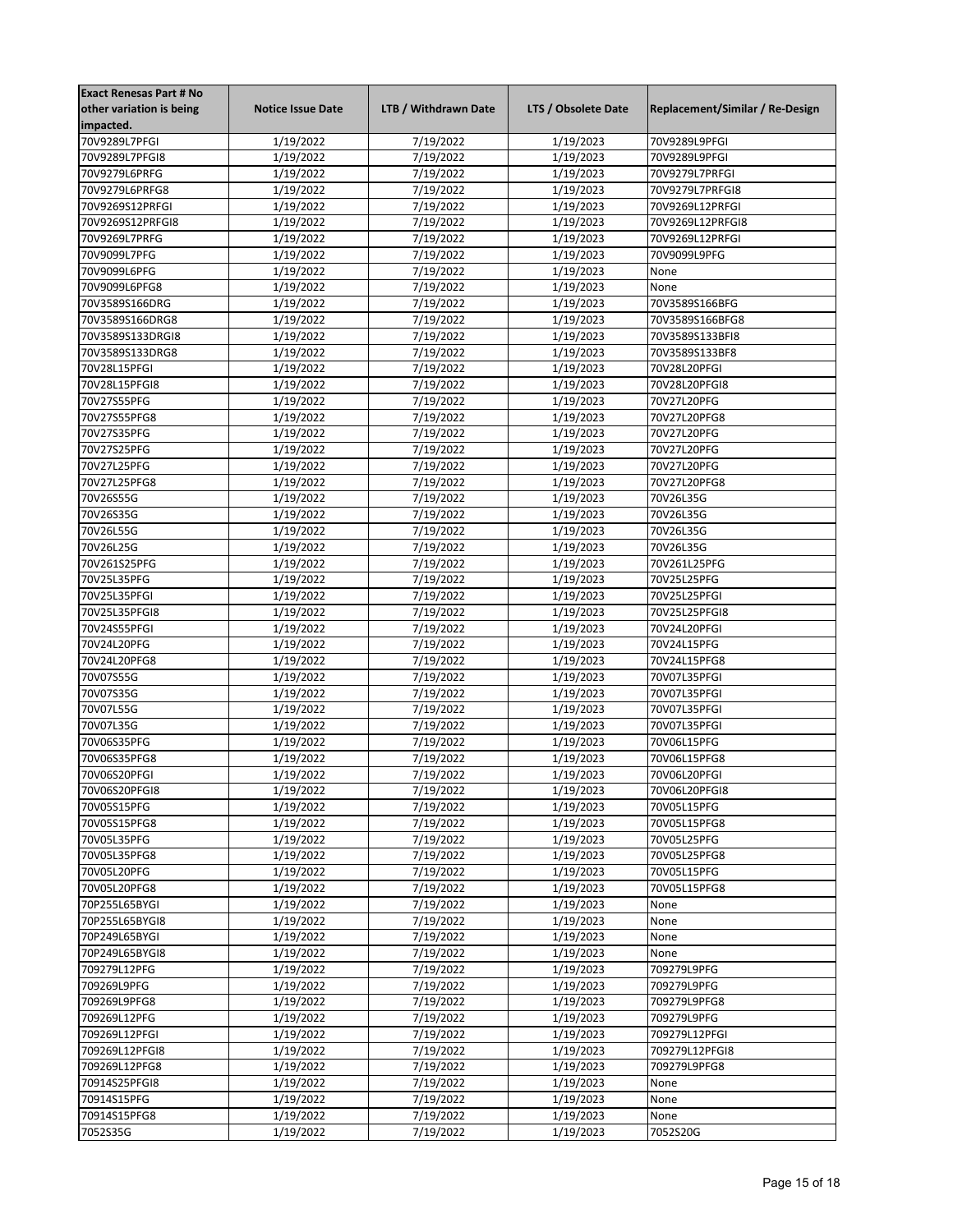| <b>Exact Renesas Part # No</b> |                          |                      |                     |                                 |
|--------------------------------|--------------------------|----------------------|---------------------|---------------------------------|
| other variation is being       | <b>Notice Issue Date</b> | LTB / Withdrawn Date | LTS / Obsolete Date | Replacement/Similar / Re-Design |
| impacted.                      |                          |                      |                     |                                 |
| 7052L35G                       | 1/19/2022                | 7/19/2022            | 1/19/2023           | 7052S20G                        |
| 7052L20G                       | 1/19/2022                | 7/19/2022            | 1/19/2023           | 7052S20G                        |
| 7027S55G                       | 1/19/2022                | 7/19/2022            | 1/19/2023           | 7027L35G                        |
| 7027S25G                       | 1/19/2022                | 7/19/2022            | 1/19/2023           | 7027L35G                        |
| 7027S20PFGI                    | 1/19/2022                | 7/19/2022            | 1/19/2023           | 7027L20PFGI                     |
| 7027L55G                       | 1/19/2022                | 7/19/2022            | 1/19/2023           | 7027L35G                        |
| 7027L20PFG                     | 1/19/2022                | 7/19/2022            | 1/19/2023           | 7027L15PFG                      |
| 7026S35G                       |                          |                      | 1/19/2023           | 7026L25G                        |
|                                | 1/19/2022                | 7/19/2022            |                     |                                 |
| 7026S25G                       | 1/19/2022                | 7/19/2022            | 1/19/2023           | 7026L25G                        |
| 7026S20G                       | 1/19/2022                | 7/19/2022            | 1/19/2023           | 7026L25G                        |
| 7026L20G                       | 1/19/2022                | 7/19/2022            | 1/19/2023           | 7026L25G                        |
| 70261S20PFG                    | 1/19/2022                | 7/19/2022            | 1/19/2023           | 70261L15PFG                     |
| 70261S20PFG8                   | 1/19/2022                | 7/19/2022            | 1/19/2023           | 70261L15PFG8                    |
| 70261S15PFG                    | 1/19/2022                | 7/19/2022            | 1/19/2023           | 70261L15PFG                     |
| 70261S15PFG8                   | 1/19/2022                | 7/19/2022            | 1/19/2023           | 70261L15PFG8                    |
| 70261L55PFG                    | 1/19/2022                | 7/19/2022            | 1/19/2023           | 70261L15PFG8                    |
| 70261L25PFG                    | 1/19/2022                | 7/19/2022            | 1/19/2023           | 70261L15PFG8                    |
| 70261L25PFG8                   | 1/19/2022                | 7/19/2022            | 1/19/2023           | 70261L15PFG                     |
| 70261L20PFG                    | 1/19/2022                | 7/19/2022            | 1/19/2023           | 70261L15PFG                     |
| 7025S35JG                      | 1/19/2022                | 7/19/2022            | 1/19/2023           | 7025L15JG                       |
| 7025S35JG8                     | 1/19/2022                | 7/19/2022            | 1/19/2023           | 7025L15JG8                      |
| 7025S35GI                      | 1/19/2022                | 7/19/2022            | 1/19/2023           | 7025L25G                        |
| 7025S25G                       | 1/19/2022                | 7/19/2022            | 1/19/2023           | 7025L25G                        |
| 7025S20G                       | 1/19/2022                | 7/19/2022            | 1/19/2023           | 7025L25G                        |
| 7025S17G                       | 1/19/2022                | 7/19/2022            | 1/19/2023           | 7025L25G                        |
| 7025S15PFG                     | 1/19/2022                | 7/19/2022            | 1/19/2023           | 7025L15PFG                      |
| 7025S15PFG8                    | 1/19/2022                | 7/19/2022            | 1/19/2023           | 7025L15PFG8                     |
|                                |                          |                      |                     |                                 |
| 7025L35GI                      | 1/19/2022                | 7/19/2022            | 1/19/2023           | 7025L25G                        |
| 7025L35GI/2703                 | 1/19/2022                | 7/19/2022            | 1/19/2023           | 7025L25G                        |
| 7025L25PFG                     | 1/19/2022                | 7/19/2022            | 1/19/2023           | 7025L15PFG                      |
| 7025L25PFG8                    | 1/19/2022                | 7/19/2022            | 1/19/2023           | 7025L15PFG8                     |
| 7025L20PFG                     | 1/19/2022                | 7/19/2022            | 1/19/2023           | 7025L15PFG                      |
| 7025L20G                       | 1/19/2022                | 7/19/2022            | 1/19/2023           | 7025L25G                        |
| 7025L17G                       | 1/19/2022                | 7/19/2022            | 1/19/2023           | 7025L25G                        |
| 7024S55J8/S2753                | 1/19/2022                | 7/19/2022            | 1/19/2023           | 7024L15JG                       |
| 7024S55G                       | 1/19/2022                | 7/19/2022            | 1/19/2023           | 7024L20G                        |
| 7024S25PFG                     | 1/19/2022                | 7/19/2022            | 1/19/2023           | 7024L20PFGI                     |
| 7024S25PFG8                    | 1/19/2022                | 7/19/2022            | 1/19/2023           | 7024L20PFGI8                    |
| 7024S25G                       | 1/19/2022                | 7/19/2022            | 1/19/2023           | 7024L20G                        |
| 7024S20PFG                     | 1/19/2022                | 7/19/2022            | 1/19/2023           | 7024L20PFGI                     |
| 7024S20PFG8                    | 1/19/2022                | 7/19/2022            | 1/19/2023           | 7024L20PFGI8                    |
| 7024S20G                       | 1/19/2022                | 7/19/2022            | 1/19/2023           | 7024L20G                        |
| 7024S17G                       | 1/19/2022                | 7/19/2022            | 1/19/2023           | 7024L20G                        |
| 7024S15PFG8                    | 1/19/2022                | 7/19/2022            | 1/19/2023           | 7024L15PFG8                     |
| 7024L35G                       | 1/19/2022                | 7/19/2022            | 1/19/2023           | 7024L20G                        |
| 7024L20PFG                     | 1/19/2022                | 7/19/2022            | 1/19/2023           | 7024L15PFG                      |
| 7024L20PFG8                    | 1/19/2022                | 7/19/2022            | 1/19/2023           | 7024L15PFG8                     |
| 7024L17G                       | 1/19/2022                | 7/19/2022            | 1/19/2023           | 7024L20G                        |
| 7016L12PFG                     | 1/19/2022                | 7/19/2022            | 1/19/2023           | None                            |
| 7016L12PFG8                    | 1/19/2022                | 7/19/2022            | 1/19/2023           | None                            |
|                                |                          | 7/19/2022            |                     |                                 |
| 7015L25G                       | 1/19/2022                |                      | 1/19/2023           | None                            |
| 7014S15JG                      | 1/19/2022                | 7/19/2022            | 1/19/2023           | 7014S12JG                       |
| 7008S55PFGI                    | 1/19/2022                | 7/19/2022            | 1/19/2023           | 7008L20PFGI                     |
| 7008S55G                       | 1/19/2022                | 7/19/2022            | 1/19/2023           | 7008L20PFGI                     |
| 7008S35G                       | 1/19/2022                | 7/19/2022            | 1/19/2023           | 7008L20PFGI                     |
| 7008S25PFG                     | 1/19/2022                | 7/19/2022            | 1/19/2023           | 7008L15PFG                      |
| 7008S25G                       | 1/19/2022                | 7/19/2022            | 1/19/2023           | 7008L20PFGI                     |
| 7008L55G                       | 1/19/2022                | 7/19/2022            | 1/19/2023           | 7008L20PFGI                     |
| 7008L35G                       | 1/19/2022                | 7/19/2022            | 1/19/2023           | 7008L20PFGI                     |
| 7008L25PFG                     | 1/19/2022                | 7/19/2022            | 1/19/2023           | 7008L15PFG                      |
| 7008L25G                       | 1/19/2022                | 7/19/2022            | 1/19/2023           | 7008L20PFGI                     |
| 7008L20JGI8                    | 1/19/2022                | 7/19/2022            | 1/19/2023           | 7008L20PFGI8                    |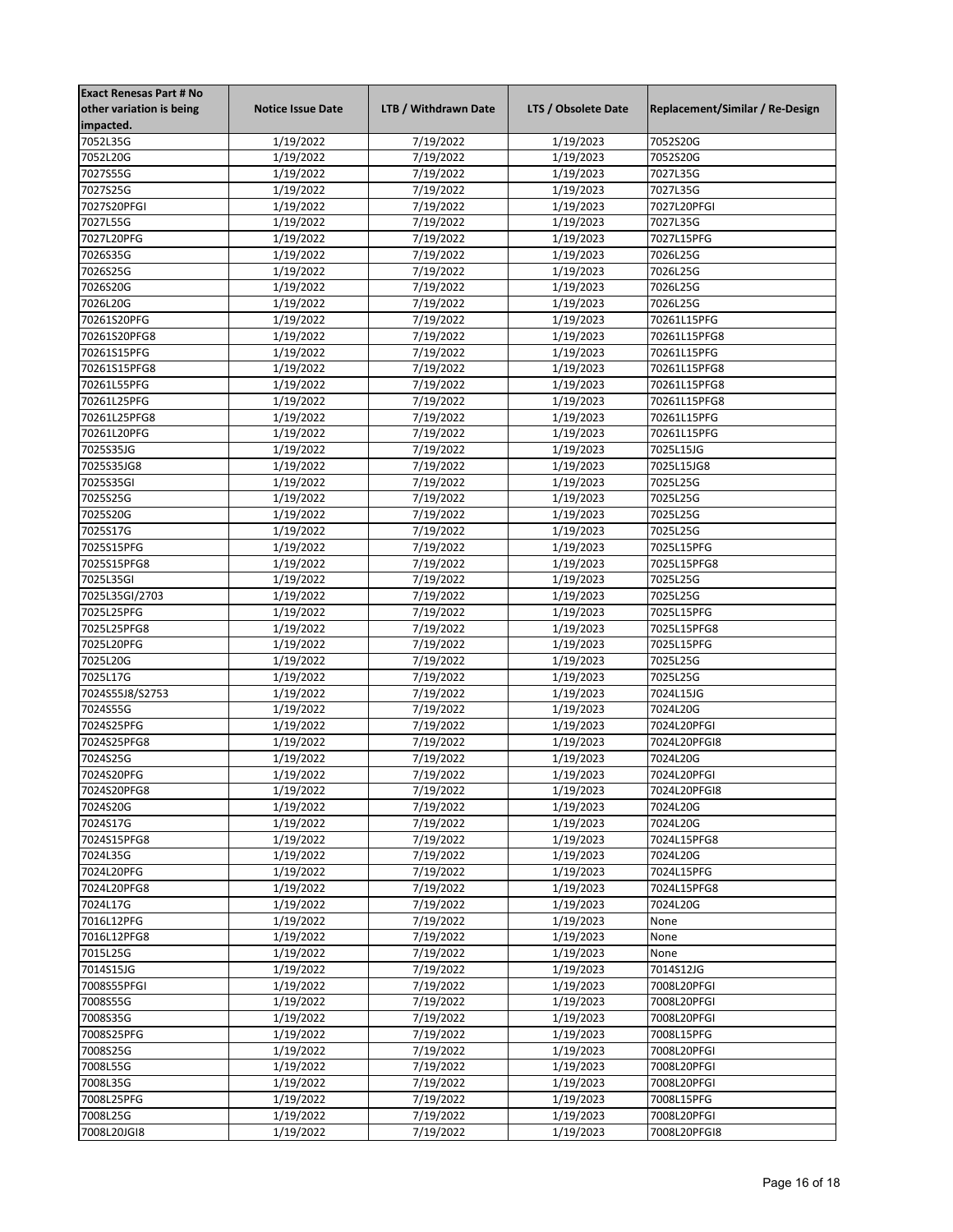| <b>Exact Renesas Part # No</b> |                          |                      |                     |                                 |
|--------------------------------|--------------------------|----------------------|---------------------|---------------------------------|
| other variation is being       | <b>Notice Issue Date</b> | LTB / Withdrawn Date | LTS / Obsolete Date | Replacement/Similar / Re-Design |
| impacted.                      |                          |                      |                     |                                 |
| 7007S25PFG                     | 1/19/2022                | 7/19/2022            | 1/19/2023           | 7007L25PFG                      |
| 7007S15PFG                     | 1/19/2022                | 7/19/2022            | 1/19/2023           | 7007L15PFG                      |
| 7007L35PFGI                    | 1/19/2022                | 7/19/2022            | 1/19/2023           | 7007L20PFGI                     |
| 7006S55PFG                     | 1/19/2022                | 7/19/2022            | 1/19/2023           | 7006L25PFG                      |
| 7006S55PFG8                    | 1/19/2022                | 7/19/2022            | 1/19/2023           | 7006L25PFG8                     |
| 7006S35G                       | 1/19/2022                | 7/19/2022            | 1/19/2023           | 7006S55G                        |
| 7006S35G/2703                  | 1/19/2022                | 7/19/2022            | 1/19/2023           | 7006S55G                        |
| 7006S25PFG                     | 1/19/2022                | 7/19/2022            | 1/19/2023           | 7006L25PFG                      |
| 7006S25PFG8                    | 1/19/2022                | 7/19/2022            | 1/19/2023           | 7006L25PFG8                     |
| 7006S25G                       | 1/19/2022                | 7/19/2022            | 1/19/2023           | 7006S55G                        |
| 7006S20PFG                     | $\frac{1}{1}$ /19/2022   | 7/19/2022            | 1/19/2023           | 7006L25PFG                      |
| 7006S20PFG8                    | 1/19/2022                | 7/19/2022            | 1/19/2023           | 7006L25PFG8                     |
| 7006S20G                       | 1/19/2022                | 7/19/2022            | 1/19/2023           | 7006S55G                        |
| 7006S17G                       | 1/19/2022                | 7/19/2022            | 1/19/2023           | 7006S55G                        |
| 7006L55PFG                     | 1/19/2022                | 7/19/2022            | 1/19/2023           | 7006L25PFG                      |
| 7006L55PFG8                    | 1/19/2022                | 7/19/2022            | 1/19/2023           | 7006L25PFG8                     |
| 7006L55G                       | 1/19/2022                | 7/19/2022            | 1/19/2023           | 7006S55G                        |
| 7006L35G                       | 1/19/2022                | 7/19/2022            | 1/19/2023           | 7006S55G                        |
| 7006L25G                       | 1/19/2022                | 7/19/2022            | 1/19/2023           | 7006S55G                        |
|                                |                          |                      |                     | 7006L15PFG                      |
| 7006L20PFG                     | 1/19/2022                | 7/19/2022            | 1/19/2023           |                                 |
| 7006L20PFG8                    | 1/19/2022                | 7/19/2022            | 1/19/2023           | 7006L15PFG8                     |
| 7006L20G                       | 1/19/2022                | 7/19/2022            | 1/19/2023           | 7006S55G                        |
| 7006L17G                       | 1/19/2022                | 7/19/2022            | 1/19/2023           | 7006S55G                        |
| 7005S35PFGI                    | 1/19/2022                | 7/19/2022            | 1/19/2023           | 7005L20PFGI                     |
| 7005S35PFGI8                   | 1/19/2022                | 7/19/2022            | 1/19/2023           | 7005L20PFGI8                    |
| 7005S35JG                      | 1/19/2022                | 7/19/2022            | 1/19/2023           | 7005L15JG                       |
| 7005S35JG8                     | 1/19/2022                | 7/19/2022            | 1/19/2023           | 7005L15JG8                      |
| 7005S35G                       | 1/19/2022                | 7/19/2022            | 1/19/2023           | 7005L25G                        |
| 7005S25PFG                     | 1/19/2022                | 7/19/2022            | 1/19/2023           | 7005S35PFG                      |
| 7005S25PFG8                    | 1/19/2022                | 7/19/2022            | 1/19/2023           | 7005S35PFG8                     |
| 7005S25JG                      | 1/19/2022                | 7/19/2022            | 1/19/2023           | 7005L15JG                       |
| 7005S25JG8                     | 1/19/2022                | 7/19/2022            | 1/19/2023           | 7005L15JG8                      |
| 7005S25G                       | 1/19/2022                | 7/19/2022            | 1/19/2023           | 7005L25G                        |
| 7005S20G                       | 1/19/2022                | 7/19/2022            | 1/19/2023           | 7005L25G                        |
| 7005S17G                       | 1/19/2022                | 7/19/2022            | 1/19/2023           | 7005L25G                        |
| 7005L55PFG                     | 1/19/2022                | 7/19/2022            | 1/19/2023           | 7005L15PFG                      |
| 7005L35PFG                     | 1/19/2022                | 7/19/2022            | 1/19/2023           | 7005L15PFG                      |
| 7005L35PFGI                    | 1/19/2022                | 7/19/2022            | 1/19/2023           | 7005L20PFGI                     |
| 7005L35PFG8                    | 1/19/2022                | 7/19/2022            | 1/19/2023           | 7005L15PFG8                     |
| 7005L35JG                      | 1/19/2022                | 7/19/2022            | 1/19/2023           | 7005L15JG                       |
| 7005L35JG8                     | 1/19/2022                | 7/19/2022            | 1/19/2023           | 7005L15JG8                      |
| 7005L20JG                      | 1/19/2022                | 7/19/2022            | 1/19/2023           | 7005L15JG                       |
| 7005L20G                       | 1/19/2022                | 7/19/2022            | 1/19/2023           | 7005L25G                        |
| 7005L17G                       | 1/19/2022                | 7/19/2022            | 1/19/2023           | 7005L25G                        |
| 6V49R904-074NLGW3              | 1/19/2022                | 7/19/2022            | 1/19/2023           | 5P35023B-000NLGI                |
| 6V49R904-074NLGW38             | 1/19/2022                | 7/19/2022            | 1/19/2023           | 5P35023B-000NLGI8               |
| 6V49R901-018NLGI               | 1/19/2022                | 7/19/2022            | 1/19/2023           | None                            |
| 6V49R901-018NLGI8              | 1/19/2022                | 7/19/2022            | 1/19/2023           | None                            |
| 6V49R503-046NLGI               | 1/19/2022                | 7/19/2022            | 1/19/2023           | 5P35023B-000NLGI                |
| 6V49R503-046NLGI8              | 1/19/2022                | 7/19/2022            | 1/19/2023           | 5P35023B-000NLGI8               |
| 6V49126NLGI                    | 1/19/2022                | 7/19/2022            | 1/19/2023           | None                            |
| 6V49126NLGI8                   | 1/19/2022                | 7/19/2022            | 1/19/2023           | None                            |
| 6V41130NLG                     | 1/19/2022                | 7/19/2022            | 1/19/2023           | None                            |
| 6V41130NLG8                    | 1/19/2022                | 7/19/2022            | 1/19/2023           | None                            |
| 670M-03ILFT-PAC                | 1/19/2022                | 7/19/2022            | 1/19/2023           | None                            |
| 670M-03ILF-PAC                 | 1/19/2022                | 7/19/2022            | 1/19/2023           | None                            |
| 670M-01LF5                     | 1/19/2022                | 7/19/2022            | 1/19/2023           | 5P35023B-000NLGI8               |
| 5V9885T-021NLGI/W              | 1/19/2022                | 7/19/2022            | 1/19/2023           | None                            |
| 5V50027DCG                     | 1/19/2022                | 7/19/2022            | 1/19/2023           | None                            |
| 5V50027DCGI                    | 1/19/2022                | 7/19/2022            | 1/19/2023           | None                            |
| 5V50027DCGI8                   | 1/19/2022                | 7/19/2022            | 1/19/2023           | None                            |
| 5V50027DCG8                    | 1/19/2022                | 7/19/2022            | 1/19/2023           | None                            |
|                                |                          |                      |                     |                                 |